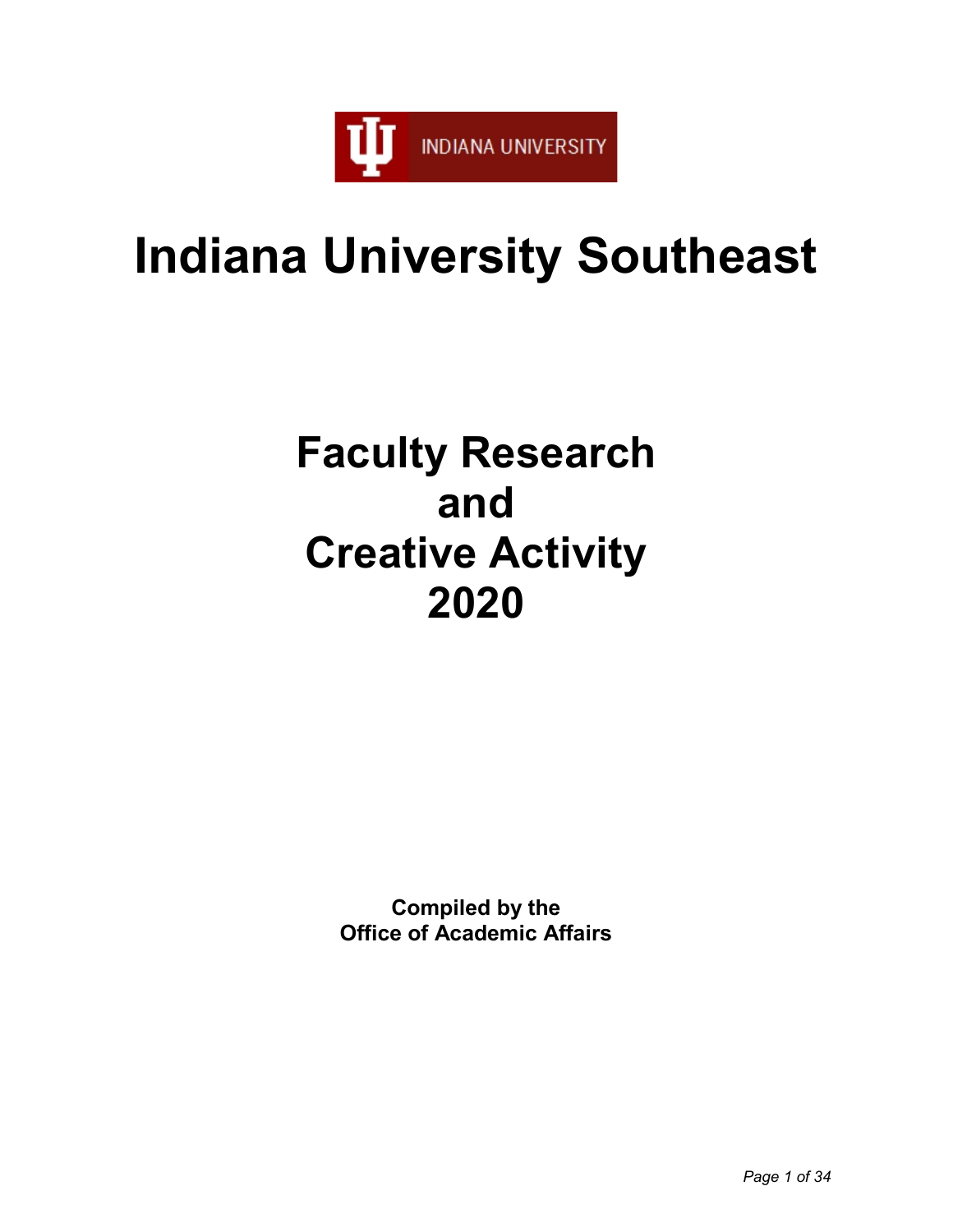# **Table of Contents**

# **Research Presentations**

**Creative Activity** 

# **Research Publications**

Faculty and librarians are listed in alphabetical order by their last name.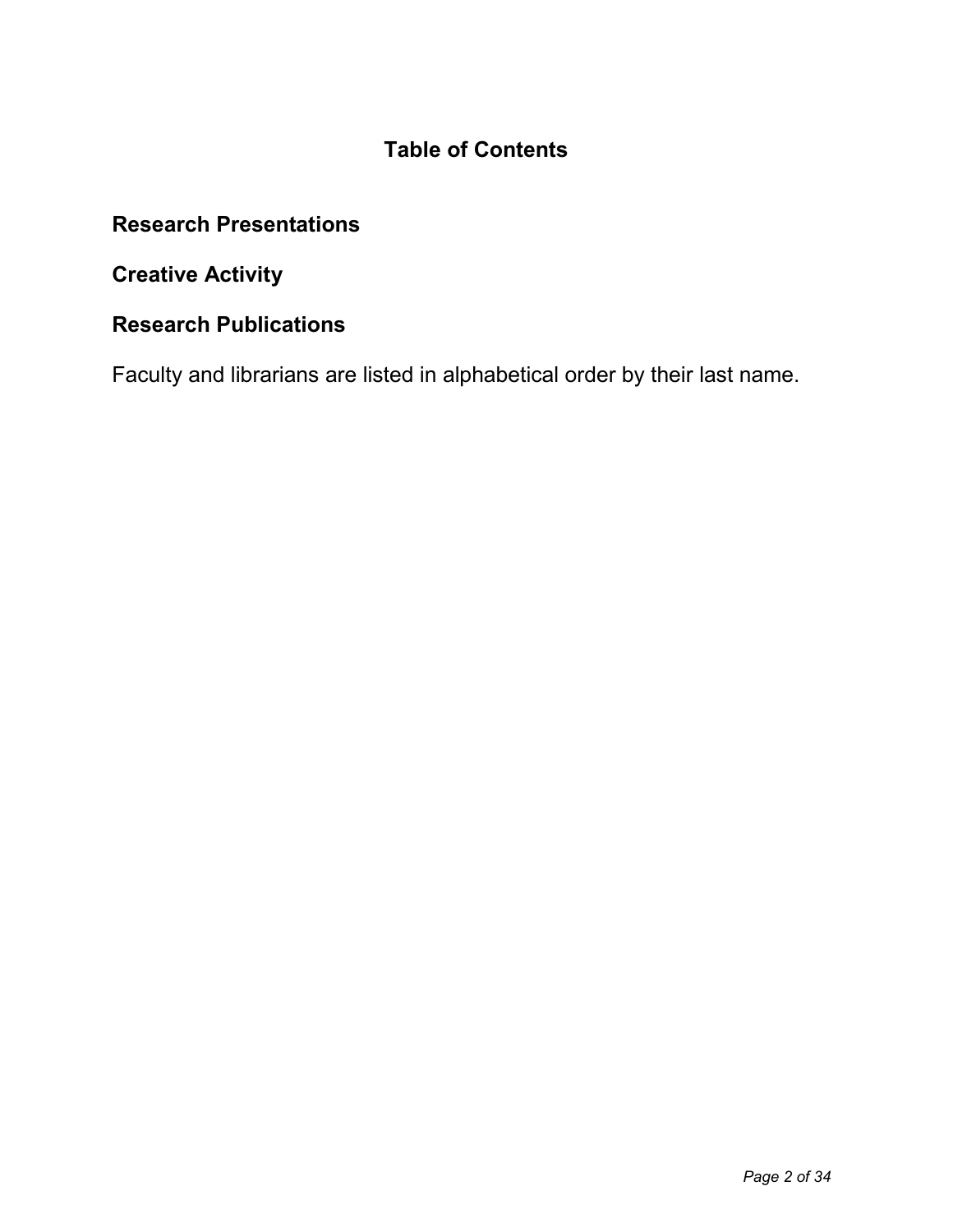

January 1, 2020 - December 31, 2020 (\*indicates student)

## **Academic Affairs Office**

## **Dement, Rebekah A.**

- Dement, R. A., & Glazer Niren, A., "A Joke, A Pun, and a Meme all Walk into a Classroom: Using Humor to Combat Burnout", Institute for Learning and Teaching Excellence Scholarship of Teaching and Learning Conference, New Albany, IN (September 25, 2020). Presentation: [rdement/present/Using Humor to Combat Burnout-1.pptx](https://www.digitalmeasures.com/login/indiana/faculty/survey/ui/showFile?file=cmRlbWVudC9wcmVzZW50L1VzaW5nIEh1bW9yIHRvIENvbWJhdCBCdXJub3V0LTEucHB0eA%3D%3D&surId=18106850&nodeId=1610663&sdId=105964555&sdSurId=18106850&rptId=20237&ver=2&sgntr=FZuS8BRy9nganLPorXd53Rf%2B23k%3D)
- Dement, R. A., "The Rubrics Cube: Solving the Puzzle of Outcome Measurement", IU Southeast Institute for Learning and Teaching Excellence Workshop, New Albany, IN (February 5, 2020). Presentation: [rdement/present/Rubrics Cube Presentation and](https://www.digitalmeasures.com/login/indiana/faculty/survey/ui/showFile?file=cmRlbWVudC9wcmVzZW50L1J1YnJpY3MgQ3ViZSBQcmVzZW50YXRpb24gYW5kIFNhbXBsZSBSdWJyaWNzLTEucGRm&surId=18106850&nodeId=1610663&sdId=105965282&sdSurId=18106850&rptId=20237&ver=2&sgntr=aim9ZdO%2Bxy2JiU3eW135H0i2d88%3D)  [Sample Rubrics-1.pdf](https://www.digitalmeasures.com/login/indiana/faculty/survey/ui/showFile?file=cmRlbWVudC9wcmVzZW50L1J1YnJpY3MgQ3ViZSBQcmVzZW50YXRpb24gYW5kIFNhbXBsZSBSdWJyaWNzLTEucGRm&surId=18106850&nodeId=1610663&sdId=105965282&sdSurId=18106850&rptId=20237&ver=2&sgntr=aim9ZdO%2Bxy2JiU3eW135H0i2d88%3D)
- Dement, R. A., Kara, A., Ortiz, J. M., & Yeoh, K. C., "Disorienting Experiences in the Classroom", FACET Teaching Symposium, New Albany, IN (January 24, 2020).

## **Library**

## **Block, Courtney M.**

Block, C. M. & Proctor, C. L., "Introducing the Triadic Model of Holistic Advocacy: How Yoga Philosophy Informed a New Model of Library Customer Service", Back In Circulation Again Conference, Madison, WI (October 19, 2020). Presentation: [coblock/present/Introducing the Triadic Model of Holistic Advocacy -](https://www.digitalmeasures.com/login/indiana/faculty/survey/ui/showFile?file=Y29ibG9jay9wcmVzZW50L0ludHJvZHVjaW5nIHRoZSBUcmlhZGljIE1vZGVsIG9mIEhvbGlzdGljIEFkdm9jYWN5IC0gSG93IFlvZ2EgUGhpbG9zb3BoeSBJbmZvcm1lZCBhIE5ldyBNb2RlbCBvZiBMaWJyYXJ5IEN1c3RvbWVyIFNlcnZpY2UtMS5wZGY%3D&surId=17691684&nodeId=1610663&sdId=105950238&sdSurId=17691684&rptId=20237&ver=2&sgntr=h8dzJtA5YAPUnrkzbYbnax4zb8k%3D) How Yoga [Philosophy Informed a New Model of Library Customer Service-1.pdf](https://www.digitalmeasures.com/login/indiana/faculty/survey/ui/showFile?file=Y29ibG9jay9wcmVzZW50L0ludHJvZHVjaW5nIHRoZSBUcmlhZGljIE1vZGVsIG9mIEhvbGlzdGljIEFkdm9jYWN5IC0gSG93IFlvZ2EgUGhpbG9zb3BoeSBJbmZvcm1lZCBhIE5ldyBNb2RlbCBvZiBMaWJyYXJ5IEN1c3RvbWVyIFNlcnZpY2UtMS5wZGY%3D&surId=17691684&nodeId=1610663&sdId=105950238&sdSurId=17691684&rptId=20237&ver=2&sgntr=h8dzJtA5YAPUnrkzbYbnax4zb8k%3D)

## **Hughes, Melanie E.**

- Proctor, C. L., Block, C. M., & Hughes, M. E., "Disaster Librarianship", Indiana Library Federation Annual Conference, (November 2020).
- \*Frederick, R., \*Foley, M., Fisher, J. C., & Hughes, M. E., "The Feeding Minds Project: Students Measuring Food Insecurity on IU Regional Campuses", Indiana Small Farm Conference, Danville, IN, State. (March 7, 2020). Presentation: [mehughes/present/Purdue Small Farms Poster-](https://www.digitalmeasures.com/login/indiana/faculty/survey/ui/showFile?file=bWVodWdoZXMvcHJlc2VudC9QdXJkdWUgU21hbGwgRmFybXMgUG9zdGVyLSBNYXJjaCAyMDIwLnBwdHgtMS5wZGY%3D&surId=17691688&nodeId=1610663&sdId=106001060&sdSurId=17691688&rptId=20237&ver=2&sgntr=%2FtBk6iEneGytmng10AW%2F752HgLw%3D) March 2020.pptx-1.pdf

## **Proctor II, Christopher L.**

- Proctor, C. L., Block, C. M., & Hughes, M. E., "Disaster Librarianship: Reflections from the Heart of the Campus", Indiana Library Federation Annual Conference (November 17, 2020). Presentation: [clprocto/present/Proctor Block and Hughes \(2020 -](https://www.digitalmeasures.com/login/indiana/faculty/survey/ui/showFile?file=Y2xwcm9jdG8vcHJlc2VudC9Qcm9jdG9yIEJsb2NrIGFuZCBIdWdoZXMgKDIwMjAgLSBJTEYgU2xpZGVzKS0xLnBkZg%3D%3D&surId=17962902&nodeId=1610663&sdId=104621932&sdSurId=17962902&rptId=20237&ver=2&sgntr=k6%2Bp%2Bwx%2F13XBIGi%2BiUXQTYvjptI%3D) ILF Slides)-1.pdf
- Proctor, C. L., & Block, C. M., "Introducing the Triadic Model of Holistic Advocacy: How Yoga Philosophy Informed a New Model of Library Customer Service", Back in Circulation Again, Madison, WI (October 2020). Presentation: clprocto/present/Block and Proctor [Slides \(2020 -](https://www.digitalmeasures.com/login/indiana/faculty/survey/ui/showFile?file=Y2xwcm9jdG8vcHJlc2VudC9CbG9jayBhbmQgUHJvY3RvciBTbGlkZXMgKDIwMjAgLSBCaUMpLTEucGRm&surId=17962902&nodeId=1610663&sdId=104623117&sdSurId=17962902&rptId=20237&ver=2&sgntr=LRKU8JTWBfomoMyFQDJ4H%2BR%2BjKo%3D) BiC)-1.pdf
- Proctor, C. L., "Ensuring Work-Study Students are Career Ready: Incorporating Career Readiness Competencies and Redesigning Your Training Program", Back in Circulation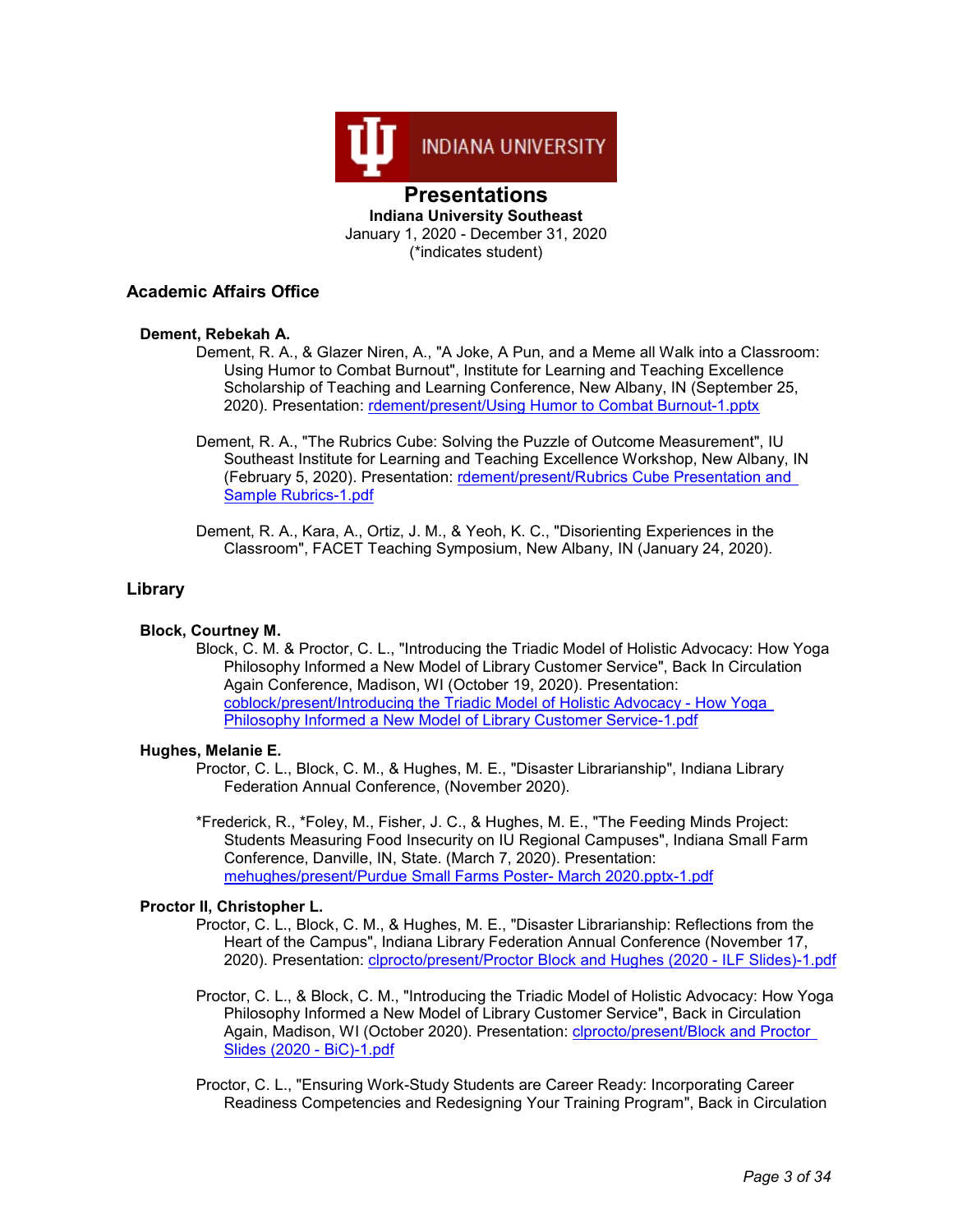Again Conference, Madison, WI (October 29, 2020). Presentation: [clprocto/present/Proctor Slides \(2020 -](https://www.digitalmeasures.com/login/indiana/faculty/survey/ui/showFile?file=Y2xwcm9jdG8vcHJlc2VudC9Qcm9jdG9yIFNsaWRlcyAoMjAyMCAtIEJpQyktMS5wZGY%3D&surId=17962902&nodeId=1610663&sdId=104623378&sdSurId=17962902&rptId=20237&ver=2&sgntr=tu7kHOw9WEFN1cbciHshXXP3JhQ%3D) BiC)-1.pdf

- Proctor, C. L., "Building a Sustainable Evidence Infrastructure: A Librarian's Practical Advice", Higher Learning Commission Annual Conference, Chicago, IN (April 18, 2020; due to pandemic). Presentation: [clprocto/present/Letter from EVCAA for Annual Reports](https://www.digitalmeasures.com/login/indiana/faculty/survey/ui/showFile?file=Y2xwcm9jdG8vcHJlc2VudC9MZXR0ZXIgZnJvbSBFVkNBQSBmb3IgQW5udWFsIFJlcG9ydHMgKE1hcmNoIDE4IDIwMjApLTEucGRm&surId=17962902&nodeId=1610663&sdId=104667550&sdSurId=17962902&rptId=20237&ver=2&sgntr=j3wluOZ%2BqlRg%2FaiAiX81%2BkIju9s%3D)  [\(March 18 2020\)-1.pdf](https://www.digitalmeasures.com/login/indiana/faculty/survey/ui/showFile?file=Y2xwcm9jdG8vcHJlc2VudC9MZXR0ZXIgZnJvbSBFVkNBQSBmb3IgQW5udWFsIFJlcG9ydHMgKE1hcmNoIDE4IDIwMjApLTEucGRm&surId=17962902&nodeId=1610663&sdId=104667550&sdSurId=17962902&rptId=20237&ver=2&sgntr=j3wluOZ%2BqlRg%2FaiAiX81%2BkIju9s%3D)
- Proctor, C. L., "Temples of Manjushri: Developing Tibetan Buddhist Dharma Libraries and Preserving the Tibetan Cultural Identity", Southwest Popular/American Cultural Association 41st Annual Conference, Albuquerque, NM, (February 22, 2020). Presentation: [clprocto/present/CProctorCRL \(2020 Slides\)-1.pdf](https://www.digitalmeasures.com/login/indiana/faculty/survey/ui/showFile?file=Y2xwcm9jdG8vcHJlc2VudC9DUHJvY3RvckNSTCAoMjAyMCBTbGlkZXMpLTEucGRm&surId=17962902&nodeId=1610663&sdId=104633056&sdSurId=17962902&rptId=20237&ver=2&sgntr=S2yxo4iFHsFCdvZ%2Bqtt4SwXQ1Nw%3D)

## **School of Arts & Letters**

## **Badia, Mindy S.**

Badia, M. S., "Translating Melindres: Text and Context", Annual Meeting of the Association for Hispanic Classical Theater, (July 2020).

## **Choi, Yunmi**

- Choi, Y., "종편 패널 주요 타깃에 대한 제고 및 대응 전략", The Korean Association of Advertising and Public Relations Conference, Seoul, South Korea, (November 20, 2020).
- Choi, Y. & Jun, J. W., "Cultural Effects on Disease Prevention Attitude and Behavior in South Korea and the US.", The International Conference of Asian Marketing Associations, Jeju, South Korea, (October 2020).
- Choi, Y. & Holmes, T., "Your Ad Here: The Influence of Mobile Advertising Type and Placement.", The Association for Education in Journalism and Mass Communication Conference, San Francisco, CA, (August 2020).
- Choi, Y., "Messaging Mess-Ups: The Price of Ignorance in Strategic Communication", Campus Summit on Global Civic Literacy, New Albany, IN, (August 19, 2020). Presentation: [choiyunm/present/GlobalCivicSummit-1.pptx](https://www.digitalmeasures.com/login/indiana/faculty/survey/ui/showFile?file=Y2hvaXl1bm0vcHJlc2VudC9HbG9iYWxDaXZpY1N1bW1pdC0xLnBwdHg%3D&surId=17976613&nodeId=1610663&sdId=104961439&sdSurId=17976613&rptId=20237&ver=2&sgntr=TeiZqGbg1L2CLhMuEALK7Bu2RnQ%3D)

#### **Crum, Susanna G.**

- Crum, S. G., "Alternative Maps", Northern Illinois University School of Art, DeKalb, IL, (October 29, 2020).
- Crum, S. G., "Watershed Globe Project", Carnegie Center for Art and History, Carnegie Center for Art and History, New Albany, IN, (October 28, 2020). Presentation: [sgcrum/present/crum-WSG-2020-1.pdf](https://www.digitalmeasures.com/login/indiana/faculty/survey/ui/showFile?file=c2djcnVtL3ByZXNlbnQvY3J1bS1XU0ctMjAyMC0xLnBkZg%3D%3D&surId=17691155&nodeId=1610663&sdId=105998172&sdSurId=17691155&rptId=20237&ver=2&sgntr=i7QdUMvVYRUUE%2Bov7%2BQxkLeWtk0%3D)

## **Harvey, George W.**

Harvey, G. W., "Virtue Before Politics in Plato's 'Laws', Interdisciplinary Symposium on Arete, Siracusa, Italy, (June 2020). Conference was scheduled for June, 2020, but has been postponed to the following year (6/14-7) due to the pandemic.

#### **Kutis, Barbara**

Kutis, B., "Teaching Innovation", FACET Teaching Symposium, New Albany, IN, (January 24, 2020).

#### **Nichols, Jeramy A.**

Nichols, J. A., "From Warm-ups to Music Excellence: 5 Ways to Link your Warm-ups to your Choral Repertoire", Indiana Music Education Association Professional Development Conference, Fort Wayne, IN, (January 17, 2020).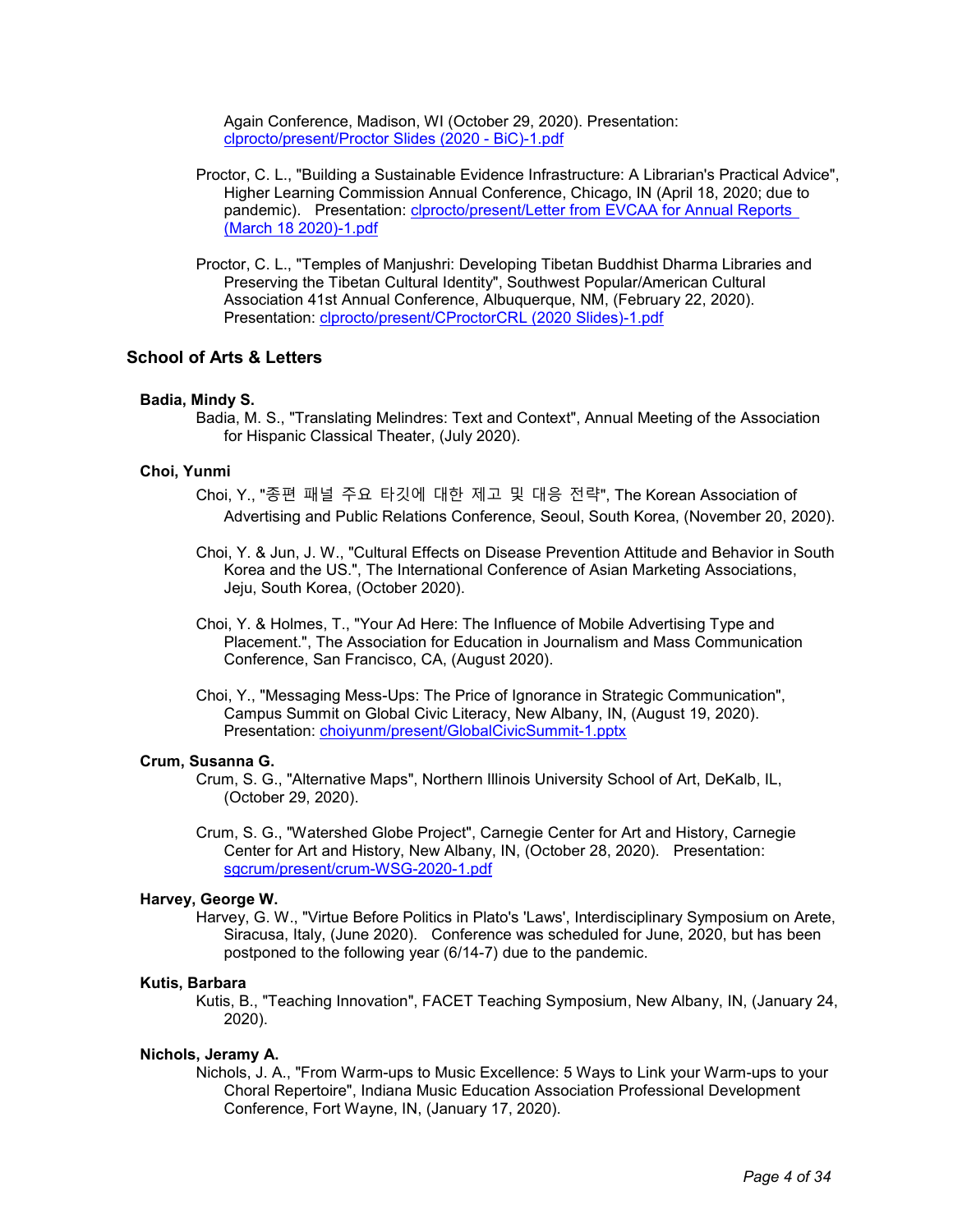Presentation: [jeranich/present/IMEA Jan2020 Jeramy Nichols Session Presentation-](https://www.digitalmeasures.com/login/indiana/faculty/survey/ui/showFile?file=amVyYW5pY2gvcHJlc2VudC9JTUVBIEphbjIwMjAgSmVyYW15IE5pY2hvbHMgU2Vzc2lvbiBQcmVzZW50YXRpb24tMS5wcHR4&surId=17829045&nodeId=1610663&sdId=106014013&sdSurId=17829045&rptId=20237&ver=2&sgntr=0vCwcgJHSZ%2Fxpsg51o1MYuQHsDY%3D)[1.pptx](https://www.digitalmeasures.com/login/indiana/faculty/survey/ui/showFile?file=amVyYW5pY2gvcHJlc2VudC9JTUVBIEphbjIwMjAgSmVyYW15IE5pY2hvbHMgU2Vzc2lvbiBQcmVzZW50YXRpb24tMS5wcHR4&surId=17829045&nodeId=1610663&sdId=106014013&sdSurId=17829045&rptId=20237&ver=2&sgntr=0vCwcgJHSZ%2Fxpsg51o1MYuQHsDY%3D)

#### **Perry, Jeffrey**

Perry, J., "The Power of Placement: How Directed Self-Placement Ignores the Power of Educational Experience", 71st Annual Conference on College Composition and Communication, Milwaukee, WI, (March 25, 2020). Presentation: [perryjef/present/CCCCs 2020 Proposal-1.docx](https://www.digitalmeasures.com/login/indiana/faculty/survey/ui/showFile?file=cGVycnlqZWYvcHJlc2VudC9DQ0NDcyAyMDIwIFByb3Bvc2FsLTEuZG9jeA%3D%3D&surId=17691150&nodeId=1610663&sdId=97892701&sdSurId=17691150&rptId=20237&ver=2&sgntr=09Bnb2stGZJUGsrXCJVwgt6AIKY%3D)

## **Schuur Sousa, Alexandra N. N.**

Sousa, A. N., "This Is My Texas A&M": The Interplay of Institutional and Individual "Narratives of Difference" in Higher Education." Southern States Communication Conference, (April 2020).

## **Sheehan, Emily M.**

- Sheehan, E. M. "Virtual Visiting Artist Lecture at the College of St Benedict", Saint Joseph, MN, (October 27, 2020).
- Sheehan, E. M. "Anatomical Drawing- Understanding Hands", Virtual Drawing Workshop, Manhattan, KS, (October 21, 2020).
- Sheehan, E. M., "Department of Art at Kansas State University Visiting Artist Series Virtual Artist Talk with Emily Sheehan", Annual University Lecture Series, Manhattan, KS, (October 19, 2020).

#### **Viner, Leigh L.**

Viner, V. L., "Motherhood and Female Desire in Agnes Varda's 'Kung Fu Master", 2020 Humanities Education & Research Association Conference, Chicago, IL, (March 5, 2020).

#### **Yeoh, Kok Cheow (coke chow)**

Yeoh, K. C., "Disorienting Experiences in your Classroom", FACET Teaching Symposium, New Albany, IN, (January 24, 2020).

#### **Zorn, Christa**

Zorn, C., "Sustainability as Socialism in Shaw's Plays (Major Barbara, Heartbreak House, and The Millionairess)", Comparative Drama Conference, Orlando, FL, (April 3, 2020). Presentation: [czorn/present/CDC2020.Shaw.Sustainabilty.Proposal.Zorn\[1\]-1.docx](https://www.digitalmeasures.com/login/indiana/faculty/survey/ui/showFile?file=Y3pvcm4vcHJlc2VudC9DREMyMDIwLlNoYXcuU3VzdGFpbmFiaWx0eS5Qcm9wb3NhbC5ab3JuWzFdLTEuZG9jeA%3D%3D&surId=17691127&nodeId=1610663&sdId=98514428&sdSurId=17691127&rptId=20237&ver=2&sgntr=ysmw9uPWZuyJhaEO6u1o%2FLolL3M%3D)

## **School of Business**

## **Alse, Janardhanan A.**

- Alse, J. A., "Financial Literacy for Youth", Youth Leadership Forum of Michigan, (August 8, 2020).
- Alse, J. A., "Nuts and bolts of Investing", Professional Working Women's Group, (June 27, 2020).
- Alse, J. A., "Impact of Current/Past Protest on Indian American Ethnic Community", Cultural Conversation about Black Lives: A Call to Listen, Learn and Act, New Albany, IN (June 24, 2020).
- Alse, J. A., "Global Trade and Its Relevance to Kentuckiana Region", IU Southeast International Power Hour radio, New Albany, IN, (April 22, 2020).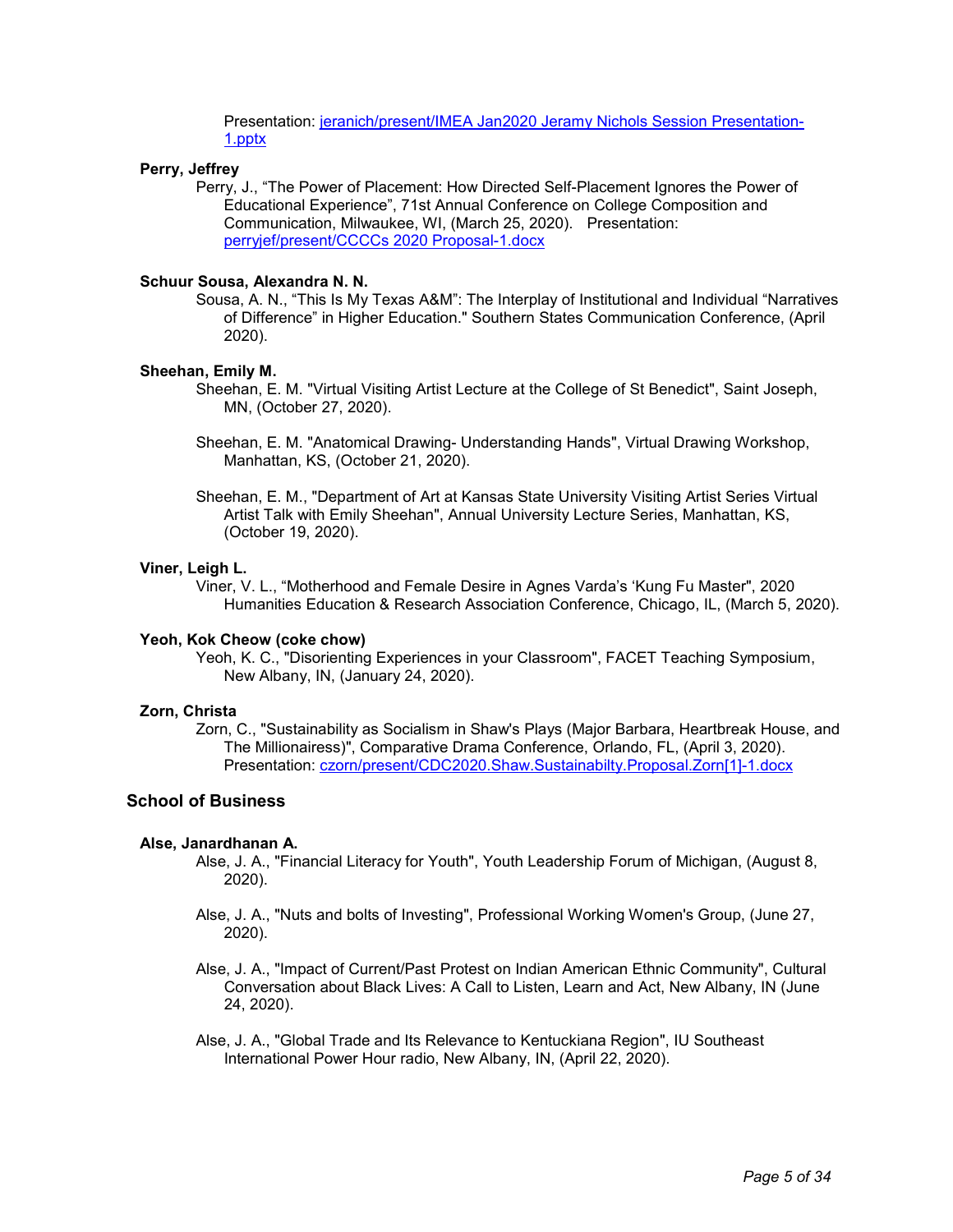Alse, J. A., "Tolerance and Struggle for Human Rights", Honor's Program Discussion Forum, New Albany, IN, (March 9, 2020).

#### **Arano, Kathleen**

- Arano, K. G., & Srinivasan, A. K., "Local Economies and Economic Growth, Does Location Matter? A Spatial Analysis in the Great Lakes Region", Missouri Valley Economics Association Annual Meeting, (October 16, 2020).
- Arano, K. G., & Srinivasan, A. K., "For a Sustained Growth of Income, Does Location Matter? A Spatial Analysis in the Great Lakes Region", 13th World Congress of the Regional Science Association International, Cancelled due to COVID, Marrakesh, Morocco, (May 2020).

#### **Book, Lisa M.**

- Book, L. M. "Leadership Academy Embracing Change", Institute of Management Accountants Leadership Academy Webinar, (December 16, 2020).
- Book, L., Reid, D. S., & Booth, A. T., "Managing Group Discussions", ILTE Teaching Mini Conference, New Albany, IN, (August 18, 2020).
- Book, L. M., "Leadership Academy Leading Change", Institute of Management Accountants Leadership Academy Webinar, (May 27, 2020).
- Book, L. M. "Mentoring-The IMA Way", Institute of Management Accountants Leadership Academy Webinar (January 7, 2020); Global audience February 2020.

## **Burge, Christy A.**

Burge, C. A. "Reaching the Best Ethical Decision", Healthcare Financial Management Association Fall 2020 Conference, Louisville, KY, (October 20, 2020). Presentation: [burgec/present/Ethics Presentation-1.pptx](https://www.digitalmeasures.com/login/indiana/faculty/survey/ui/showFile?file=YnVyZ2VjL3ByZXNlbnQvRXRoaWNzIFByZXNlbnRhdGlvbi0xLnBwdHg%3D&surId=18161427&nodeId=1610663&sdId=105819120&sdSurId=18161427&rptId=20237&ver=2&sgntr=8v%2F5vqPqmwXTHxK2uLHbLckrVLk%3D)

### **Christiansen, Linda**

- Christiansen, L., Silvia, H., & Yamen, S., "In Defense of the Landlord", ALSB Annual Conference. (2020).
- Christiansen, L., A. H., "What Accountants Should Know and Preparing for the Future", ALSB Annual Conference. (2020).

#### **Harris, Kenneth J.**

- Bush, A. J., & Harris, K. J., "How a Cross-Departmental Collaboration led to a Spin Networking Sensation", Career Development Professionals of Indiana, Fort Wayne, IN, (May 12, 2020).
- Harris, K. J., & Harris, R. B., "An Investigation of Entitlement and the Interaction of Entitlement and Justice on Workplace Outcomes", Western Business and Management, Napa, CA, (March 2020).
- Zivnuska, S., Valle, M., Carlson, J., Carlson, D., Harris, R. B., & Harris, K. J., "Rude at Work: Mood and Attitude Implications for Work and Family", Western Academy of Management, Honolulu, HI, (March 2020).

## **Harris, Ranida B.**

Harris, R. B., Wedel, T., "TheatreWorks of Southern Indiana: A Database Design Case", EDSIG Conference on Information Systems and Computing Education, (November 4, 2020). Presentation: [rbharris/present/EDSIG2020\\_ToSI-1.pptx](https://www.digitalmeasures.com/login/indiana/faculty/survey/ui/showFile?file=cmJoYXJyaXMvcHJlc2VudC9FRFNJRzIwMjBfVG9TSS0xLnBwdHg%3D&surId=17691116&nodeId=1610663&sdId=103849273&sdSurId=17691116&rptId=20237&ver=2&sgntr=P8735dRaLSbVvOvjKOD1FXIU%2Fpg%3D)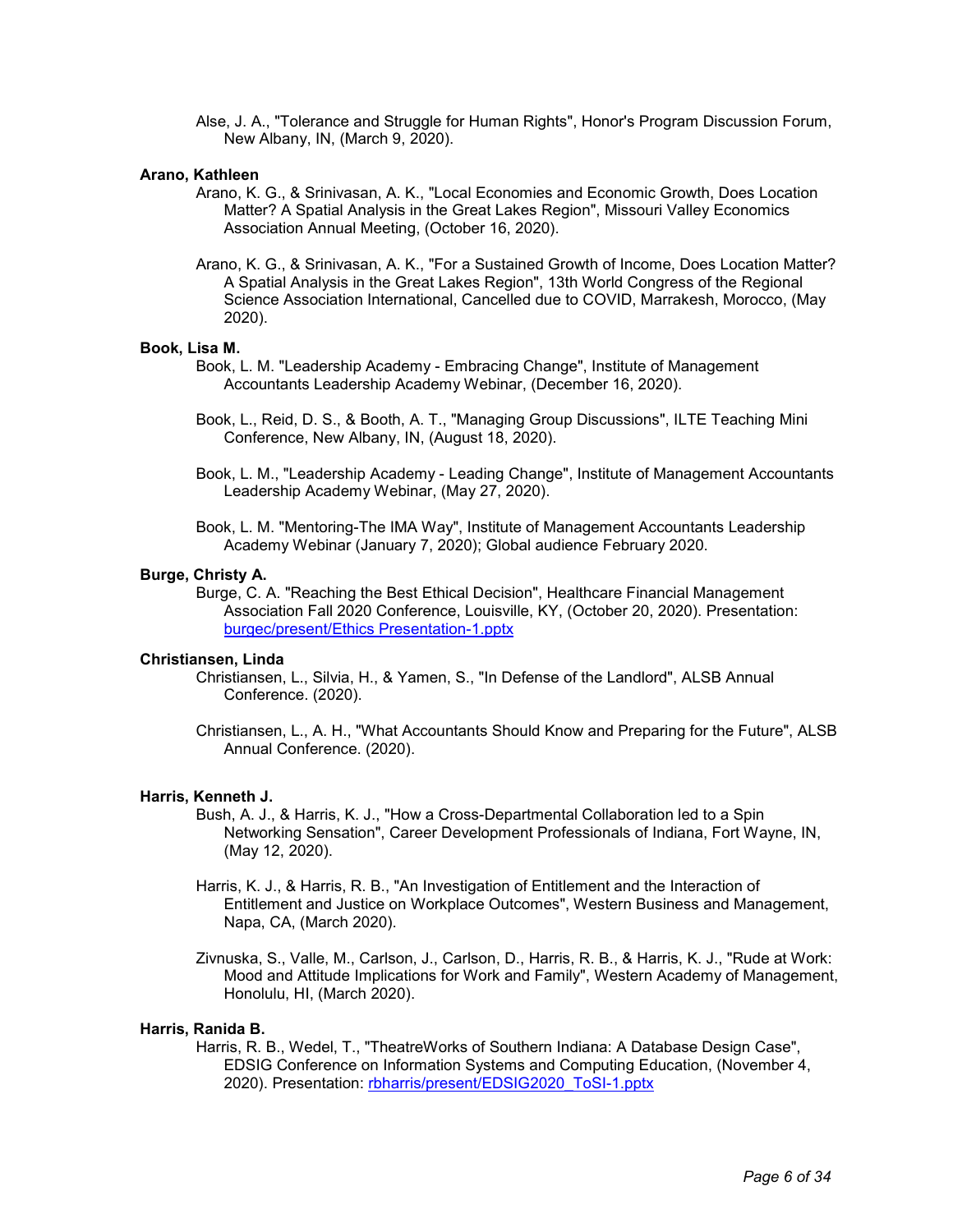- Zivnuska, S., Valle, M., Carlson, J., Carlson, D., Harris, K. J., & Harris, R. B., "Rude at Work: Mood and Attitude Implications for Work and Family", Western Academy of Management, (September 2020).
- Harris, K. J., & Harris, R. B., "An Investigation of Entitlement and the Interaction of Entitlement and Justice on Workplace Outcomes", Western Business and Management, (March 2020).

## **Kara, Aycan**

- Dement, R. A., Ortiz, J. M., Kara, A., & Yeoh, K.C., "Disorienting Experiences", 24th Annual FACET Teaching Symposium, New Albany, IN, (2020).
- Petrescu, M., Kara, A., Ben Mrad, S., Siqueira, J.R., & Dobre, D., "Escapism, Conformity, and Culture in Luxury Consumption", Academy of Management, Miami, FL, (2020). Presentation: [karaa/present/AIB\\_2020 presentation-1.pptx](https://www.digitalmeasures.com/login/indiana/faculty/survey/ui/showFile?file=a2FyYWEvcHJlc2VudC9BSUJfMjAyMCBwcmVzZW50YXRpb24tMS5wcHR4&surId=17691105&nodeId=1610663&sdId=105081755&sdSurId=17691105&rptId=20237&ver=2&sgntr=vHj2n6sKhgOpDtsC4MVr5DbzJio%3D)
- Kara, A., Peterson, M. F., & Søndergaard, M., "Fractionalization and Decentralization Predictors of the Relationship of Within-Country Region Differences", Academy of Management Conference, (2020). Presentation: [karaa/present/aom-2020-kara peterson](https://www.digitalmeasures.com/login/indiana/faculty/survey/ui/showFile?file=a2FyYWEvcHJlc2VudC9hb20tMjAyMC1rYXJhIHBldGVyc29uIHNvZW5kZXJnYWFyZF9GSU5BTC0xLnBwdHg%3D&surId=17691105&nodeId=1610663&sdId=105081833&sdSurId=17691105&rptId=20237&ver=2&sgntr=8hGySLZCzTb4Smon%2FrXLVZrVeiA%3D)  [soendergaard\\_FINAL-1.pptx](https://www.digitalmeasures.com/login/indiana/faculty/survey/ui/showFile?file=a2FyYWEvcHJlc2VudC9hb20tMjAyMC1rYXJhIHBldGVyc29uIHNvZW5kZXJnYWFyZF9GSU5BTC0xLnBwdHg%3D&surId=17691105&nodeId=1610663&sdId=105081833&sdSurId=17691105&rptId=20237&ver=2&sgntr=8hGySLZCzTb4Smon%2FrXLVZrVeiA%3D)
- Kara, A., "Open Conversation Sharing Ideas about Engagement", ILTE, New Albany, IN, (2020). Presentation: [karaa/present/Faculty Conversations\\_Engagement\\_07212020\\_AK-](https://www.digitalmeasures.com/login/indiana/faculty/survey/ui/showFile?file=a2FyYWEvcHJlc2VudC9GYWN1bHR5IENvbnZlcnNhdGlvbnNfRW5nYWdlbWVudF8wNzIxMjAyMF9BSy0xLnBwdHg%3D&surId=17691105&nodeId=1610663&sdId=105082719&sdSurId=17691105&rptId=20237&ver=2&sgntr=MKFBFOvBm2%2BwhR4xRIXXpgZLhPk%3D)[1.pptx](https://www.digitalmeasures.com/login/indiana/faculty/survey/ui/showFile?file=a2FyYWEvcHJlc2VudC9GYWN1bHR5IENvbnZlcnNhdGlvbnNfRW5nYWdlbWVudF8wNzIxMjAyMF9BSy0xLnBwdHg%3D&surId=17691105&nodeId=1610663&sdId=105082719&sdSurId=17691105&rptId=20237&ver=2&sgntr=MKFBFOvBm2%2BwhR4xRIXXpgZLhPk%3D)

#### **Lach, Patrick A.**

Lach, P. A., Russell, L. M., & Morgan, R. K., "Zero to Savvy in Two Weeks: Mastering Online Tools During a Crisis Transition to Online Learning", IU Online Conference, (October 2020). Presentation: [plach/present/COVID Panel-1.pptx](https://www.digitalmeasures.com/login/indiana/faculty/survey/ui/showFile?file=cGxhY2gvcHJlc2VudC9DT1ZJRCBQYW5lbC0xLnBwdHg%3D&surId=18089702&nodeId=1610663&sdId=103716193&sdSurId=18089702&rptId=20237&ver=2&sgntr=MLcUEDUEb2htBVEEsxPlrbeBfZk%3D)

#### **Lambert, Alysa**

- Doucet, J., Yanson, R., & Lambert, A. D., "Workplace Violence: Who Speaks Up?", Western Academy of Management Annual Conference, (March 2020).
- Lambert, A. D., "Innovative Teaching Strategies," FACET Spring Symposium 2020, New Albany, IN, (January 24, 2020).

#### **Russell, Lisa M.**

- Russell, L. M., "Learning through the Pandemic Challenges and Solutions to Teaching Online", IU Online Conference, New Albany, IN, (October 31, 2020).
- Russell, L. M., Ramachandran, S., & Morgan, R. K., "FACET Learn Session Presentation", FACET Learn Session, New Albany, IN, (August 24, 2020).
- Russell, L. M., Albrecht, D., & Hoffman, L., "IU Southeast Partners for Community Engagement", IU Council on Regional Engagement and Economic Development (CREED) Meeting, New Albany, IN, (August 15, 2020).
- Russell, L. M., "Hybrid Teaching Experiences Transitioning Online During an Emergency", ILTE, New Albany, IN, (July 9, 2020).
- Russell, L. M., "Student Support Services: Equality in Access for Marginalized Students", FACET Spring Teaching Symposium, New Albany, IN, (January 24, 2020).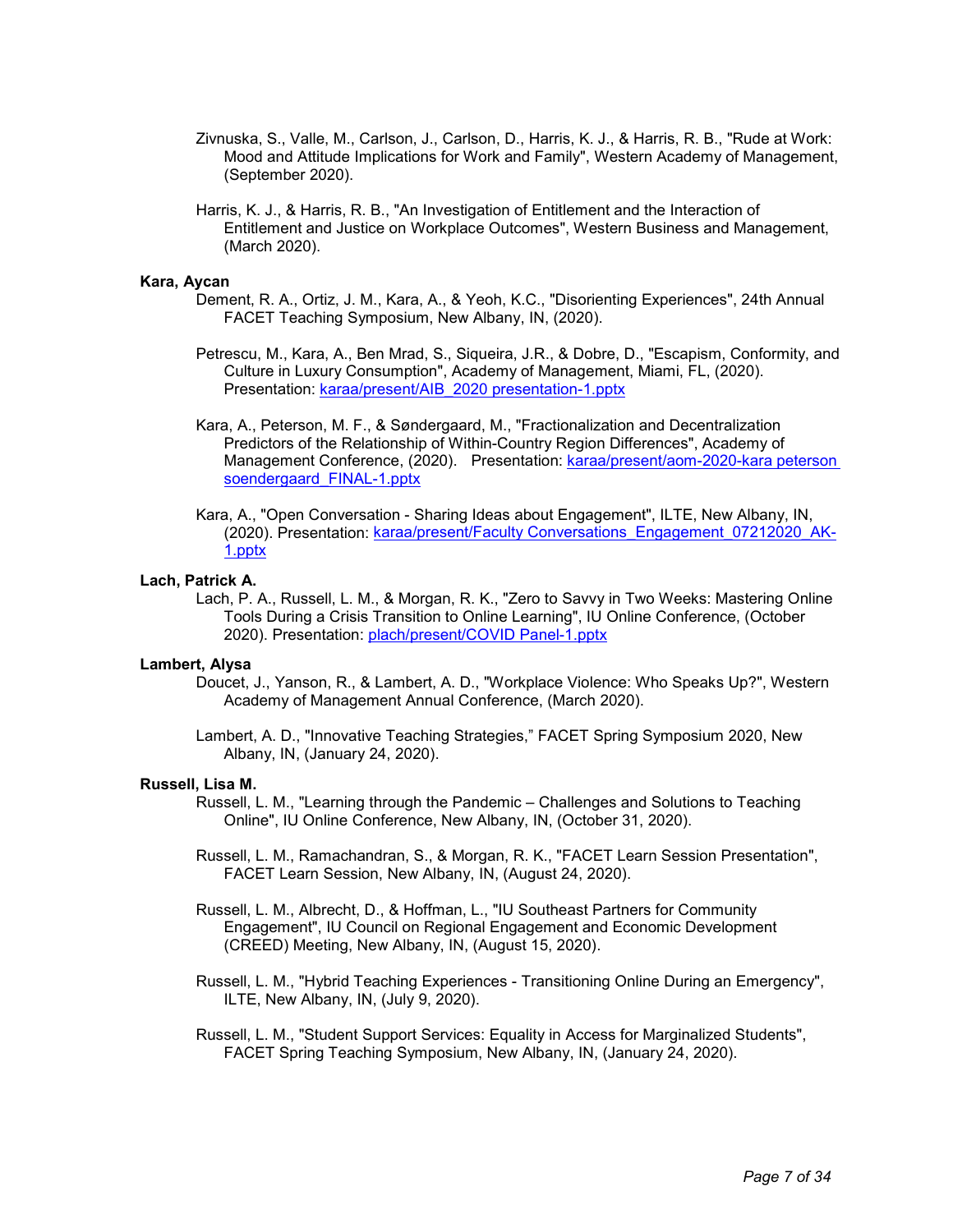#### **Srinivasan, Arun K.**

- Srinivasan, A. K., & Arano, K. G., "Local Economies and Economic Growth, Does Location Matter? A Spatial Analysis in the Great Lakes Region", Missouri Valley Economics Association Annual Meeting, (October 2020).
- Srinivasan, A. K., & Arano, K. G., "For a Sustained Growth of Income, Does Location Matter? A Spatial Analysis in the Great Lakes Region", 13th World Congress of the RSAI, Marrakesh, Morocco, (June 2020).

## **Thomas, Ashley M.**

Thomas, A. M., & Newman, C. L., "Investigating the Role of Shopping Medium on Consumer Food Evaluations: Mobile vs. In-Store Grocery Shopping", Marketing and Public Policy Conference, (May 29, 2020).

#### **Wieck, Michael R.**

Wieck, M. R., "Profitably Risky: Which Factors Impact Profitability of Capitation Contracts for Primary Care Practices?", Engaged Management Scholarship Conference 2020, Virtually hosted by Case Western Reserve University, (September 11, 2020). Presentation: [mrwieck/present/Poster Presentation -](https://www.digitalmeasures.com/login/indiana/faculty/survey/ui/showFile?file=bXJ3aWVjay9wcmVzZW50L1Bvc3RlciBQcmVzZW50YXRpb24gLSBNaWNoYWVsIFdpZWNrLTEucHB0eA%3D%3D&surId=18160289&nodeId=1610663&sdId=105110815&sdSurId=18160289&rptId=20237&ver=2&sgntr=i%2FWhowF61Bqwf3qHmZaLRYMLPTA%3D) Michael Wieck-1.pptx

## **School of Education**

#### **Albrecht, Donna**

- Albrecht, D., "Identifying and Teaching Gifted English Learners in Inclusive Collaborative Classrooms", TESOL International Conference, (2020).
- Albrecht, D., & Frischkorn, H., "Advocacy Meeting: An Agenda for Equity", 2020 Indiana Online TESOL Conference: Equity and Access for Language Learners, (November 14, 2020). Presentation: [dalbrec/present/INTESOL 2020 Advocacy \(2\)-1.pptx](https://www.digitalmeasures.com/login/indiana/faculty/survey/ui/showFile?file=ZGFsYnJlYy9wcmVzZW50L0lOVEVTT0wgMjAyMCBBZHZvY2FjeSAoMiktMS5wcHR4&surId=17918974&nodeId=1610663&sdId=106014411&sdSurId=17918974&rptId=20237&ver=2&sgntr=bty6EQrqIOvdTCG5NTOuQ7w0%2FwY%3D)
- Albrecht, D., "Embracing and Supporting Domestic and International English Learners in All Teaching Modalities", Scholarship of Teaching and Learning Conference 2020, New Albany, IN, (September 25, 2020). Presentation: [dalbrec/present/SoTL 2020 -](https://www.digitalmeasures.com/login/indiana/faculty/survey/ui/showFile?file=ZGFsYnJlYy9wcmVzZW50L1NvVEwgMjAyMCAtIERvbm5hIEFsYnJlY2h0IC0gRW1icmFjaW5nIGFuZCBTdXBwb3J0aW5nIERvbWVzdGljIGFuZCBJbnRlcm5hdGlvbmFsIEVuZ2xpc2ggTGVhcm5lcnMgaW4gQWxsIFRlYWNoaW5nLTEucHB0eA%3D%3D&surId=17918974&nodeId=1610663&sdId=106014653&sdSurId=17918974&rptId=20237&ver=2&sgntr=wGHsm9P%2BHSiW4JVOFeQaepu8FA8%3D) Donna Albrecht - [Embracing and Supporting Domestic and International English Learners in All](https://www.digitalmeasures.com/login/indiana/faculty/survey/ui/showFile?file=ZGFsYnJlYy9wcmVzZW50L1NvVEwgMjAyMCAtIERvbm5hIEFsYnJlY2h0IC0gRW1icmFjaW5nIGFuZCBTdXBwb3J0aW5nIERvbWVzdGljIGFuZCBJbnRlcm5hdGlvbmFsIEVuZ2xpc2ggTGVhcm5lcnMgaW4gQWxsIFRlYWNoaW5nLTEucHB0eA%3D%3D&surId=17918974&nodeId=1610663&sdId=106014653&sdSurId=17918974&rptId=20237&ver=2&sgntr=wGHsm9P%2BHSiW4JVOFeQaepu8FA8%3D)  [Teaching-1.pptx](https://www.digitalmeasures.com/login/indiana/faculty/survey/ui/showFile?file=ZGFsYnJlYy9wcmVzZW50L1NvVEwgMjAyMCAtIERvbm5hIEFsYnJlY2h0IC0gRW1icmFjaW5nIGFuZCBTdXBwb3J0aW5nIERvbWVzdGljIGFuZCBJbnRlcm5hdGlvbmFsIEVuZ2xpc2ggTGVhcm5lcnMgaW4gQWxsIFRlYWNoaW5nLTEucHB0eA%3D%3D&surId=17918974&nodeId=1610663&sdId=106014653&sdSurId=17918974&rptId=20237&ver=2&sgntr=wGHsm9P%2BHSiW4JVOFeQaepu8FA8%3D)
- Albrecht, D. L., "Identifying and Teaching Gifted English Learners in Inclusive Collaborative Classrooms", National Association for Bilingual Education Conference 2020, Las Vegas, NV, (February 2020).

## **Asim, Sumreen I.**

Asim, S. I., "Reaching 21st Century STEM Pedagogy Using Augmented Reality in Teacher Preparation", International Society of Technology in Education, (December 3, 2020). Presentation:

[sasim/present/2020\\_ISTELive\\_Dec1\\_21stCenturySTEMPedagogy\\_ARInTeacherPrep-](https://www.digitalmeasures.com/login/indiana/faculty/survey/ui/showFile?file=c2FzaW0vcHJlc2VudC8yMDIwX0lTVEVMaXZlX0RlYzFfMjFzdENlbnR1cnlTVEVNUGVkYWdvZ3lfQVJJblRlYWNoZXJQcmVwLTEucGRm&surId=17829051&nodeId=1610663&sdId=105882036&sdSurId=17829051&rptId=20237&ver=2&sgntr=mfRfRU21igX%2F8xvZ6JD1%2FCiK7ng%3D)[1.pdf](https://www.digitalmeasures.com/login/indiana/faculty/survey/ui/showFile?file=c2FzaW0vcHJlc2VudC8yMDIwX0lTVEVMaXZlX0RlYzFfMjFzdENlbnR1cnlTVEVNUGVkYWdvZ3lfQVJJblRlYWNoZXJQcmVwLTEucGRm&surId=17829051&nodeId=1610663&sdId=105882036&sdSurId=17829051&rptId=20237&ver=2&sgntr=mfRfRU21igX%2F8xvZ6JD1%2FCiK7ng%3D)

- Asim, S. I., "Integrating Augmented Reality in Elementary Science Methods Courses", School Science and Mathematics Association, (November 2020).
- Asim, S. I., Heath, M., Krutka, D., Milman, N., & Henderson, J., "How Can We Advance Just Technology Integration?", Society for Information Technology & Teacher Education International Conference (SITE) Interactive 2020, (October 27, 2020).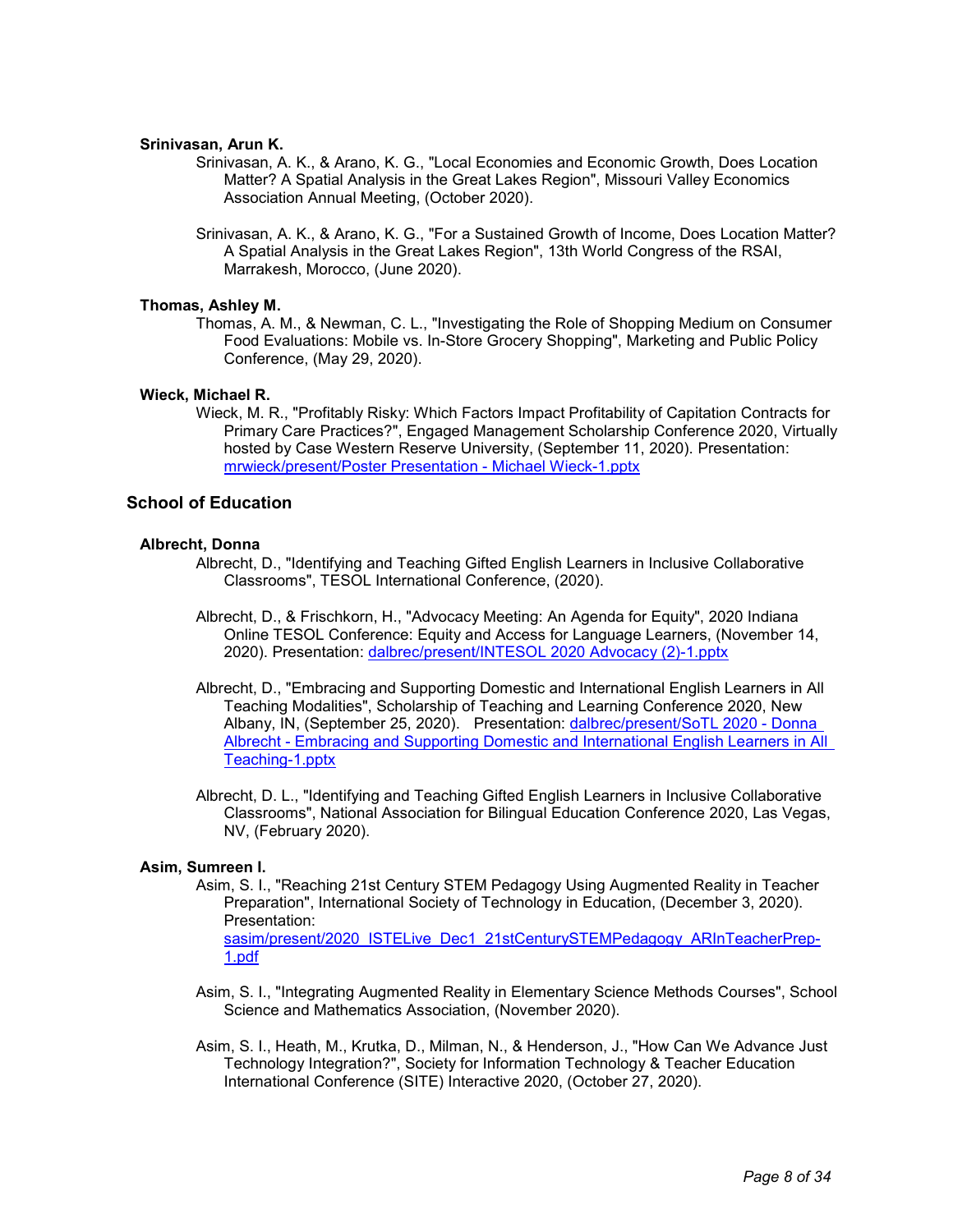- Asim, S. I., "Boosting Creativity and Innovation in STEM Classrooms", , Physics Day at Texas A&M Commerce, (October 17, 2020).
- Asim, S. I., "Watch Out! Things are jumping off my screen: Using Augmented Reality in Our Classrooms.", Scholarship of Teaching and Learning (SoTL) Conference, New Albany, IN, (September 2020).
- Asim, S. I., "Promoting Global Civic Literacy through Science & Technology Education", IUS Global Civic Literacy Summit Conference, (August 19, 2020).
- Asim, S. I., "Empowering Elementary Teacher Candidates' with 21st Century Edtech Tools: Making Science Lesson Plans Come to Life", AACE Conference, (April 2020).
- Asim, S. I., & Bolton, S., "Let Me Out of Here: Using Breakout EDU in Science Methods Coursework.", Hoosier Association of Science Teachers, Inc (HASTI) Conference, Indianapolis, IN, (February 2020).
- Asim, S. I., & Bolton, S., "Oh Wait! There Are Things Jumping Off the Screen in my Science Methods Course", Hoosier Association of Science Teachers, Inc (HASTI) Conference, Indianapolis, IN, (February 2020).
- Asim, S. I., Teaching, Demonstration/Tutorial, Invited, "SIOP in STEM areas.", Workshop, ENL STEM Teacher's Institute, New Neighbors, IUS, New Albany, IN, United States, Academic, Local. (February 2020).

#### **Hoffman, Lisa**

- Zollman, A., Hughes, M. E., Hoffman, L., & Suh, E., "ELL Parent Night", National Science Teachers Association 9th Annual STEM Forum & Expo Conference, Louisville, KY, (July 2020). Cancelled due to pandemic.
- Zollman, A., Hoffman, L., & Suh, E., "Connecting the Links of STEM and Language for Multilingual Mathematics Students", Basic Education - Math Teachers' Society International Research Conference, Tagbilaran City, Bohol, Philippines, (May 2020).

#### **Hollenbeck, James E.**

- Hollenbeck, J. E., "Myth Busting Inquiry-Based Online Learning," Fulbright Bulgaria Digital +/- Hybrid Conference, Sofia, Bulgaria, (November 20, 2020). Presentation: iehollen/present/Myth Busting Inquiry-Based Online Learning (2)-1.pptx
- Hollenbeck, J. E., "Integrating Technology for Teaching and Assessment for the Diverse Language Classroom", 2020 STEM Forum & Expo Conference, (July 2020).
- Hollenbeck, J. E., "Is the e-text and e-learning Right for Me?", Conference, National Association of Science Teaching Annual Convention, Chicago, IL, (March 2020).
- Hollenbeck, J. E., & Rainbolt, L. K., "Findings of Perceptions of English Language Learners in the Secondary Science Classrooms 2017-2018.", HASTI Science Education Conference, Indianapolis, IN, (February 2020).
- Hollenbeck, J. E., Settles, R., & Murphy, J., "Is the e-text and e-learning Right for Me?", Hoosier Association of Science Teachers, Inc Annual Science Education Conference, Indianapolis, IN, (February 2020).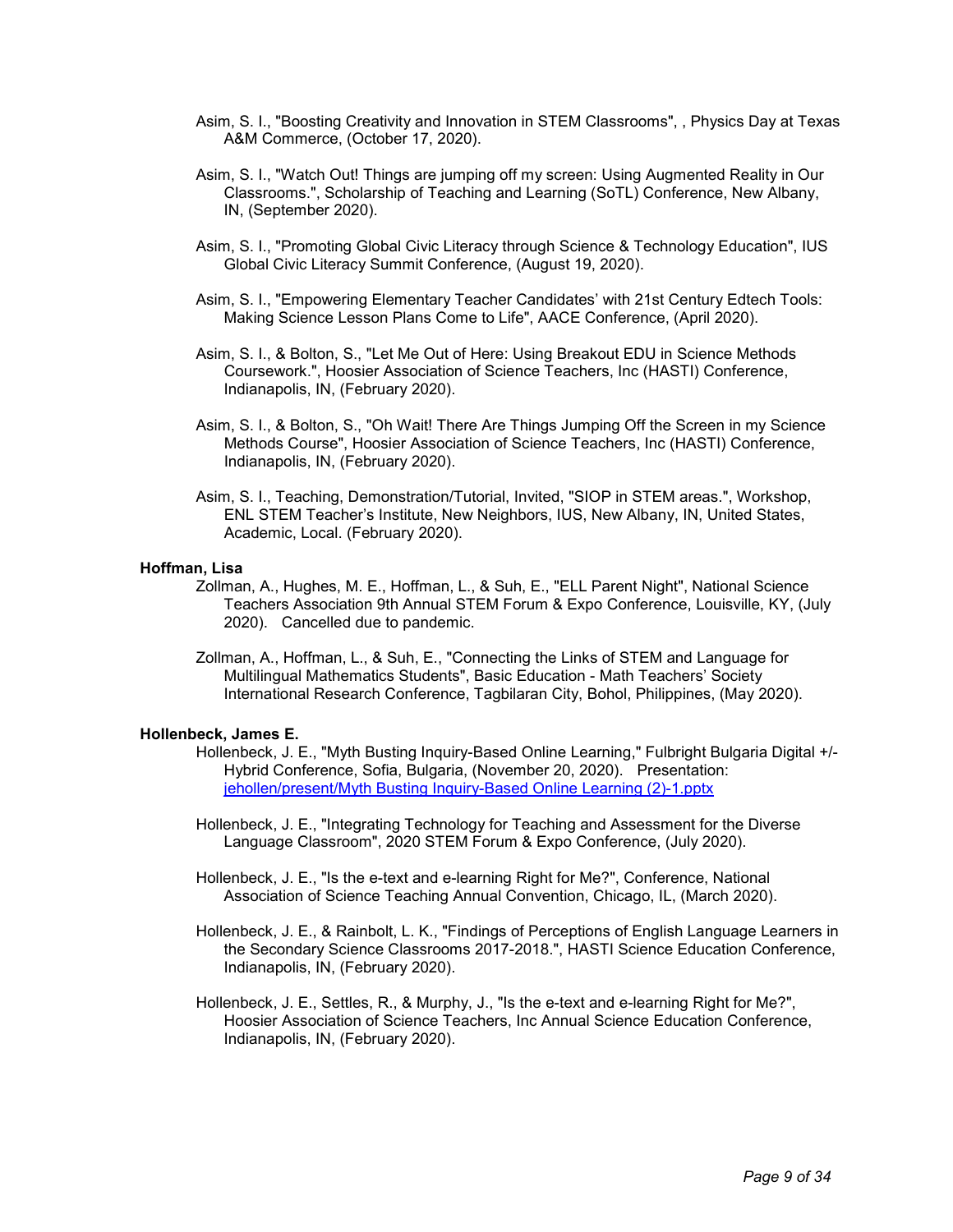#### **Johnson, Cathy**

- Johnson, C., "Investigating Artistic Expression in Social Studies", National Council for the Social Studies Conference, (November 30, 2020).
- Johnson, C., & Mink, D., "Engagement is the Key to Success", The Teaching Professor Conference, (May 29, 2020).

#### **Maher, Steffany**

- Maher, S. C., "Is This Normal?: Examining the Confluence of Adolescence, Family, and Mental Health in Amy Sarig King's The Year We Fell From Space", National Council of Teachers of English Convention, Denver, CO, (November 2020).
- Maher, S. C., & Hoeve, S., "The Confluence of Identity and Society: Using Critical Inquiry Circles to Examine YA Literature and our World", National Council of Teachers of English Convention, Denver, CO, (November 2020).

#### **Mink, Debi V.**

- Mink, D. V., Pierce, P., & Cross, B., "Math for Chocolate Lovers (or not): Teaching Math through Thematic Units", KDP 2020 Convocation, Louisville, KY, (November 5, 2020).
- Mink, D. V., Singleton, J. J., & Johnson, C., "Our Favorite Things: History, Literacy and Mathematics", KDP 2020 Convocation, Louisville, KY, (November 4, 2020).
- Mink, D. V., Ridout, S. R., & Howard, C., "Farewell to the Summer Slide", International Literacy Association's Annual Conference, Columbus, OH, (October 16, 2020).
- Mink, D. V., & Johnson, C., "Engagement is the Key to Success", Teaching Professor Conference, Atlanta, GA, (May 28, 2020). Presentation: [dvmink/present/Teaching](https://www.digitalmeasures.com/login/indiana/faculty/survey/ui/showFile?file=ZHZtaW5rL3ByZXNlbnQvVGVhY2hpbmcgUHJvZmVzc29yIDIwMjAtMS5wZGY%3D&surId=17691035&nodeId=1610663&sdId=95621248&sdSurId=17691035&rptId=20237&ver=2&sgntr=BslBGEMZ7UNKN629OO4jJabDuYY%3D)  [Professor 2020-1.pdf](https://www.digitalmeasures.com/login/indiana/faculty/survey/ui/showFile?file=ZHZtaW5rL3ByZXNlbnQvVGVhY2hpbmcgUHJvZmVzc29yIDIwMjAtMS5wZGY%3D&surId=17691035&nodeId=1610663&sdId=95621248&sdSurId=17691035&rptId=20237&ver=2&sgntr=BslBGEMZ7UNKN629OO4jJabDuYY%3D)
- Mink, D. V., "CRA(Concrete, Representational, Abstract) All the Way: Math for Chocolate Lovers or Not", National Council of Teachers of Mathematics Annual Conference, Chicago, IL, (April 2020).
- Mink, D. V., Johnson, C., & Camahalan, F. M., "Depth in Art", 24th Annual FACET Teaching Symposium, New Albany, (January 24, 2020). Presentation: [dvmink/present/Depth in Art](https://www.digitalmeasures.com/login/indiana/faculty/survey/ui/showFile?file=ZHZtaW5rL3ByZXNlbnQvRGVwdGggaW4gQXJ0IFdPKDAwMiktMS5wcHR4&surId=17691035&nodeId=1610663&sdId=97506330&sdSurId=17691035&rptId=20237&ver=2&sgntr=Anrv4Zovmc22%2BnQkCTC5n7CgRt4%3D)  [WO\(002\)-1.pptx](https://www.digitalmeasures.com/login/indiana/faculty/survey/ui/showFile?file=ZHZtaW5rL3ByZXNlbnQvRGVwdGggaW4gQXJ0IFdPKDAwMiktMS5wcHR4&surId=17691035&nodeId=1610663&sdId=97506330&sdSurId=17691035&rptId=20237&ver=2&sgntr=Anrv4Zovmc22%2BnQkCTC5n7CgRt4%3D)

#### **Ridout, Susan R.**

- Ridout, S. R., Pinkston, G. L., Sullivan-Losey, D., & Camahalan, F. M., "Easing Trauma in the Classroom with Digital Tools", Kentucky Society for Technology in Education's 2020 Conference, Louisville, KY, (2020). Cancelled due to Covid-19.
	- Ridout, S. R., Mink, D. V., Howard, C., Shoffner, K., & Davis, M., "Farewell to the Summer Slide": The Nuts and Bolts of Creating a Dynamic Summer Program", International Literacy Association's 2020 Conference, Columbus, OH, (2020). Cancelled due to Covid-19.
	- Ridout, S. R., Pinkston, G. L., & Sullivan-Losey, D., "Please Let Me Help You: Using the Language Arts to Support Students Dealing with Anxiety, Fears, and Trauma", International Literacy Association's 2020 Conference, Columbus, OH,(2020). Cancelled, due to Covid-19.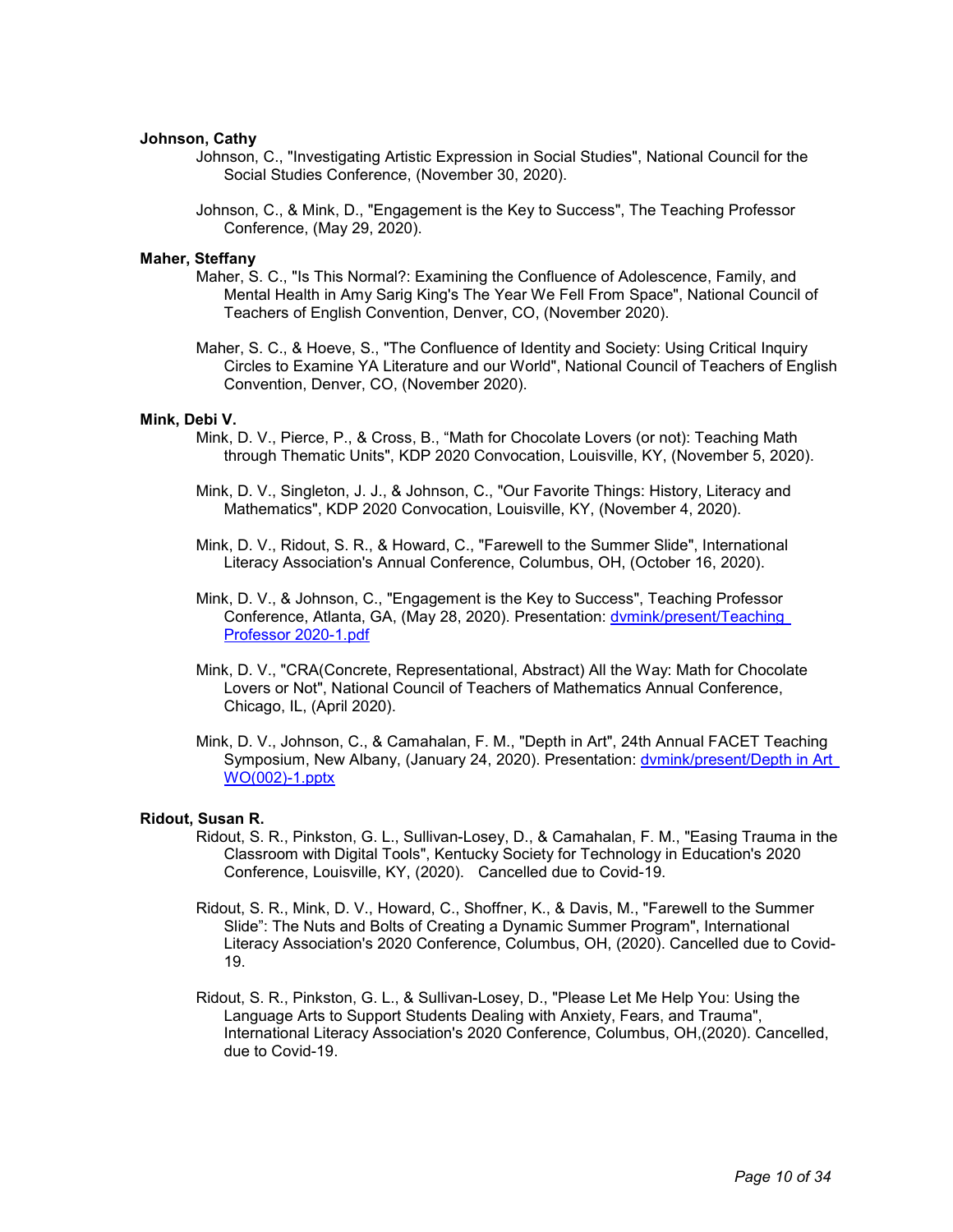## **Singleton, Jacque J.**

- Singleton, J. J., "Sharing our Stories: Stewardship Through Literacy Engaging Teacher Candidates in Service Learning", International Literacy Association Conference, Columbus, OH, (October 2020). Presentation: [jwrigh06/present/Singleton International](https://www.digitalmeasures.com/login/indiana/faculty/survey/ui/showFile?file=andyaWdoMDYvcHJlc2VudC9TaW5nbGV0b24gSW50ZXJuYXRpb25hbCBMaXRlcmFjeSBBc3NvY2lhdGlvbiBJbnRlcm5hdGlvbmFsIENvbmZlcmVuY2UgUHJvcG9zYWwtMS5wZGY%3D&surId=17691042&nodeId=1610663&sdId=104766227&sdSurId=17691042&rptId=20237&ver=2&sgntr=%2FG6IhuhoPp9UTgm29IGAliYYsig%3D)  [Literacy Association International Conference Proposal-1.pdf](https://www.digitalmeasures.com/login/indiana/faculty/survey/ui/showFile?file=andyaWdoMDYvcHJlc2VudC9TaW5nbGV0b24gSW50ZXJuYXRpb25hbCBMaXRlcmFjeSBBc3NvY2lhdGlvbiBJbnRlcm5hdGlvbmFsIENvbmZlcmVuY2UgUHJvcG9zYWwtMS5wZGY%3D&surId=17691042&nodeId=1610663&sdId=104766227&sdSurId=17691042&rptId=20237&ver=2&sgntr=%2FG6IhuhoPp9UTgm29IGAliYYsig%3D)
- Singleton, J. J., "Innovation in the Classroom Panel Discussion", FACET Teaching Symposium, New Albany, IN, (January 24, 2020).

## **Zollman, Alan**

- Zollman, A., "A STEM Circle Approach with Multilingual Students and Families", 119th Annual Convention of the School Science and Mathematics Association, (November 6, 2020).
- Zollman, A., Hughes, M. E., Hoffman, L., & Suh, E., "ELL Parent Night: Enriching the Gifted, Empowering the Average, Encouraging the Challenged in STEM", National Science Teachers Association 9th Annual STEM Forum & Expo, Louisville, KY, (July 2020). Cancelled due to COVID-19.
- Zollman, A., Hoffman, L., & Suh, E., "No One Thinks with an Accent": Leveraging Linguistics for Multilingual Students' Mathematics Success.", 14th Quadrennial International Council on Mathematics Education, Shanghai, China, (July 2020). Cancelled due to COVID-19.
- Asim, S. I., & Zollman, A. "Answering the Call: Increasing the Quality and Quantity of STEM Teachers", National Science Teachers Association Inaugural STEM20: Virtual Event, (July 10, 2020).
- Zollman, A., Hoffman, L., & Suh, E., "Connecting the Links of STEM and Language for Multilingual Mathematics Students", 2020 Basic Education - Math Teacher's Society International Research Conference, Tagbilaran City, Bohol, Philippines, (May 2020). Cancelled due to COVID-19.
- Zollman, A., "Investigating a STEM Circle Approach with Multilingual Students and Families.", 47th Annual Meeting of the Research Council on Mathematics Learning Conference, Las Vegas, NV, (February 6, 2020).

## **School of Natural Sciences**

#### **Connerly, Pam L.**

Connerly, P. L., "Exploring Mindfulness Practices to Sustain Ourselves", Indiana University Online Conference, (October 29, 2020).

#### **Edmonds, Kent E.**

- Edmonds, K. E., Gibson, L., & Roederer, L., "Steroid Regulation of Gastrointestinal Development and Reproduction in the Marsh Rice Rat (Oryzomys palustris)", Indiana Academy of Science Annual Meeting, Indianapolis, IN, (March 21, 2020). Cancelled due to COVID-19. Presentation: [kedmonds/present/IAS2020EDMONDS-1.ppt](https://www.digitalmeasures.com/login/indiana/faculty/survey/ui/showFile?file=a2VkbW9uZHMvcHJlc2VudC9JQVMyMDIwRURNT05EUy0xLnBwdA%3D%3D&surId=17689456&nodeId=1610663&sdId=105870921&sdSurId=17689456&rptId=20237&ver=2&sgntr=MQ%2F1zkadu3SWGyJywop5mb%2ByLMY%3D)
- Edmonds, K. E., Gibson, L., & Roederer, L., "Corticosterone and Estradiol Regulation of Gastrointestinal (GI) Development and Reproduction in the Marsh Rice Rat (Oryzomys palustris)", Society for Integrative and Comparative Biology Annual Meeting, Austin, TX, (January 7, 2020). Presentation: [kedmonds/present/SICB2020-1.ppt](https://www.digitalmeasures.com/login/indiana/faculty/survey/ui/showFile?file=a2VkbW9uZHMvcHJlc2VudC9TSUNCMjAyMC0xLnBwdA%3D%3D&surId=17689456&nodeId=1610663&sdId=68993863&sdSurId=17689456&rptId=20237&ver=2&sgntr=oPgTJNT0TUnWqme1UN0UnvN9Sjw%3D)

#### **Grote, Todd D.**

Grote, T. D., Griggs, C., Lorentzen, B., & Peteet, D., "Fluvial System Evolution and Paleoenvironments under a Changing Climate from the Younger Dryas into the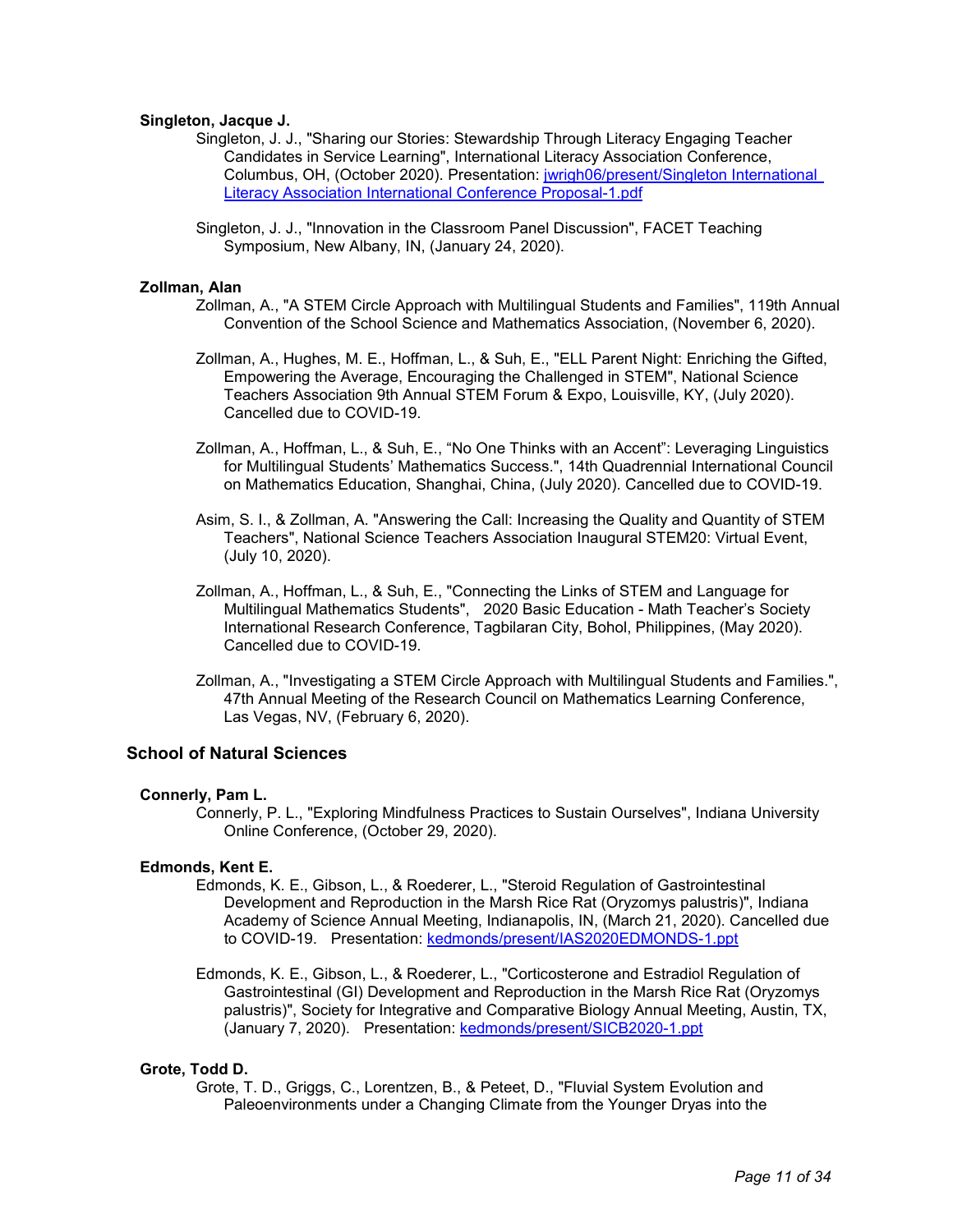Holocene, Lake Ontario Lowlands, New York", orthcentral Section of the Geological Society of America Annual Meeting, (May 2020).

Grote, T. D., "Flood-Generating Mechanisms, Seasonality and the Impact of the Pacific Decadal Oscillation on Michigan Streamflow", Indiana Academy of Science Annual Meeting, Indianapolis, IN, (March 21, 2020).

#### **Hunt, Randy E.**

Frederick, R., & Hunt, R. E., "Sustainable Landscaping: Higher Educational Institutions are Going Native", Indiana University Southeast Student Research Conference, Indiana New Albany, IN, (April 24, 2020).

## **Johnson, Sandy L.**

- Johnson, S. L., "Coding for Telemedicine/Virtual Medical Services", American Association of Medical Assistants, (November 21, 2020).
- Johnson, S. L., "Updates Codes for COVID-19", West Central (IN) Meeting, American Association of Medical Assistants, West Lafayette, IN, (November 21, 2020).
- Johnson, S. L., "Leadership Skills for the Medical Assistant (virtual)", Indiana Society of Medical Assistants, American Association of Medical Assistants, (August 15, 2020).
- Johnson, S. L., "A New Era-Virtual Meetings and Telemedicine (Virtual)", American Association of Medical Assistants - Indiana Society, Indianapolis, IN, (June 6, 2020).

#### **Mukhopadhyay, Suparna**

- Combs, M., & Mukhopadhyay, S., "Digitization and Curation of Mussel Species Fauna of Indiana", IUS Student Research Conference, New Albany, IN, (April 24, 2020).
- Ranney, K., & Mukhopadhyay, S., "Identification of Hair Sample of an Unknown Mammal Species using Electron Microscopy and DNA Sequencing", IUS Student Research Conference 2020, New Albany, IN, (April 23, 2020).

#### **Ramachandran, Sridhar**

- Ramachandran, S. & Morgan, R., "Sharing Ideas about Course Design and Definitions" IU Southeast ILTE 90 minute Open Conversation Presentation Series, New Albany, IN, June 17, 2020.
- Conrad\*, C. & Ramachandran, S, "Raspberry Pi 4 Navigation System for the Visually Impaired", IU Southeast 15th Annual Student Conference and Showcase, New Albany, IN, April 23 - 24, 2020. (This work won the Outstanding Presentation related to Diversity Award)
- Dyer\*, A. & Ramachandran, S. "User-centered Website Development of the Community in Schools Clarksville Website" IU Southeast 15th Annual Student Conference and Showcase, New Albany, IN, April 23 - 24, 2020.
- Taylor\*, B. & Ramachandran, S., "Bioinformatics for Windows Users" IU Southeast 15th Annual Student Conference and Showcase, New Albany, IN, April 23 - 24, 2020.
- Lemonds\*, J. & Ramachandran, S. "Forensic Art: When Graphic Designers and Informaticians work together" IU Southeast 15th Annual Student Conference and Showcase, New Albany, IN, April 23 - 24, 2020.

Coleman\*, H. & Ramachandran, S., "Sports Informatics: How Technologists and Sports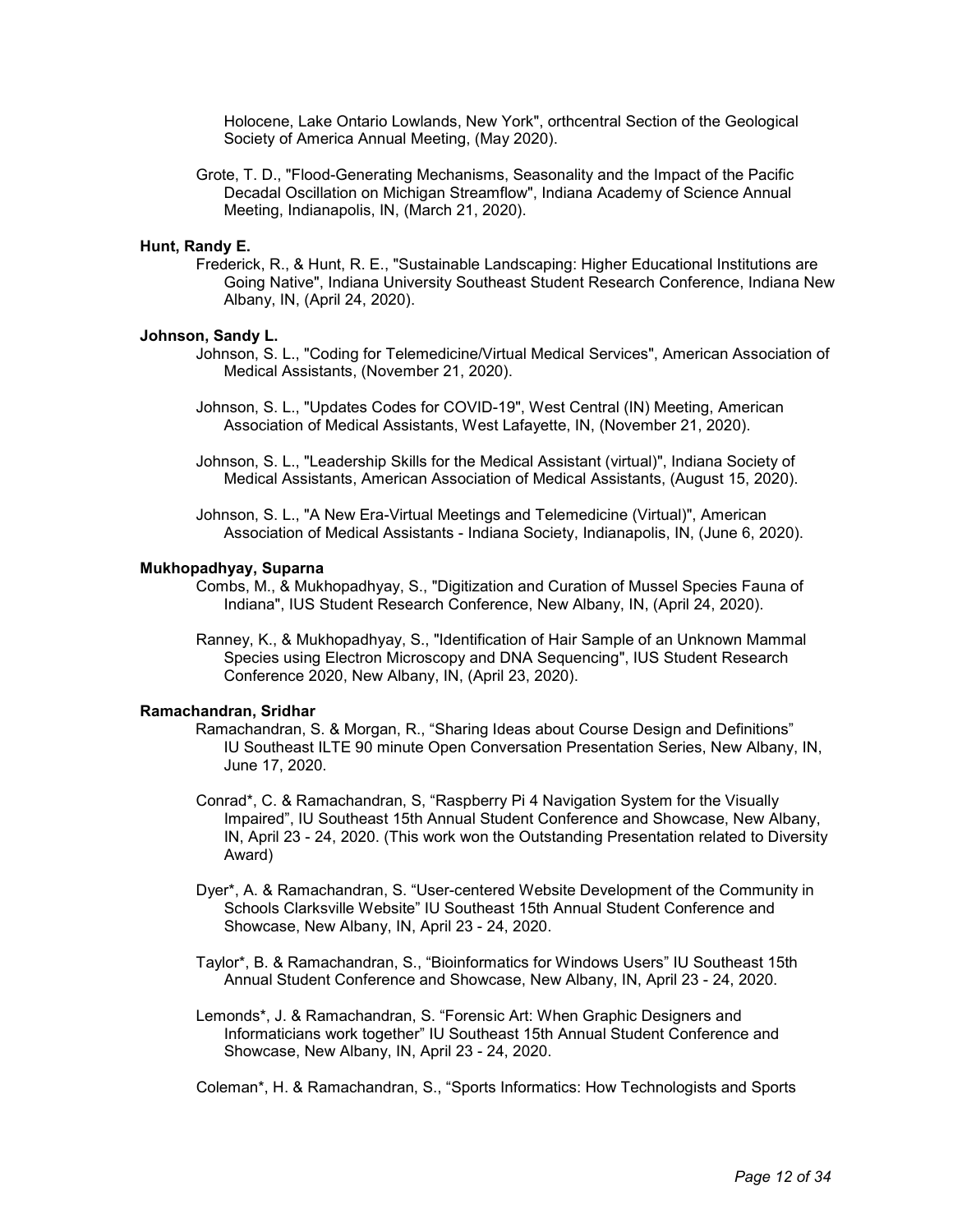Scientists are Working Together on Common Projects" IU Southeast 15th Annual Student Conference and Showcase, New Albany, IN, April 23 - 24, 2020.

- Andry\*, M. & Ramachandran, S., "Automated Journalism: Training the next Generation of Journalists", IU Southeast 15th Annual Student Conference and Showcase, New Albany, IN, April 23 - 24, 2020.
- Russell, L. & Ramachandran, S., "Documentation of Excellence in Teaching and Learning Through an Abbreviated "Feedback Loop," Describing and Reflecting upon a Single Instructional Experience." IU Southeast FACET 180 minute Workshop Series, New Albany, IN, August 24, 2020.

## **Rueschhoff, Beth D.**

Kirtley, S. N., Scott, J., & Rueschhoff, E. D., "Comparing Vitamin B6 Concentrations in High Light Plants and Shade Tolerant Plants", Indiana University Southeast Student Showcase, New Albany, IN, (April 24, 2020). Presentation: [erueschh/present/2020-](https://www.digitalmeasures.com/login/indiana/faculty/survey/ui/showFile?file=ZXJ1ZXNjaGgvcHJlc2VudC8yMDIwLVJlc2VhcmNoLVBvc3Rlci0gS2lydGxleSAtIFZpdGFtaW4gQjYtMS5wcHR4&surId=17689446&nodeId=1610663&sdId=105854049&sdSurId=17689446&rptId=20237&ver=2&sgntr=P5jfvYQuJB8%2FopOKfEEeM08%2FwYY%3D) Research-Poster- Kirtley - [Vitamin B6-1.pptx](https://www.digitalmeasures.com/login/indiana/faculty/survey/ui/showFile?file=ZXJ1ZXNjaGgvcHJlc2VudC8yMDIwLVJlc2VhcmNoLVBvc3Rlci0gS2lydGxleSAtIFZpdGFtaW4gQjYtMS5wcHR4&surId=17689446&nodeId=1610663&sdId=105854049&sdSurId=17689446&rptId=20237&ver=2&sgntr=P5jfvYQuJB8%2FopOKfEEeM08%2FwYY%3D)

#### **Treves, David S.**

Treves, D. S., "Plasmid Capture from an Urban Stream Presenter", ASM Microbe 2020 Conference, (2020). Presentation: [dtreves/present/ASM 2020 Treves-1.pptx](https://www.digitalmeasures.com/login/indiana/faculty/survey/ui/showFile?file=ZHRyZXZlcy9wcmVzZW50L0FTTSAyMDIwIFRyZXZlcy0xLnBwdHg%3D&surId=17689443&nodeId=1610663&sdId=105693161&sdSurId=17689443&rptId=20237&ver=2&sgntr=%2F%2F7PldlhzdMe685qYDbORAQ5%2BJI%3D)

## **School of Nursing**

### **Hermann, Carla**

- Hermann, C., "Exploring 'Scanxiety' in Pancreatic Cancer Survivors: A Qualitative Study.", Midwest Nursing Research Society Conference, (April 1, 2020).
- Hermann, C., " Exploring 'Scanxiety' in Pancreatic Cancer Survivors: A Qualitative Study.", Graduate Research Regional Conference, Louisville, KY, (February 2020).

#### **Mattingly, Julie A.**

Mattingly, J. A., & Carlton, R., "Get Your Head in the Clouds: Using Word Clouds in Teaching and Assessment", IUS ILTE Conference, New Albany, IN (October 8, 2020).

Mattingly, J. A., "Serving the Underserved: Teaching Nursing Students Through Community Health Promotion", Teaching Prevention 2020: Fostering Population Health & Advancing Prevention Science Conference, San Antonio, TX, (March 4, 2020). Presentation: [jumattin/present/APTR Presentation MATTINGLY-1.pptx](https://www.digitalmeasures.com/login/indiana/faculty/survey/ui/showFile?file=anVtYXR0aW4vcHJlc2VudC9BUFRSIFByZXNlbnRhdGlvbiBNQVRUSU5HTFktMS5wcHR4&surId=17689426&nodeId=1610663&sdId=107121188&sdSurId=17689426&rptId=20237&ver=2&sgntr=SmlqU3HOv3%2Bfr2AvCt7dDR3k5rQ%3D)

## **McIlvoy, Laura H.**

Mcilvoy, L. H., "Utilizing Next Gen Clinical Judgement Action Model in Simulation", National League of Nursing Summit Conference, Orlando, FL, (September 25, 2020). Presentation: [lmcilvoy/present/NLN Final Poster 2020-1.pptx](https://www.digitalmeasures.com/login/indiana/faculty/survey/ui/showFile?file=bG1jaWx2b3kvcHJlc2VudC9OTE4gRmluYWwgUG9zdGVyIDIwMjAtMS5wcHR4&surId=17689428&nodeId=1610663&sdId=106049749&sdSurId=17689428&rptId=20237&ver=2&sgntr=ry4f7DGcWMReIDDj50D8OyL9oD8%3D)

### **McMahan, Janice S.**

McMahan, J. S., "Utilizing Next Gen Clinical Judgement Action Model in Simulation", National League of Nursing Summit Conference, Orlando, FL, (September 25 2020). Presentation: [jmcmahan/present/NLN Final Poster 2020-1.pptx](https://www.digitalmeasures.com/login/indiana/faculty/survey/ui/showFile?file=am1jbWFoYW4vcHJlc2VudC9OTE4gRmluYWwgUG9zdGVyIDIwMjAtMS5wcHR4&surId=17689423&nodeId=1610663&sdId=106075309&sdSurId=17689423&rptId=20237&ver=2&sgntr=5QamkwPGBv8%2FePZP%2F8m2Yi53vIU%3D)

## **Wells-Freiberger, Linda C.**

Wells-Freiberger, L. C., "Service Learning in Baccalaureate Nursing Education: Community Health Projects in an Amish Community", 42nd ACHNE Annual Institute Conference (2020), Louisville, KY, (June 4, 2020). Cancelled due to COVID19.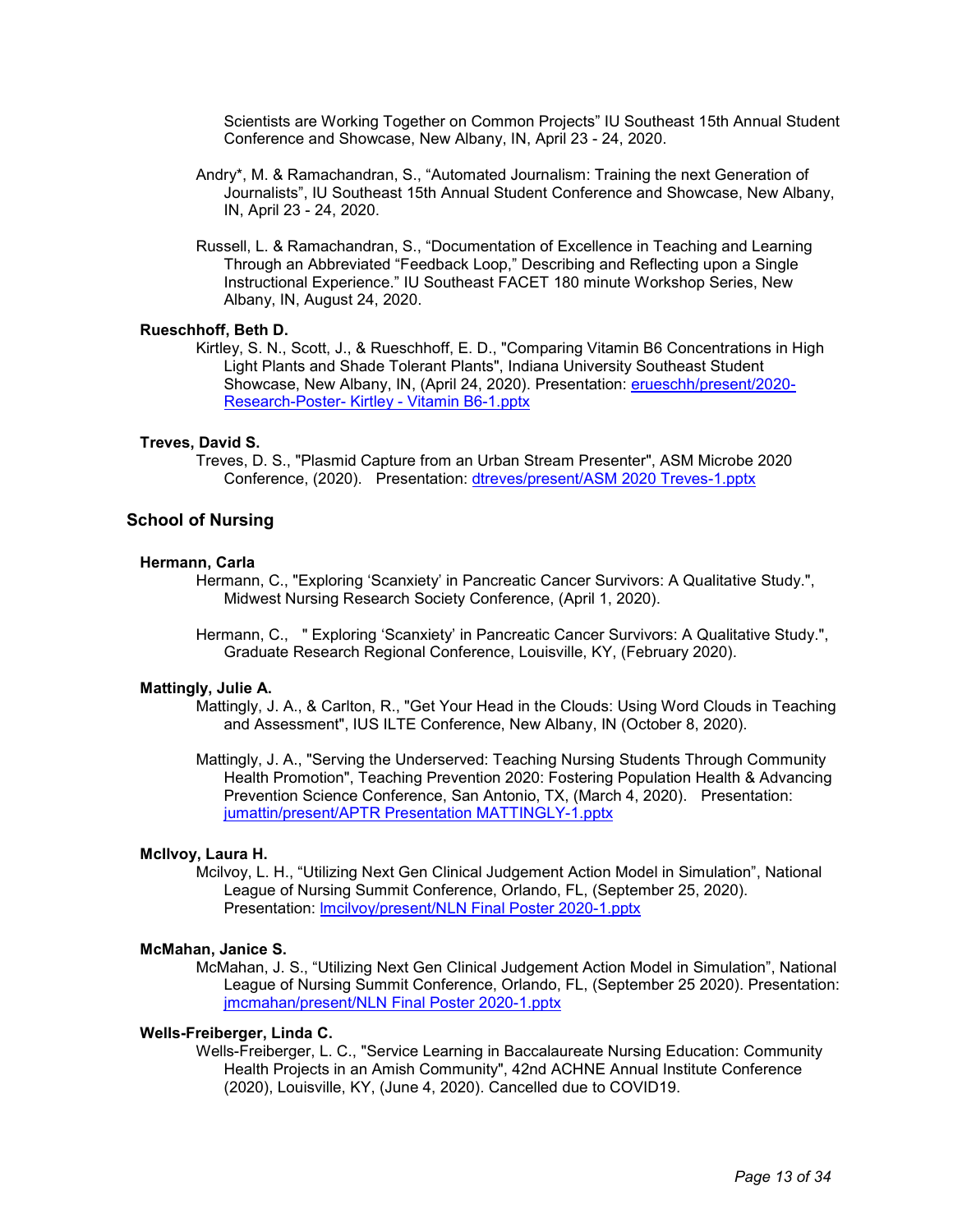## **Williams, Rosalind S.**

Williams, R. S., "Veterans Court Provide Undergraduate Nursing Students Evidenced-Based Approaches to Care for Veterans with Substance Use and Mental Health Disorders", Annual Institute / Association of Community Health Nursing Educators Conference, Louisville, KY, (June 2020).

## **School of Social Sciences**

## **Abshire, Jean**

- Abshire, J., "World 101 in the Classroom", Higher Education Webinar Series, Council on Foreign Relations, (October 15, 2020). Presentation: [jeabshir/present/2020 -](https://www.digitalmeasures.com/login/indiana/faculty/survey/ui/showFile?file=amVhYnNoaXIvcHJlc2VudC8yMDIwIC0gQ0ZSIEhpZ2hlciBFZHVjYXRpb24gV2ViaW5hciBUaGFuayBZb3UtMS5wZGY%3D&surId=17689300&nodeId=1610663&sdId=105971013&sdSurId=17689300&rptId=20237&ver=2&sgntr=8M7xxqEyN4BgoiXjSQ0bHVaUOYI%3D) CFR **[Higher Education Webinar Thank You-1.pdf](https://www.digitalmeasures.com/login/indiana/faculty/survey/ui/showFile?file=amVhYnNoaXIvcHJlc2VudC8yMDIwIC0gQ0ZSIEhpZ2hlciBFZHVjYXRpb24gV2ViaW5hciBUaGFuayBZb3UtMS5wZGY%3D&surId=17689300&nodeId=1610663&sdId=105971013&sdSurId=17689300&rptId=20237&ver=2&sgntr=8M7xxqEyN4BgoiXjSQ0bHVaUOYI%3D)**
- Abshire, J., & Chaleunphon, S., "The World 101 Global Civic Literacy Project at IU Southeast", "World101: Strategies & Resources for Teaching in an Interdependent Global Society", (May 7, 2020).
- Abshire, J., "Using Learning Spaces to Enhance Active Learning", Social Sciences Teaching Forum, New Albany, IN, (March 5, 2020).

## **Adam, Aimee S.**

- Adam, A. S., & Manson, T. M., "The Impact of Faculty Feedback on Students' emails", Midwestern Psychological Association Conference, (2020). Cancelled due to COVID19.
- Adam, A. S., "plz get back to me asap: Student versus Faculty Perceptions of Writers of Poorly-Written Emails.", National Institute of the Teaching of Psychology Conference, St Petersburg, FL, (January 2020).

#### **Dauer, Quinn P.**

- Dauer, Q. P., "Anti-Vaccinationists and Smallpox Vaccination: Science, State, and Society in Chile and the Atlantic World (1870-1930).", Social Sciences On Tap, New Albany, IN, (November 12, 2020).
- Dauer, Q. P., "Catastrophe and Political Opportunity: The Chilean Popular Front's Reconstruction Program after the 1939 Chillán Earthquake.", Southeastern Conference of Latin Americanists (SECOLAS) Annual Meeting, Austin, TX,(March 2020).

#### **Finkel, Deborah G.**

- Finkel, D. G., Bülow, P., Bülow, P., Torgé, J., Wilińska, M., Jegemalm, M., & Ernsth Bravell, M., "Generational Differences in Support and Care of Individuals Diagnosed with Severe Mental Illness", Gerontological Society of America Annual Meeting, (November 2020).
- Finkel, D. G., Emery, C., & Dahl Aslan, A., "Longitudinal Changes in Arthritis Pain Contribute to Subsequent Changes in Body Mass", Gerontological Society of America Annual Meeting, (November 2020).
- Finkel, D. G., Bülow, P., Bülow, P., Torgé, J., Wilińska, M., Jegermalm, M., & Ernsth Bravell, M., "Longitudinal Changes in Functioning and Support after Initial Contact for Individuals with Severe Mental Illness", Gerontological Society of America, (November 2020).
- Beam, C., Finkel, D. G., Giangrande, E., Morris, E. J., & Davis, D., "Genetic Influence on Secure Attachment Depends on Socioeconomic Status", Behavior Genetics Association Annual Meeting, (June 2020).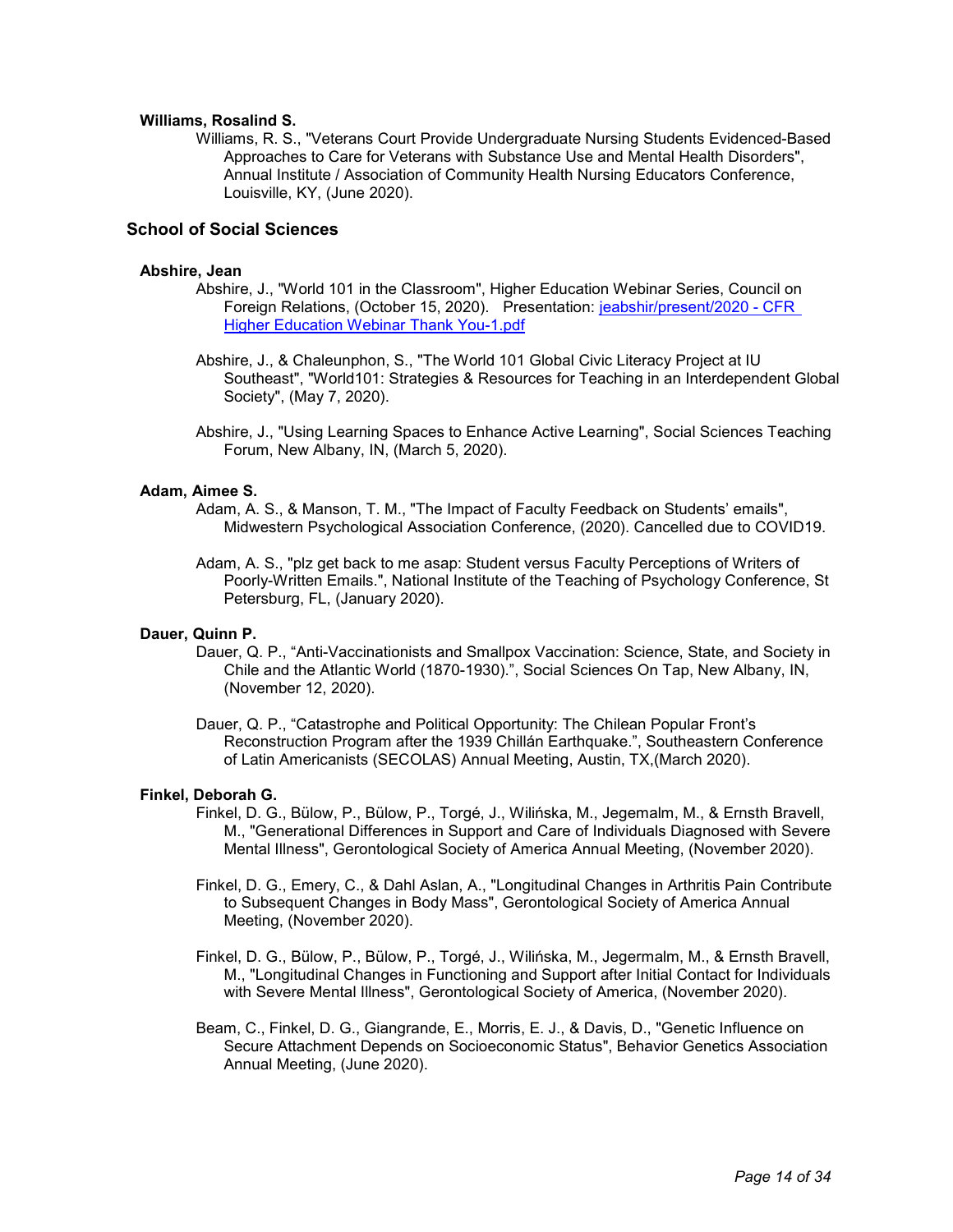- Finkel, D. G., Davis, D., Turkheimer, E., & Beam, C., "Longitudinal Dynamic Relationship between Temperament and Cognition in Childhood: The Louisville Twin Study", Behavior Genetics Association Annual Meeting, (June 2020).
- Jylhävä, J. Raymond, E., Reynolds, C., Dahl Aslan, A., Finkel, D. G., Ericsson, M., Hägg, S., & Pedersen, N., "Drivers of Frailty from Adulthood into Old Age: Results from a 27-year Longitudinal Population-Based Study in Sweden", Finnish Gerontologia, Jyväskylä Conference, Finland, (March 2020).

#### **Fry, Melissa S.**

- Cyders, M. A. & Fry, M. S., "Long-term Recovery from Opioid Use Disorder", Seminar, Addiction Psychiatry Symposia Series, Indianapolis, IN, (December 7, 2020). Presentation: [frym/present/CydersFry\\_AddictionPsychiatry\\_Dec2020\\_edits-1.pptx](https://www.digitalmeasures.com/login/indiana/faculty/survey/ui/showFile?file=ZnJ5bS9wcmVzZW50L0N5ZGVyc0ZyeV9BZGRpY3Rpb25Qc3ljaGlhdHJ5X0RlYzIwMjBfZWRpdHMtMS5wcHR4&surId=17689296&nodeId=1610663&sdId=103936375&sdSurId=17689296&rptId=20237&ver=2&sgntr=z1mqs8oGLv1EoSRrXQv9C2hrx2A%3D)
- Fry, M. S., "Scott County: Forward Together", Austin, IN City Council, Austin, IN, (November 10, 2020).
- Fry, M. S., "Scott County Community Wide ACEs Study", CEASe November Meeting, Scottsburg, IN, (November 5, 2020). Presentation: [frym/present/ACEs factsheet slides2-](https://www.digitalmeasures.com/login/indiana/faculty/survey/ui/showFile?file=ZnJ5bS9wcmVzZW50L0FDRXMgZmFjdHNoZWV0IHNsaWRlczItMS5wcHR4&surId=17689296&nodeId=1610663&sdId=106014806&sdSurId=17689296&rptId=20237&ver=2&sgntr=biqJ5dWBwH7pFIRzkSFJERwrYII%3D) [1.pptx](https://www.digitalmeasures.com/login/indiana/faculty/survey/ui/showFile?file=ZnJ5bS9wcmVzZW50L0FDRXMgZmFjdHNoZWV0IHNsaWRlczItMS5wcHR4&surId=17689296&nodeId=1610663&sdId=106014806&sdSurId=17689296&rptId=20237&ver=2&sgntr=biqJ5dWBwH7pFIRzkSFJERwrYII%3D)
- Fry, M. S., "Forward Together", City Council Meeting, Scottsburg, IN City Council, Scottsburg, IN, (October 26, 2020).
- Fry, M. S., "Taking Care to Keep the Theory in Theories of Change", Association for Applied and Clinical Sociology Conference, (October 9, 2020). Presentation: [frym/present/2020\\_Using Theory in Applied Research-1.pptx](https://www.digitalmeasures.com/login/indiana/faculty/survey/ui/showFile?file=ZnJ5bS9wcmVzZW50LzIwMjBfVXNpbmcgVGhlb3J5IGluIEFwcGxpZWQgUmVzZWFyY2gtMS5wcHR4&surId=17689296&nodeId=1610663&sdId=106014693&sdSurId=17689296&rptId=20237&ver=2&sgntr=BLoM2QU9IraWOgN3D4SkvzK57Xw%3D)
- Fry, M. S., "MAT and Long Term Recovery from OUD", Association for Applied and Clinical Sociology Conference, (October 7, 2020). Presentation: [frym/present/MAT Long-Term](https://www.digitalmeasures.com/login/indiana/faculty/survey/ui/showFile?file=ZnJ5bS9wcmVzZW50L01BVCAgTG9uZy1UZXJtIFJlY292ZXJ5IGZyb20gT1VELTEucHB0eA%3D%3D&surId=17689296&nodeId=1610663&sdId=106014732&sdSurId=17689296&rptId=20237&ver=2&sgntr=J%2FYuxM9FhTVOmjHBlSKFOVfIzSg%3D)  [Recovery from OUD-1.pptx](https://www.digitalmeasures.com/login/indiana/faculty/survey/ui/showFile?file=ZnJ5bS9wcmVzZW50L01BVCAgTG9uZy1UZXJtIFJlY292ZXJ5IGZyb20gT1VELTEucHB0eA%3D%3D&surId=17689296&nodeId=1610663&sdId=106014732&sdSurId=17689296&rptId=20237&ver=2&sgntr=J%2FYuxM9FhTVOmjHBlSKFOVfIzSg%3D)
- Fry, M. S., "Scott County Forward Together", Looking Forward Scott County Committee Meeting, Scottsburg, IN, (September 10, 2020). Presentation: [frym/present/2020\\_SCCF\\_PreliminaryFindings-1.pptx](https://www.digitalmeasures.com/login/indiana/faculty/survey/ui/showFile?file=ZnJ5bS9wcmVzZW50LzIwMjBfU0NDRl9QcmVsaW1pbmFyeUZpbmRpbmdzLTEucHB0eA%3D%3D&surId=17689296&nodeId=1610663&sdId=106014920&sdSurId=17689296&rptId=20237&ver=2&sgntr=XKbXXJ9A2YGCrPtDp2utNArPc2k%3D)
- Fry, M. S., "Public, Private, and Profit: Collaborative Coordination to Move Our Communities Forward", Cambridge City Chamber of Commerce Annual Dinner, Cambridge City, IN, (February 27, 2020). Presentation: [frym/present/2020\\_BP\\_PublicPrivateProfit](https://www.digitalmeasures.com/login/indiana/faculty/survey/ui/showFile?file=ZnJ5bS9wcmVzZW50LzIwMjBfQlBfUHVibGljUHJpdmF0ZVByb2ZpdCBbQXV0b3NhdmVkXS0xLnBwdHg%3D&surId=17689296&nodeId=1610663&sdId=98237112&sdSurId=17689296&rptId=20237&ver=2&sgntr=Fp6eva52%2BaEFU%2BFt1rlSXu7tDWQ%3D)  [\[Autosaved\]-1.pptx](https://www.digitalmeasures.com/login/indiana/faculty/survey/ui/showFile?file=ZnJ5bS9wcmVzZW50LzIwMjBfQlBfUHVibGljUHJpdmF0ZVByb2ZpdCBbQXV0b3NhdmVkXS0xLnBwdHg%3D&surId=17689296&nodeId=1610663&sdId=98237112&sdSurId=17689296&rptId=20237&ver=2&sgntr=Fp6eva52%2BaEFU%2BFt1rlSXu7tDWQ%3D)

#### **Gritter, Elizabeth**

- Gritter, E., "A Matter of Black and White: The John Gaston Hospital Controversy in Memphis, Tennessee"", Annual Meeting of the Organization of American Historians, Washington, DC, (April 2, 2020).
- Gritter, E., "Group Work Ideas and Tips", Social Sciences Teaching Forum, New Albany, IN, (March 5, 2020).
- Gritter, E., "The History of IU Southeast: An Oral History Perspective"", Social Sciences on Tap: A Monthly Community Series of the IU School of Social Sciences, New Albany, IN,. (February 13, 2020).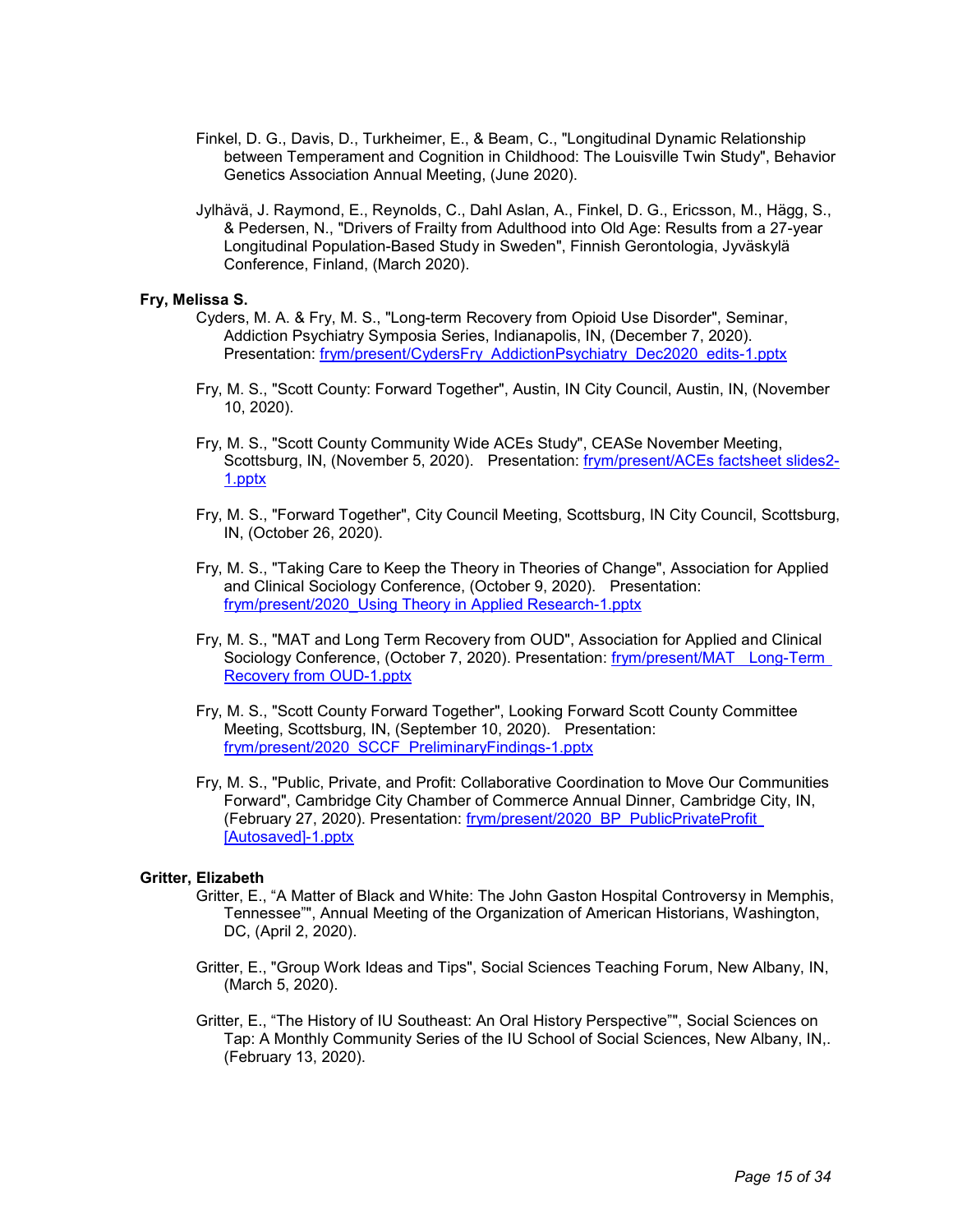#### **Kahn, Meghan C.**

Kahn, M. C., "Sex and the Brain 2020", Psychology Club Presentation, New Albany, IN, (March 10, 2020).

#### **Kordsmeier, Gregory T.**

- Oslawski-Lopez, J. L., & Kordsmeier, G. T., "Student Preference and Performance: Can Audio Content Like Podcasts Stand-In for Traditional Print Reading Assignments?", IU Southeast Scholarship of Teaching and Learning (SoTL) Conference, New Albany, IN, United States. (September 25, 2020).
- Oslawski-Lopez, J. L., & Kordsmeier, G. T., "Student Preference and Performance: Can Audio Content Like Podcasts Stand-In for Traditional Print Reading Assignments?", North Central Sociological Association Annual Meeting, Cleveland, OH, (April 23, 2020).

#### **Maksl, Adam**

- Maksl, A., Cooney, R., Gallagher, A., Hedges, C. D., & Radcliffe, D., "We've Got This: Best Practices in Online Teaching, and How Teaching Journalism and Mass Communication Prepares Us for the Big Pivot Online", Association for Education in Journalism and Mass Communication Conference, (August 7, 2020).
- Maksl, A., Bunnell, A., & Zhao, M., "Beyond the Walled Garden: How Social Media and Custom LMS Roles Can Connect Students to Local and Global Communities", Online Learning Consortium Conference, (June 15, 2020).
- Bunnell, A., Maksl, A., & Zhao, M., "Surrender the Crown: Informal, Student-Centered Discussion with Course Networking", Online Learning Consortium Conference, (June 15, 2020).

#### **Manson, Todd M.**

Adam, A. S., & Manson, T. M., "The Impact of Faculty Feedback on Students' Emails.", Midwestern Psychological Association Conference, Chicago, IL, (April 2020).

#### **Morgan, Margot B.**

- Morgan, M. B., "Let the Games Begin: Using Live-Action Role-Play Games to Enhance Global Civic Literacy", Campus Summit on Global Civic Literacy, New Albany, IN, (August 19, 2020).
- Morgan, M. B., The Importance of Civic Virtue", Society for Values in Higher Education Annual Conference, (July 23, 2020).
- Morgan, M. B., "ILTE Joy of Teaching with Margot Morgan", Joy of Teaching Series, New Albany, IN, (March 10, 2020).

#### **Morgan, Robin K.**

- Morrone, A. S., Torstrick, R. L., Morrone, M. C., Morgan, R. K., Sanders, J., Shirk, J., & Ermey, P., "Teaching for Student Success: Bringing the Power of Effective Teaching to Disciplines, Modalities, and Campuses", IU Online Conference, Indianapolis, IN, (October 30, 2020).
- Whitehead, S. N., Morgan, R. K., Buffington-Adams, J., & LaForge, C. A., "Exploring the Role of Quality Matters Certification on Student Success", IU Online Conference, Indianapolis, IN, (October 29, 2020).
- Morgan, R. K., "Designing our Courses to Build Community in any Modality", FALCON FACET Adjunct Faculty and Lecturers Conference, Indianapolis, IN, (October 24, 2020).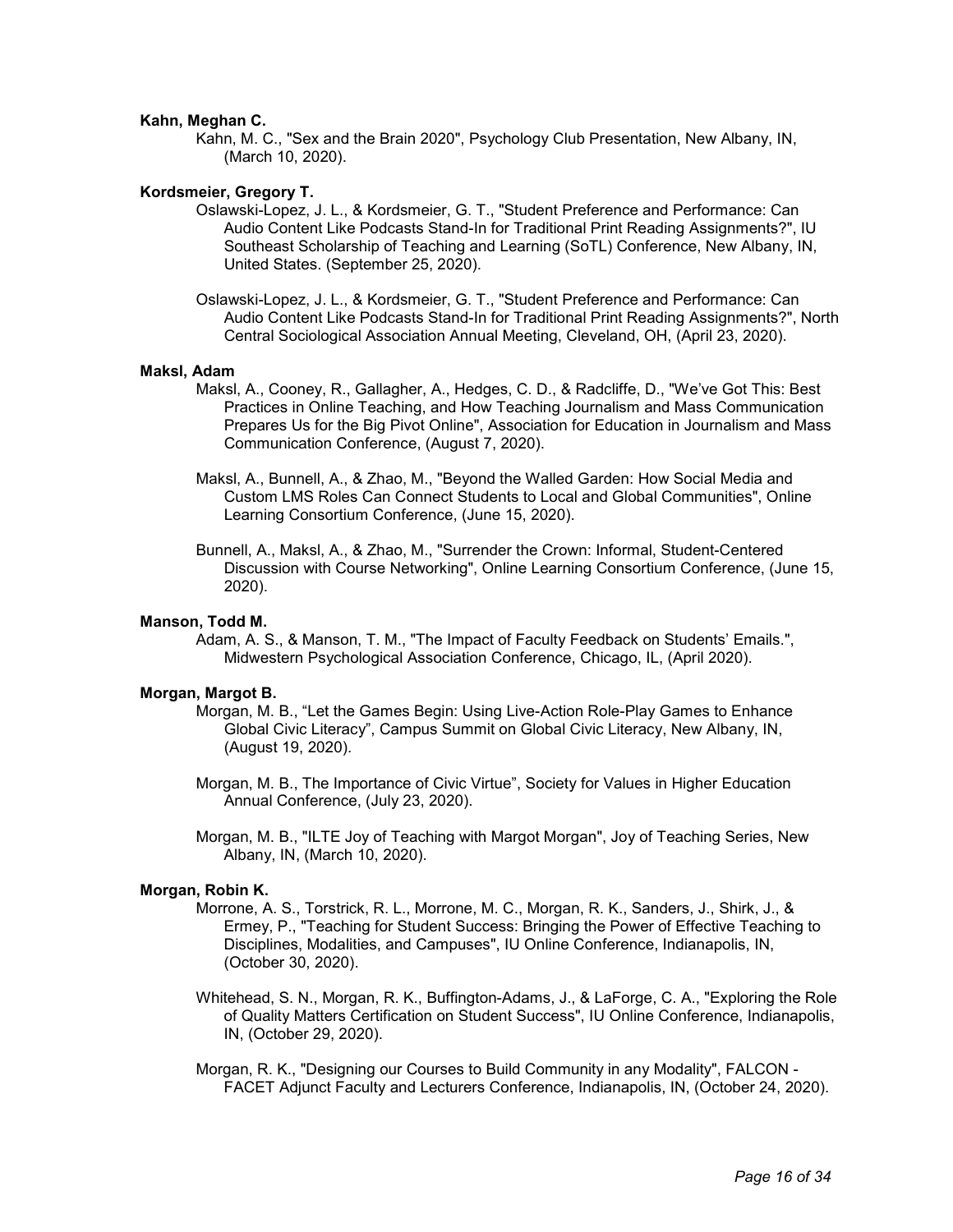Morgan, R. K., Shirk, J., & Sanders, J., "Creating a Culture of Documenting Excellent Teaching: Developing and Implementing the TSS Modules", E.C. Moore Symposium, Indianapolis, IN, (March 2020).

## **Ortiz, Jennifer M.**

- Ortiz, J. M.,"The Privatization of Prisons in the United States", National Benevolent Association Webinar Series, (October 15, 2020). Presentation: [jmortiz/present/Privatization of Prisons-1.pptx](https://www.digitalmeasures.com/login/indiana/faculty/survey/ui/showFile?file=am1vcnRpei9wcmVzZW50L1ByaXZhdGl6YXRpb24gb2YgUHJpc29ucy0xLnBwdHg%3D&surId=17829050&nodeId=1610663&sdId=105180734&sdSurId=17829050&rptId=20237&ver=2&sgntr=JYMpQ0c3WRJc0St787utrydQb04%3D)
- Ortiz, J. M., "Women and Incarceration", National Benevolent Association Webinar Series, (April 16, 2020). Presentation: [jmortiz/present/Women-and-Incarceration-April2020-](https://www.digitalmeasures.com/login/indiana/faculty/survey/ui/showFile?file=am1vcnRpei9wcmVzZW50L1dvbWVuLWFuZC1JbmNhcmNlcmF0aW9uLUFwcmlsMjAyMC1XZWJpbmFyLUZpbmFsLTEucHB0eA%3D%3D&surId=17829050&nodeId=1610663&sdId=105178337&sdSurId=17829050&rptId=20237&ver=2&sgntr=97ICApPcfacndlajei9rvSCGWrE%3D) [Webinar-Final-1.pptx](https://www.digitalmeasures.com/login/indiana/faculty/survey/ui/showFile?file=am1vcnRpei9wcmVzZW50L1dvbWVuLWFuZC1JbmNhcmNlcmF0aW9uLUFwcmlsMjAyMC1XZWJpbmFyLUZpbmFsLTEucHB0eA%3D%3D&surId=17829050&nodeId=1610663&sdId=105178337&sdSurId=17829050&rptId=20237&ver=2&sgntr=97ICApPcfacndlajei9rvSCGWrE%3D)
- Ortiz, J. M., "The Psychological Impact of Incarceration", Reaching Individuals Behind and Beyond the Bars Reentry Conference, Louisville, KY, (March 6, 2020). Presentation: [jmortiz/present/2020\\_The Psychological Impact of Incarceration-1.pptx](https://www.digitalmeasures.com/login/indiana/faculty/survey/ui/showFile?file=am1vcnRpei9wcmVzZW50LzIwMjBfVGhlIFBzeWNob2xvZ2ljYWwgSW1wYWN0IG9mIEluY2FyY2VyYXRpb24tMS5wcHR4&surId=17829050&nodeId=1610663&sdId=105177838&sdSurId=17829050&rptId=20237&ver=2&sgntr=fw1Aihrr8XqtzBWstyM4IBTQSnw%3D)
- Ortiz, J. M., "Disorienting Experiences in Academia", 24th Annual FACET Teaching Symposium, New Albany, IN, (January 24, 2020).
- Ortiz, J. M., "Profit over Justice: How the Privatization of Criminal Justice Services Corrupts the Justice System", Social Sciences on Tap Series, New Albany, IN, (January 9, 2020). Presentation: jmortiz/present/Social Science [on Tap Presentation January 2020-1.docx](https://www.digitalmeasures.com/login/indiana/faculty/survey/ui/showFile?file=am1vcnRpei9wcmVzZW50L1NvY2lhbCBTY2llbmNlIG9uIFRhcCBQcmVzZW50YXRpb24gSmFudWFyeSAyMDIwLTEuZG9jeA%3D%3D&surId=17829050&nodeId=1610663&sdId=105176144&sdSurId=17829050&rptId=20237&ver=2&sgntr=Ari86r5doa3xUi9nL5yXo3kgzd4%3D)

## **Rennie, Robert W.**

Rennie, R. W., "Aviation, Industry, and the Lives of Fliers", Economic and Business History Society Conference, Atlanta, GA, (May 2020).

Rennie, R. W., Religion and Ethics of Violence, Bloomington, IN, (March 2020).

## **Schaefer, Brian P.**

- Schaefer, B. P., "The Influence of Body-Worn Cameras on Internal Affair Investigations: Focal Concerns and the Increase of Chief-Initiated Investigations", American Society of Criminology Conference, (November 2020). Cancelled due to COVID 19.
- Slocum, L. A., & Schaefer, B. P., "Warrant Enforcement in Louisville Metro and City of St. Louis from 2006-2019: A Cross-site Analysis.", Taking Stock of Warrants: What We Learned and Where, Arnold Ventures, (November 12, 2020). Presentation: [bpschaef/present/Warrant presentation\\_Arnold Ventures.final-1.pptx](https://www.digitalmeasures.com/login/indiana/faculty/survey/ui/showFile?file=YnBzY2hhZWYvcHJlc2VudC9XYXJyYW50IHByZXNlbnRhdGlvbl9Bcm5vbGQgVmVudHVyZXMuZmluYWwtMS5wcHR4&surId=18161289&nodeId=1610663&sdId=105673269&sdSurId=18161289&rptId=20237&ver=2&sgntr=yJrZj3NWMbyYMrlt4dV6xicQ9uQ%3D)
- Schaefer, B. P., "Examining Warrant Arrests in Jefferson County, Kentucky: 2006 to 2019.", , Jail Policy Committee Meeting, Louisville Criminal Justice Commission, Louisville, KY, (October 27, 2020). Presentation: [bpschaef/present/Examining Warrant Arrests in](https://www.digitalmeasures.com/login/indiana/faculty/survey/ui/showFile?file=YnBzY2hhZWYvcHJlc2VudC9FeGFtaW5pbmcgV2FycmFudCBBcnJlc3RzIGluIEplZmZlcnNvbiBDb3VudHkgS2VudHVja3kgMjAwNiB0byAyMDE5LTEucHB0eA%3D%3D&surId=18161289&nodeId=1610663&sdId=105673361&sdSurId=18161289&rptId=20237&ver=2&sgntr=XsYpPaotNXeOlXhDSlDSpI3ZHag%3D)  [Jefferson County Kentucky 2006 to 2019-1.pptx](https://www.digitalmeasures.com/login/indiana/faculty/survey/ui/showFile?file=YnBzY2hhZWYvcHJlc2VudC9FeGFtaW5pbmcgV2FycmFudCBBcnJlc3RzIGluIEplZmZlcnNvbiBDb3VudHkgS2VudHVja3kgMjAwNiB0byAyMDE5LTEucHB0eA%3D%3D&surId=18161289&nodeId=1610663&sdId=105673361&sdSurId=18161289&rptId=20237&ver=2&sgntr=XsYpPaotNXeOlXhDSlDSpI3ZHag%3D)

## **Walsh, Sara M.**

- Walsh, S. M., "Juror Decision-Making in Capital Cases with Subsequently Exonerated Defendants", Annual meeting of the American Society of Criminology, (2020). Cancelled due to COVID19.
- Walsh, S. M., "Juror Decision-Making in Capital Cases with Subsequently Exonerated Defendants", Annual Meeting of the Criminology Consortium (CrimCon), (November 18, 2020).

#### **Wille, Diane E.**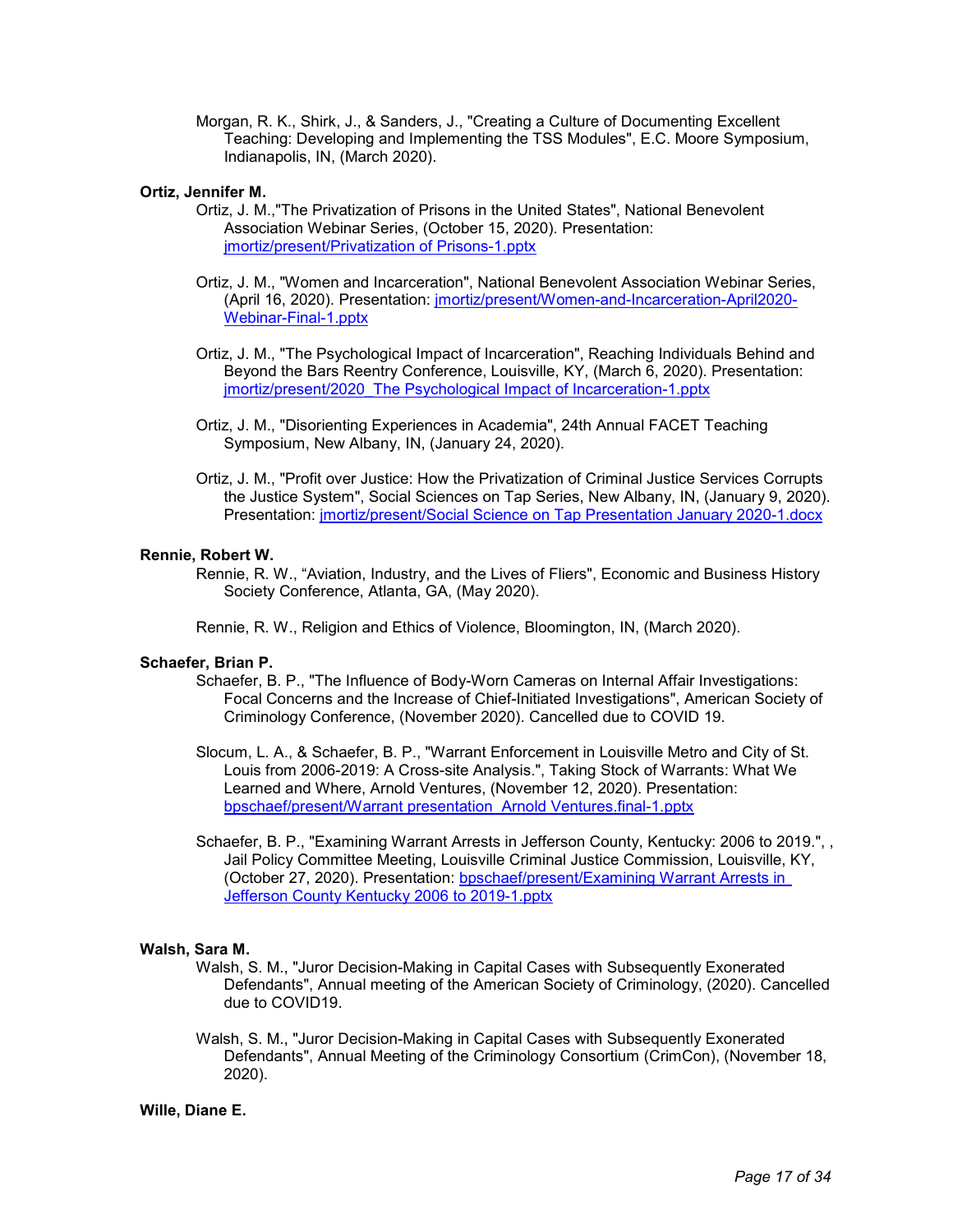- Wille, D. E.,& Mamatova, M., "Cross-Cultural Analysis of Semantic Profiles of the Notions of Individual Freedom and Social Responsibility in Late Adolescents.", American Psychological Sciences Conference, (June 1, 2020).
- Mamatova, M., & Wille, D., (May, 2020)."Cross-Cultural Analysis of Semantic Profiles of the Notions of Individual Freedom and Social Responsibility in Late Adolescents." Paper accepted at the Society for Research on Adolescence (San Diego, CA) and the 32nd APS Annual Convention (Chicago, IL). Both conferences were canceled due to COVID-19. Paper presented at APS Virtual Poster Session June 1, 2020.

## **Woodward, Lucinda E.**

- Woodward, L. E., "Mental Health and COVID Fatigue", Semiannual mental health seminar, Clarksville, IN, (August 11, 2020).
	- Woodward, L. E., "A Paradigm for Student Success Coaching as Experiential Learning in a MMHC Program", The Midwestern Psychological Association Annual Meeting, Chicago, IL, (April 24, 2020). Presentation: [luwoodwa/present/Poster content-1.docx](https://www.digitalmeasures.com/login/indiana/faculty/survey/ui/showFile?file=bHV3b29kd2EvcHJlc2VudC9Qb3N0ZXIgY29udGVudC0xLmRvY3g%3D&surId=17689302&nodeId=1610663&sdId=105713807&sdSurId=17689302&rptId=20237&ver=2&sgntr=XYldyIOuRbnTjHowRXpS1%2BGh9KA%3D)
	- Woodward, L. E., Mindfulness as a Path to Sustainable Living--a Case Study in Tiny House Living", Indiana Academy of Social Sciences, Indianapolis, IN, (April 3, 2020). Presentation: [luwoodwa/present/200 Square Foot-](https://www.digitalmeasures.com/login/indiana/faculty/survey/ui/showFile?file=bHV3b29kd2EvcHJlc2VudC8yMDAgU3F1YXJlIEZvb3QtIExpdmluZyBUaW55IFByZXNlbnRhdGlvbi0yMDE5ICgxKS0xLnBwdHg%3D&surId=17689302&nodeId=1610663&sdId=105714003&sdSurId=17689302&rptId=20237&ver=2&sgntr=6warsWJ2dajdgWZDkBbU5fXMZSo%3D) Living Tiny Presentation-2019 (1)- [1.pptx](https://www.digitalmeasures.com/login/indiana/faculty/survey/ui/showFile?file=bHV3b29kd2EvcHJlc2VudC8yMDAgU3F1YXJlIEZvb3QtIExpdmluZyBUaW55IFByZXNlbnRhdGlvbi0yMDE5ICgxKS0xLnBwdHg%3D&surId=17689302&nodeId=1610663&sdId=105714003&sdSurId=17689302&rptId=20237&ver=2&sgntr=6warsWJ2dajdgWZDkBbU5fXMZSo%3D)

## **Creative Works**

## **School of Arts & Letters**

#### **Abernethy, Michael L.**

Abernethy, M. L., Readers Theater performance, "Voices of Change Speech Contest", New Albany, IN, (2020).

#### **Bowman, Natalie C.**

Bowman, N. C., "Romeo and Juliet" Costume Design, Ogle Center IU Southeast, New Albany, IN, (November 2, 2020 - November 8, 2020).

Bowman, N. C., "Vanya, and Sonia, and Masha, and Spike" Costume Design, Robinson Theatre IU Southeast, New Albany, IN, (February 21, 2020 - March 1, 2020).

## **Carbonneau, Tiffany A.**

- Carbonneau, T. A., "Just Horizons" Art Exhibition, Indianapolis International Airport, Indianapolis, IN, (June 2020 - January 2021).
- Carbonneau, T. A., "Only A Dream Away" Art Exhibition, Mohammed Ali International Airport – Main Terminal, Louisville, KY, (May 2019 - May 2020). [https://tiffanycarbonneau.com/only-a-dream-away/.](https://tiffanycarbonneau.com/only-a-dream-away/)

#### **Crum, Susanna G.**

- Crum, S. G., "Found Fictions" Exhibition-2 person (Susanna Crum and Rodolfo Salgado Jr), Starfangled Press, Brevard, NC, (March 9, 2020 - Present). [https://starfangledpress.com/blogs/news/found-fictions.](https://starfangledpress.com/blogs/news/found-fictions)
- Crum, S. G., "Silver Iron Light" Exhibition-3 person (Susanna Crum, Noah Doely, & Rodolfo Salgado Jr), Mildred's Lane Complex(ity), Narrowsburg, NY, (2020). Postponed due to COVID-19.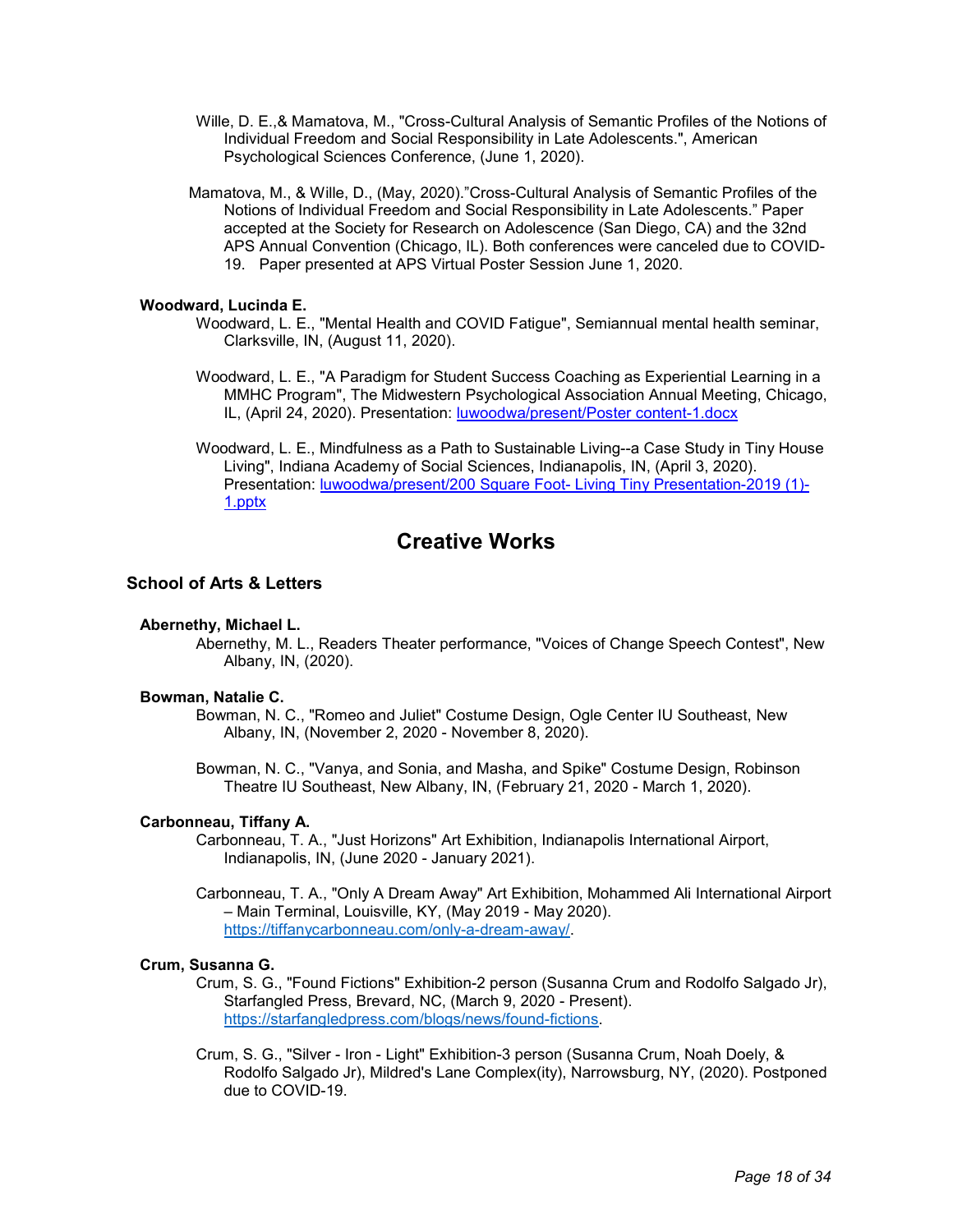- Crum, S. G., "Printilla" Exhibition-group, Southern Graphics Council International conference, San Juan, Puerto Rico, (2020-22). [https://www.sgcinternational.org/puertografico-events/.](https://www.sgcinternational.org/puertografico-events/)
- Crum, S. G., "Collaborations and Cohabitations" Exhibition-group, Southern Graphics Council International, Providence, RI, (2020 - 2021). Postponed due to COVID-19.
- Crum, S. G., "Watershed Globe Project" Exhibition-solo, Carnegie Center for Art and History, New Albany, IN, (August 29, 2020 - December 19, 2020). http://www.carnegiecenter.org/exhibitions/watershed-globe-project-susanna-crum/.

#### **Earley, Samantha M.**

- Earley, S. M., & DeJoy, N., "Now" Art Exhibition. Fantastical Flora and Fauna Online Exhibition, South Haven Center for the Arts, South Haven, MI, (September 25, 2020 - November 7, 2020).
- Earley, S. M., & DeJoy, N., "Deconstructed Stained Glass", Emerald Print Exchange, Emerald Art Center, Springfield, OR, (November 2020).

## **Goldstein, Joanna**

- Goldstein, J., "New Music Concert" Music Performance Professional Ensemble, Bruce Heim and Friends, University of Louisville, Louisville, KY, (March 2, 2020).
- Goldstein, J., "Recording of Tsontakis "Gemini" Music Performance Professional Ensemble, Bruce Heim and Friends, University of Louisville, Louisville, KY, (January 27, 2020).
- Goldstein, J., "Recording of Tsontakis Work" Music Performance Professional Ensemble, Bruce Heim and friends, University of Louisville, Louisville, KY, (January 27, 2020).
- Goldstein, J., "New Music Chamber Music Concert" Music Performance Professional Ensemble, Friends of Bruce Heim, University of Louisville, Louisville, KY, (January 23, 2020).
- Goldstein, J., "New Music Performance" Music Performance Professional Ensemble, Bruce Heim and friends, University of Louisville, Louisville, KY, (January 23, 2020).

Goldstein, J., "Radio Broadcasts" Music Performance - Professional Solo, (2020). New York **Philadelphia** Australia Canada England

- Goldstein, J., "Piano Christmas Concert" Music Performance Professional Solo, Ogle Center, IU Southeast, New Albany, IN, (December 9, 2020).
- Goldstein, J., "Piano Christmas Concert" Music Performance Professional Solo, Oxmoor Farm, Louisville, KY, (November 27, 2020).
- Goldstein, J., "Piano Recital" Music Performance Professional Solo, Oxmoor Farm, Louisville, KY, (May 11, 2020).
- Goldstein, J., "Piano Recital" Music Performance Professional Solo, Christ Church Cathedral, Louisville, KY, (February 9, 2020).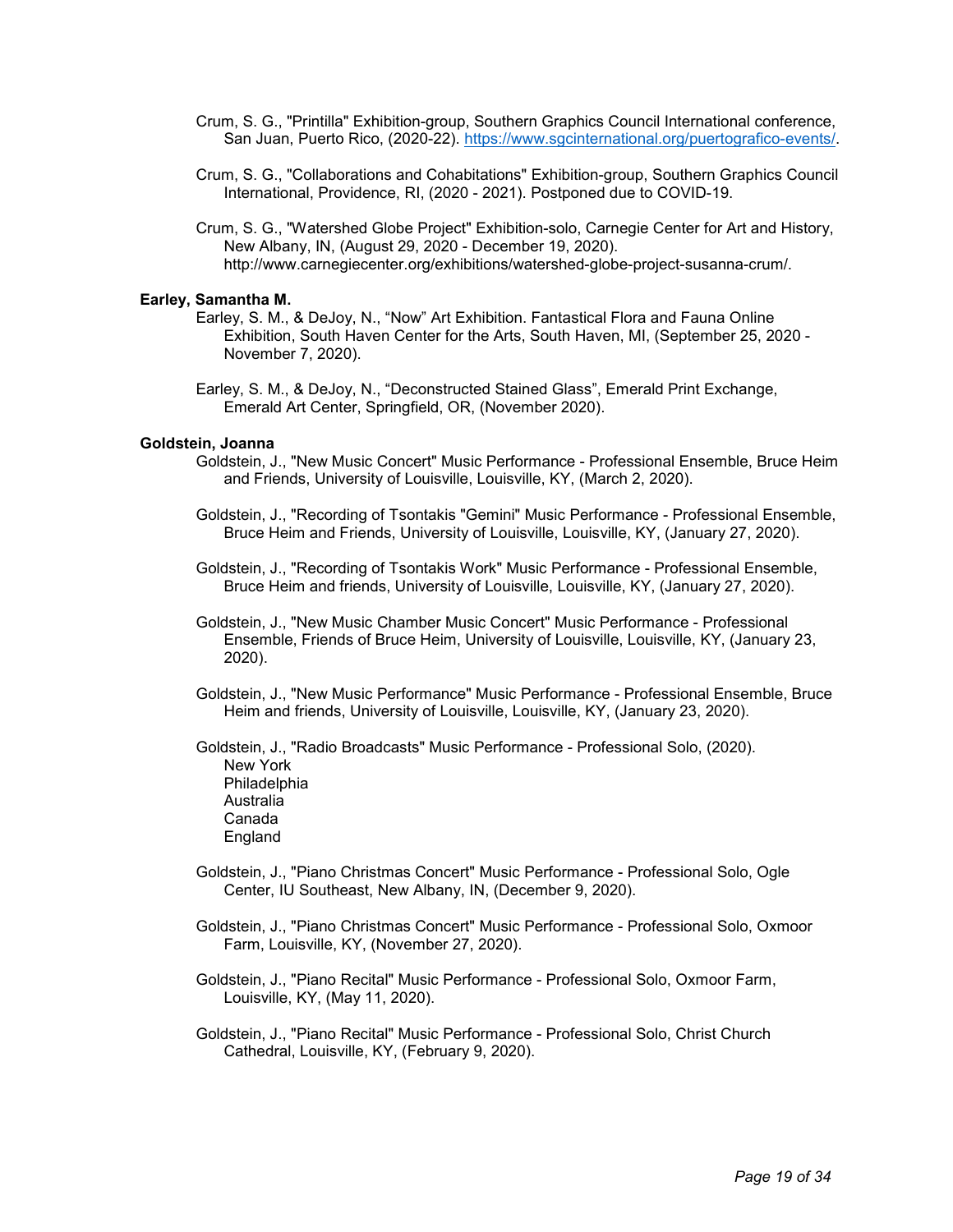- Goldstein, J., "Recital of Music by Women Composers" Music Performance Professional Solo, Christ Church Cathedral, Louisville, KY, (February 9, 2020).
- Goldstein, J., "Nasty Women" CD Release by Centaur Records, Supported by an IU New Frontiers Grant, (July 6, 2018 - Present).

#### **Harper, Brian A.**

Harper, B. A., "A Ceramics Exhibition" Art-Exhibition, The In Art Gallery, (2020).

Harper, B. A., "Distant Ceramics: An Online International Ceramics Exhibition" Art-Exhibition, (2020).

#### **Meixner, Rebekkah J.**

Meixner, R. J., "Romeo and Juliet - Virtual Film" Scenic and Lighting Design, Ogle Center IU Southeast, New Albany, IN, (August 2020 - December 31, 2020).

#### **Nichols, Jeramy A.**

Nichols, J. A., "IMEA Professional Development Conference Choral Performance" Music Conductor-IU Southeast Concert Choir, First Presbyterian Church, Fort Wayne, IN, (January 18, 2020).

#### **Ramey, Jack W.**

Ramey, J. W., "Poetpalooza Poetry Festival" Solo Poetry Performance, Village Lights Bookstore, Madison, IN, (2020).

#### **Sheehan, Emily M.**

Sheehan, E. M., "Personal Space: Recent works by Emily Sheehan" Art-Exhibition, Dayton, OH, (January 3, 2020 - February 6, 2020). https://daytondsa.org.

Sheehan, E. M., "2B: Drawing Changes 2020 Thinking through Drawing" Organizer of this International Online Symposium, (October 16, 2020 - October 18, 2020). https://www.thinkingthroughdrawing.org/2b-symposium-proceedings.html.

#### **Stallard, Donna L.**

Stallard, D. L., "View from the Art Village: 50 Year Retrospective" Art-Exhibition, Haggerty Gallery, Haggerty Art Village, University of Dallas, Irving, TX, (2020).

#### **Stem, Erich H.**

Stem, E. H., "Don't Stand So Close to Me" by The Police musical arrangement performed by the Social Distancing Quartet, Louisville, KY, (April 15, 2020). https://www.facebook.com/groups/2846539212257106.

Stem, E. H., "One Track Podcast: featuring Erich Stem", One Track Podcast, (October 31, 2020). http://1trackpodcast.com/.

Stem, E. H., "Composers at Home Maybe Drinking Coffee: Erich Stem", Dr. Elliott McKinley's Composers at Home Maybe Drinking Coffee Podcasts, (July 4, 2020). https://www.youtube.com/channel/UCIWTwXO06cIeEMuPeL\_Jvlw.

## **Yeoh, Kok Cheow (coke chow)**

Yeoh, K. C., "Year of the Rat", Art Festival, Kuala Lumpur, Malaysia, (January 18, 2020 - February 7, 2020). https://www.facebook.com/alfacnyzodiacart/.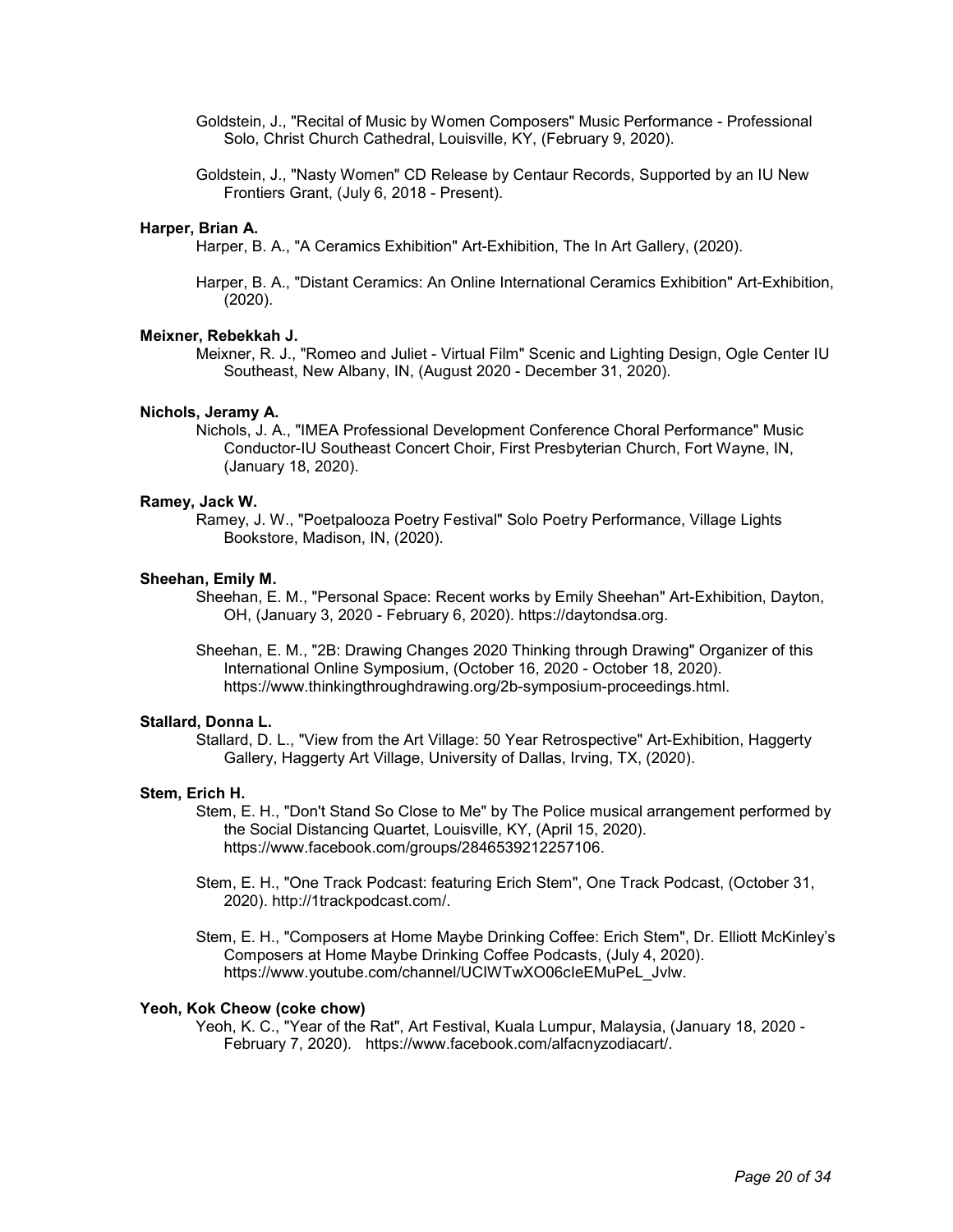Yeoh, K. C., "Anti-Novel Coronavirus 100 Poster Exhibition" Art-Exhibition, Anti-Novel Coronavirus 100 Poster Exhibition, Wenzhou Library, Beijing, China, (August 2020 - October 2020). http://the4thblock.org/?p=837.

## **School of Education**

#### **Brewer, Neil H.**

Brewer, N. H., "The 8 O'Clock Bell" Music Performance - Professional Solo, Corydon, IN, . (November 5, 2020 - November 10, 2020).

## **Singleton, Jacque J.**

Singleton, J. J., "Disney's Aladdin, Jr." Dance - Choreograph piece(s), St. Anthony School, Clarksville, IN, (2019 - January 25, 2020).

Singleton, J. J., "Junior High Dance Team Coach" Dance - Coaching, St. Anthony School, Clarksville, IN, (October 2019 - January 2020).

## **School of Social Sciences**

#### **Allman II, Ron J.**

Allman, R. J., "Jeffersonville High School Cheerleaders' Jeff High Jingle" Website Developer, Jeffersonville, IN, (2020). https://jeff-jingle.com/.

## **Publications / Scholarship of Discovery**

#### **Library**

#### **Accardi, Maria T.**

Accardi, Maria T., Co-edited special issue of journal, *Communications in Information Literacy, vol 14, issue 1.* (June 2020). https://pdxscholar.library.pdx.edu/comminfolit/vol14/iss1/.

## **Block, Courtney M.**

Block, Courtney M.,, "*Researching the Paranormal: How to Find Reliable Information about Parapsychology, Ghosts, Astrology, Cryptozoology, Near-Death Experiences, and More*", Rowman & Littlefield, Chicago, IL, (2020).

Block, Courtney M., *"The Encyclopedia of Parapsychology*", Rowman & Littlefield, Chicago, IL, (2020).

Proctor, Christopher L., Block, Courtney M., & Hughes, Melanie E., "Disaster Librarianship: Reflections on Teaching and Learning from the Heart of the Campus", *Journal of Teaching and Learning with Technology*, (2020). Full-text of this item: [coblock/intellcont/DisasterLibrarianship \(Final\) \(1\)-1.pdf](https://www.digitalmeasures.com/login/indiana/faculty/survey/ui/showFile?file=Y29ibG9jay9pbnRlbGxjb250L0Rpc2FzdGVyTGlicmFyaWFuc2hpcCAoRmluYWwpICgxKS0xLnBkZg%3D%3D&surId=17691684&nodeId=1610518&sdId=105950525&sdSurId=17691684&rptId=20226&ver=2&sgntr=fSgULGEfV8Ufm93SrTVUBtIqF9M%3D)

#### **Hughes, Melanie E.**

Proctor, Christopher L., Block, Courtney M., & Hughes, Melanie E., "Disaster Librarianship: Reflections on Teaching and Learning from the Heart of the Campus", *Journal of Teaching and Learning with Technology*, (2020). Full-text of this item: [coblock/intellcont/DisasterLibrarianship \(Final\) \(1\)-1.pdf](https://www.digitalmeasures.com/login/indiana/faculty/survey/ui/showFile?file=Y29ibG9jay9pbnRlbGxjb250L0Rpc2FzdGVyTGlicmFyaWFuc2hpcCAoRmluYWwpICgxKS0xLnBkZg%3D%3D&surId=17691684&nodeId=1610518&sdId=105950525&sdSurId=17691684&rptId=20226&ver=2&sgntr=fSgULGEfV8Ufm93SrTVUBtIqF9M%3D)

Hoffman, Lisa, Suh, Emily K., Zollman, Alan, & Hughes, Melanie E., "The Twelve-foot Basketball Player Task: STEM Circles Score Points and Win Academic Goals with Emergent Multilingual Students.", *Middle School Journal, vol 51, issue 3*, pp. 11-18, doi: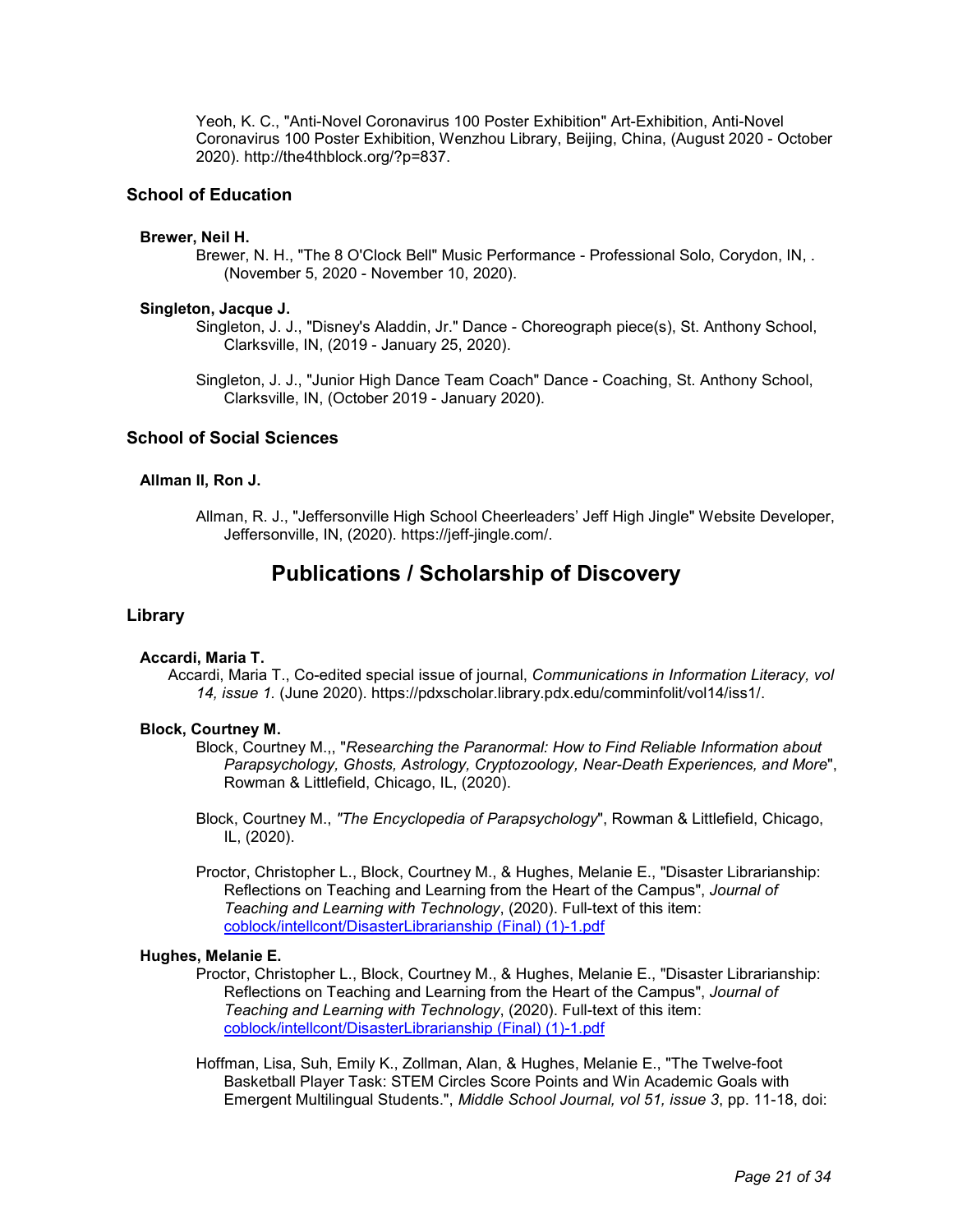https://doi.org/10.1080/00940771.2020.1735872, https://www.tandfonline.com/toc/umsj20/current.

## **Proctor II, Christopher L.**

- Proctor, Christopher L., & Accardi, Maria T., "Information Literacy: Becoming Empowered Thinkers", *College Success Guide*, Fountainhead Press, Southlake, TX, (2020). ISBN/ISSN: 978-1-64485-200-2. Full-text of this item: [clprocto/intellcont/Proctor and](https://www.digitalmeasures.com/login/indiana/faculty/survey/ui/showFile?file=Y2xwcm9jdG8vaW50ZWxsY29udC9Qcm9jdG9yIGFuZCBBY2NhcmRpICgyMDIwKS0xLnBkZg%3D%3D&surId=17962902&nodeId=1610518&sdId=104624774&sdSurId=17962902&rptId=20226&ver=2&sgntr=x7zxpK%2Fz4By5QMII7jZ7wS9Cvj8%3D)  [Accardi \(2020\)-1.pdf](https://www.digitalmeasures.com/login/indiana/faculty/survey/ui/showFile?file=Y2xwcm9jdG8vaW50ZWxsY29udC9Qcm9jdG9yIGFuZCBBY2NhcmRpICgyMDIwKS0xLnBkZg%3D%3D&surId=17962902&nodeId=1610518&sdId=104624774&sdSurId=17962902&rptId=20226&ver=2&sgntr=x7zxpK%2Fz4By5QMII7jZ7wS9Cvj8%3D)
- Proctor, Christopher L., "Facilitating Career Readiness: The Responsibility of Access Services to Its Work-Study Students", *Indiana University Librarians Association Notes, vol 33, issue 1,* pp. 45-49,55-58, (2020) ISBN/ISSN: 2334-1645, https://scholarworks.iu.edu/journals/index.php/inula/article/view/30464/34842. Full-text of this item: [clprocto/intellcont/Proctor \(2020\) -](https://www.digitalmeasures.com/login/indiana/faculty/survey/ui/showFile?file=Y2xwcm9jdG8vaW50ZWxsY29udC9Qcm9jdG9yICgyMDIwKSAtIEluVUxBIEFydGljbGUtMS5wZGY%3D&surId=17962902&nodeId=1610518&sdId=104625251&sdSurId=17962902&rptId=20226&ver=2&sgntr=H36pKj9Q16AkFpMuhVAwxdfbPq4%3D) InULA Article-1.pdf
- Proctor, Christopher L., Block, Courtney M., & Hughes, Melanie E., "Disaster Librarianship: Reflections on Teaching and Learning from the Heart of the Campus", *Journal of Teaching and Learning with Technology.* (2020). ISBN/ISSN: 2165-2554.

## **School of Arts & Letters**

## **Allen, Anne E. G.**

- Allen, Anne E. G.,, "The Dialectic of Vā: Space and Relationships in Samoan Society", *Vā Moana: Space and Relationality in Pacific Thought and Identity, (2020)*. Full-text of this item: [aeallen/intellcont/Vā ASAO working draft Jan 11](https://www.digitalmeasures.com/login/indiana/faculty/survey/ui/showFile?file=YWVhbGxlbi9pbnRlbGxjb250L1bEgSBBU0FPIHdvcmtpbmcgZHJhZnQgSmFuIDExLTEuZG9jeA%3D%3D&surId=17691120&nodeId=1610518&sdId=107517600&sdSurId=17691120&rptId=20226&ver=2&sgntr=VKCf7PIWFf%2BXSswNGMr%2BlpAKXCU%3D)-1.docx
- Allen, Anne E. G., "Who Speaks for Samoa", *Pacific Arts: The Journal of the Pacific Arts Association.* 2020. Full-text of this item[: aeallen/intellcont/Who Speaks for Samoa PA](https://www.digitalmeasures.com/login/indiana/faculty/survey/ui/showFile?file=YWVhbGxlbi9pbnRlbGxjb250L1dobyBTcGVha3MgZm9yIFNhbW9hIFBBIDIwMjAtMS5kb2M%3D&surId=17691120&nodeId=1610518&sdId=107517669&sdSurId=17691120&rptId=20226&ver=2&sgntr=3qXHhH4qZAbMvNzYy4%2FzA3FrCPo%3D)  [2020-1.doc](https://www.digitalmeasures.com/login/indiana/faculty/survey/ui/showFile?file=YWVhbGxlbi9pbnRlbGxjb250L1dobyBTcGVha3MgZm9yIFNhbW9hIFBBIDIwMjAtMS5kb2M%3D&surId=17691120&nodeId=1610518&sdId=107517669&sdSurId=17691120&rptId=20226&ver=2&sgntr=3qXHhH4qZAbMvNzYy4%2FzA3FrCPo%3D)
- Allen, Anne E. G., *Pacific Arts: The Journal of the Pacific Arts Association, vol. 17. No. 2 and 18. No. 1,* December 2020. Guest Editor.

## **Babb, Jacob**

- Adams Wooten, Courtney, Babb, Jacob, Costello, Kristi, & Navickas, Kate,(Editors) "*The Things We Carry: Strategies for Recognizing and Negotiating Emotional Labor in Writing Program Administration*", Utah State University Press, Logan, UT, (2020).
- Babb, Jacob, "The Banality of the Apocalypse: Colson Whitehead's Necropolis and Mirthless Parody", *Fantastic Cities: American Urban Spaces in Science Fiction and Fantasy*, University Press of Mississippi (2021)
- Snyder, Sara, Hassel, Holly, Blaauw-Hara, Mark, Babb, Jacob, & Ferris, Harley, "Come Together, Right Now: How the Compositional Affordances of Music Shed Light on Community, Identity, and Pedagogy: A Symposium", *Kairos*. (2020).

## **Badia, Mindy S.**

Badia, Mindy S., *Staging and Stage Decor: Early Modern Spanish Theater*, Vernon Press. (2020). Full-text of this item: [mbadia/intellcont/Badia%20submission%20for%20Staging%20and%20Stage%20Decor-](https://www.digitalmeasures.com/login/indiana/faculty/survey/ui/showFile?file=bWJhZGlhL2ludGVsbGNvbnQvQmFkaWElMjBzdWJtaXNzaW9uJTIwZm9yJTIwU3RhZ2luZyUyMGFuZCUyMFN0YWdlJTIwRGVjb3ItMS5kb2N4&surId=17691146&nodeId=1610518&sdId=105268595&sdSurId=17691146&rptId=20226&ver=2&sgntr=lyOeOhwOnn59lzhZTuTIsFeZjLo%3D)[1.docx](https://www.digitalmeasures.com/login/indiana/faculty/survey/ui/showFile?file=bWJhZGlhL2ludGVsbGNvbnQvQmFkaWElMjBzdWJtaXNzaW9uJTIwZm9yJTIwU3RhZ2luZyUyMGFuZCUyMFN0YWdlJTIwRGVjb3ItMS5kb2N4&surId=17691146&nodeId=1610518&sdId=105268595&sdSurId=17691146&rptId=20226&ver=2&sgntr=lyOeOhwOnn59lzhZTuTIsFeZjLo%3D)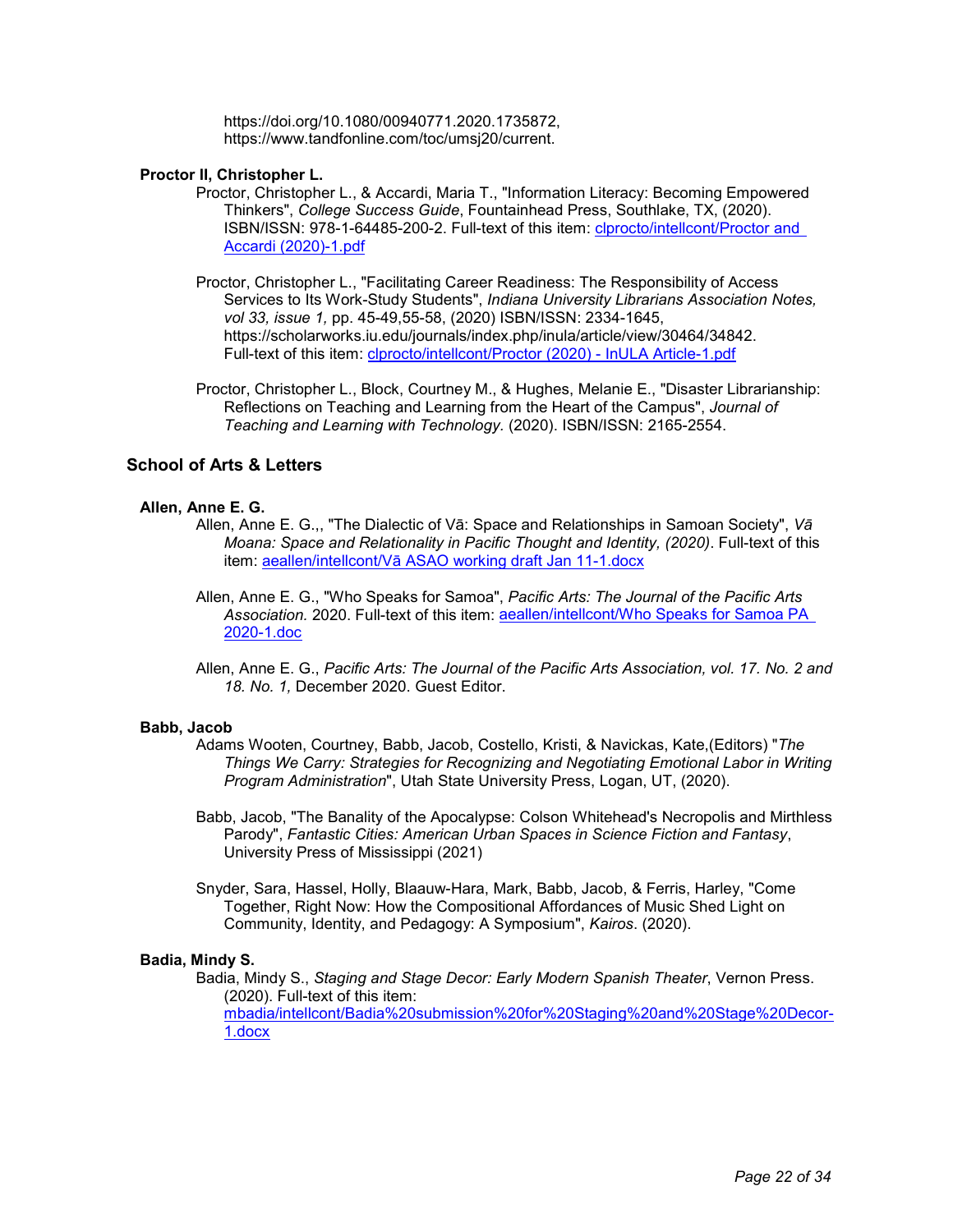### **Choi, Yunmi**

Choi, Yunmi, & Jun, Jong Woo, "Cultural Effects on Disease Prevention Attitude and Behavior in South Korea and the US.", *Asia Pacific Journal of Marketing and Logistics*. (2020).

## **Crum, Susanna G.**

Crum, Susanna G., "Mapping and Print: Perspectives from Contemporary Art and Art History" Podcast, College Art Association, NY, NY, (February 2020). Full-text of this item: [sgcrum/intellcont/Screenshot-from-CAAWebsite-1.png](https://www.digitalmeasures.com/login/indiana/faculty/survey/ui/showFile?file=c2djcnVtL2ludGVsbGNvbnQvU2NyZWVuc2hvdC1mcm9tLUNBQVdlYnNpdGUtMS5wbmc%3D&surId=17691155&nodeId=1610518&sdId=97839772&sdSurId=17691155&rptId=20226&ver=2&sgntr=Q4gjZbPOTa52Yh29IStqrigUWKs%3D) https://www.collegeart.org/news/2020/02/10/susanna-crum-and-julia-lille/.

## **Earley, Samantha M.**

Earley, Samantha M., & DeJoy, Nancy, "Image-ning the Emotive Power of the Poetic Word: Multi-Layered, Multi-faceted Images as Pathways for Understanding Our Singular and Collective Lives.", *The International Journal of the Image, vol 11, issue 3,* pp. 77-93, (2020). doi: https://doi.org/10.18848/2154-8560/CGP/v11i03/77-93, ISBN/ISSN: ISSN: 2154-8560 (Print) ISSN: 2154-8579 (Online),

https://cgscholar.com/bookstore/works/imagening-the-emotive-power-of-the-poetic-word.

## **Harper, Brian A.**

Harper, Brian A.,, "Artaxis.org". (2020). https://artaxis.org.

- Harper, Brian A.,, "BrianHarperStudio.com my professional website". (2020). http://brianharperstudio.com.
- Harper, Brian A.,, "Claybucket.com website for my students and information for the IUS Ceramics Area". (2020).

### **Harvey, George W.**

Harvey, George W., "The Cosmic Purpose of Political Life in Plato's "Laws"", *Ancient Philosophy, v*

## **Kutis, Barbara**

Kutis, Barbara, "*Artist-Parents in Contemporary Art: Gender, Identity, and Domesticity*", Routledge Press, NY, NY, (2020).

Kutis, Barbara, "Scaffolding the Formal Analysis Assignment in Art History Courses to Promote Learning", *Journal of Teaching and Learning with Technology, vol 9,*(September 2, 2020). doi: 10.14434, ISBN/ISSN: 2165-2554.

## **Patterson-Randles, Sandra R.**

Patterson-Randles, Sandra R.,Society for College and University Planning, Ann Arbor, Michigan, January (1st Quarter/Winter) 14, 2021. https://www.scup.org/conferencesprograms/the-faculty-factor-creating-buy-in-for-difficult-planning/.

#### **Schuur Sousa, Alexandra N. N.**

Sousa, Alexandra N., "Can High School Educators Bridge the Gap?: Message Construction as a Process of Anticipatory Socialization for Marginalized Students' Transition to Higher Education.", *Journal of Diversity in Higher Education*., (2020).

Sousa, Alexandra N., "Dialogue in Online Learning Spaces: How Transitioning to Online Learning During a Pandemic Impacts Critical Classroom Dialogue and Inclusivity.", *Journal of Teaching and Learning with Technology*. (2020).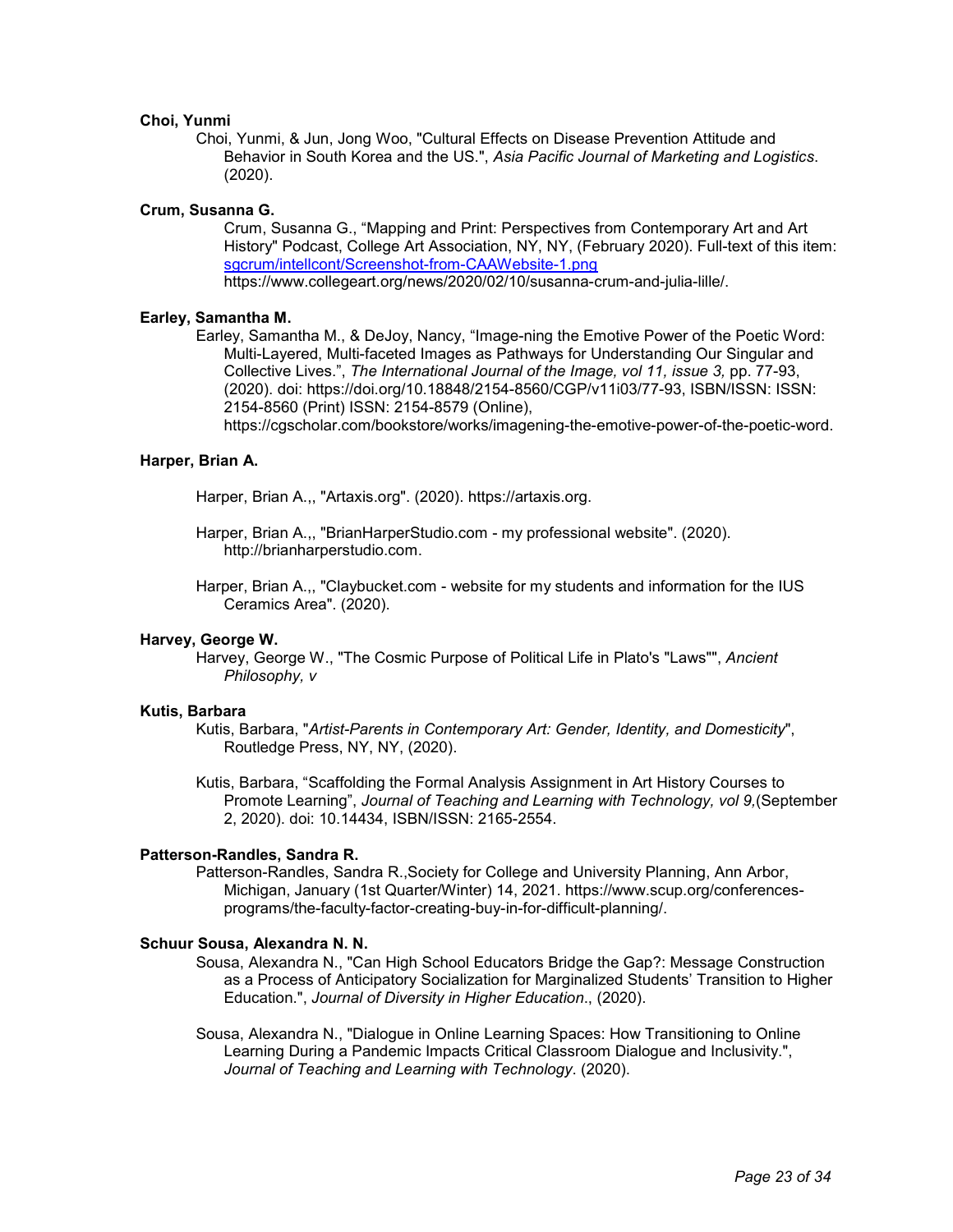## **Viner, Leigh L.**

Viner, Virginia L., "Anthropologists from Mars", *Newsletter on Feminism and Philosophy, vol. 19, issue No. 2,* p. 29, April (2nd Quarter/Spring) 20, 2020. Full-text of this item: [vviner/intellcont/Anthropologists from Mars-1.docx](https://www.digitalmeasures.com/login/indiana/faculty/survey/ui/showFile?file=dnZpbmVyL2ludGVsbGNvbnQvQW50aHJvcG9sb2dpc3RzIGZyb20gTWFycy0xLmRvY3g%3D&surId=17691162&nodeId=1610518&sdId=105890276&sdSurId=17691162&rptId=20226&ver=2&sgntr=r7z8E3MAGkyWR1YkEhHQqqy00VM%3D)

## **School of Business**

## **Alse, Janardhanan A.**

Srinivasan, Arun, Arano, Kathleen, & Alse, Janardhanan, "Explaining Change in County Unemployment Rates in Indiana during Great Recession and Beyond", *Journal of Economic Insight, vol 46, issue 2, pp. 1 -19,* December 2020. doi: ISSN 2639-6858, ISBN/ISSN: ISSN 2572-7362,

https://www.journalofeconomicinsight.com/index.php/joei/issue/view/61.

Srinivasan, Arun, Arano, Kathleen, & Alse, Janardhanan, "Spatial Analysis of Change in County Unemployment Rates in Indiana during the Great Recession and Beyond", Journal of Business and Economic Perspectives, pp. 132 -150, April (2nd Quarter/Spring) 2020.

#### **Arano, Kathleen**

- Srinivasan, Arun, Arano, Kathleen, & Alse, Janardhanan, "Spatial Analysis of Change in County Unemployment Rates in Indiana during the Great Recession and Beyond", Journal of Business and Economic Perspectives, pp. 132 -150, April (2nd Quarter/Spring) 2020.
- Srinivasan, Arun, Arano, Kathleen, & Alse, Janardhanan, "Explaining Change in County Unemployment Rates in Indiana during Great Recession and Beyond", *Journal of Economic Insight, vol 46, issue 2, pp. 1 -19,* December 2020.

#### **Book, Lisa M.**

- Book, Lisa M., ("Book Review of "Lead. Care. Win: How to Become a Leader Who Matters"", *Strategic Finance*, (September, 2020).
- Book, Lisa M., "Pursue Your Passion", *New Accountant*, January (1st Quarter/Winter) 2021. http://www.renpublishing.com/New\_Accountant\_Featured\_Cover\_Story.pdf. Service,
- Book, Lisa M., "Becoming a Reformed "Plate Spinner", *Strategic Finance*, (September 2020). https://sfmagazine.com/post-entry/september-2020-becoming-a-reformed-plate-spinner/.

#### **Christiansen, Linda**

Christiansen, Linda,, "Wall Street Journal Weekly Reviews (118 article reviews)", (2020).

Christiansen, Linda,, "Tax Practice". (2020).

Christiansen, Linda,, "Cengage Learn-It Case Studies (117)", Cengage MindTap, (2020).:

- Christiansen, Linda,, "A Passion for Teaching Business Law & Ethics: Student Learning Through Case Studies", *Journal of Business Law & Ethics Pedagogy, vol 2, issue 2,* (2020).
- Christiansen, Linda, Yamen, Sharon, & Silvia, Hilary, "In Defense of the Landlord: A New Understanding of the Property Owner", *The Urban Lawyer Law Journal* (2021).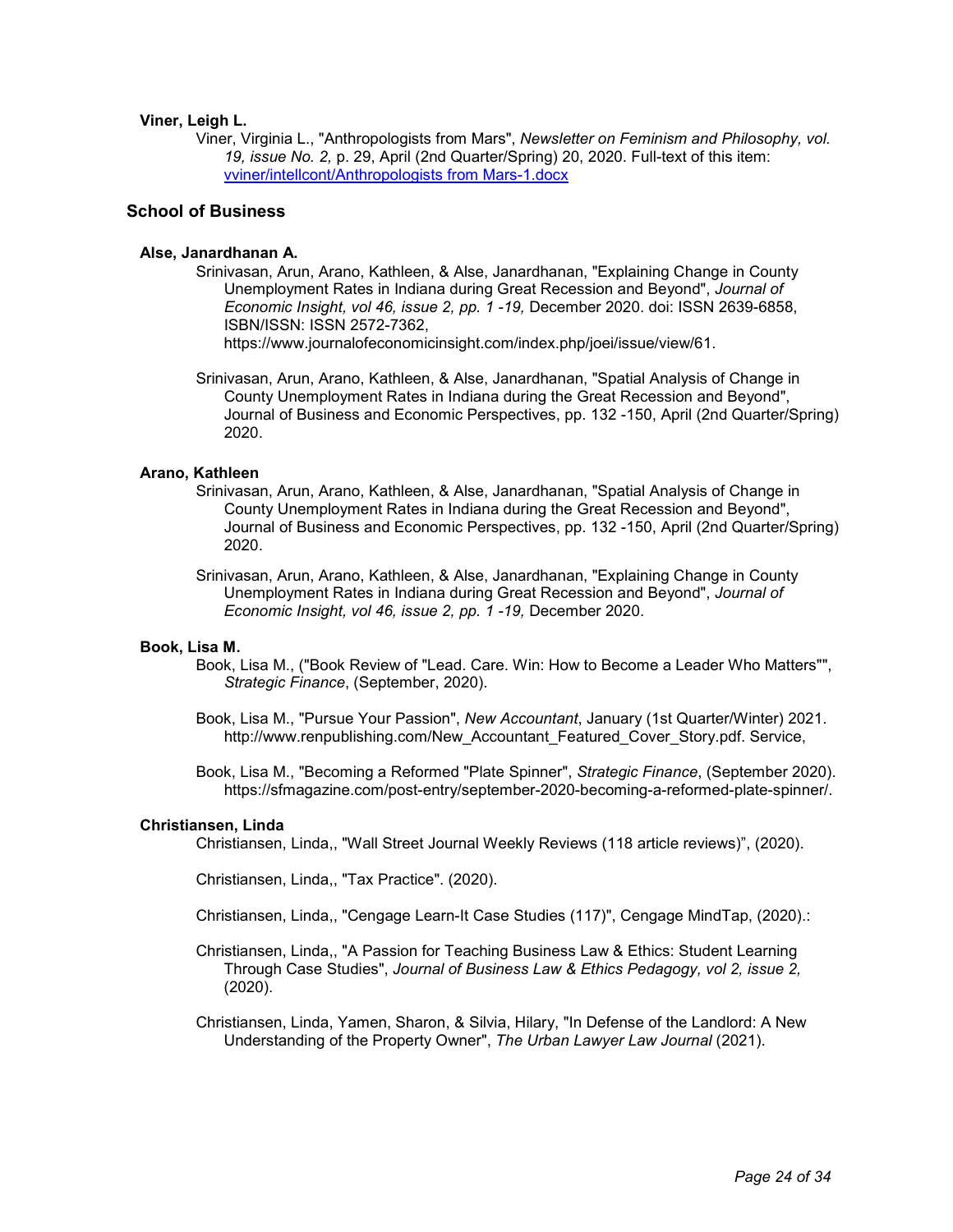## **Dufrene, Uric B.**

Dufrene, Uric B., "Louisville Economic Outlook", *Indiana Business Review, vol 95, issue 4,*  October (4th Quarter/Autumn) 2020.

#### **Harris, Kenneth J.**

- Valle, Matt, Carlson, John, Carlson, Dawn, Zivnuska, Suzanne, Harris, Ranida B., & Harris, Kenneth J., "Information and Communication Technology Incivility Aggression in the Workplace: Implications for Work and Family", *Information Processing and Management, vol 57, issue 3,* pp. 102222.
- Zivnuska, Suzanne, Valle, Matt, Carlson, John, Carlson, Dawn, Harris, Ranida, & Harris, Kenneth J., "Technology-Enacted Abusive Supervision and Its Effect on Work and Family", *Journal of Social Psychology*, pp. 1-15.

#### **Harris, Ranida B.**

- Harris, Ranida B., & Wedel, Thomas., "TheatreWorks of Southern Indiana: A Database Design Case", *Proceedings of the EDSIG Conference*, (2020). ISBN/ISSN: ISSN 2473- 4901, http://proc.iscap.info/2020/cases/5331.pdf. Full-text of this item: [rbharris/intellcont/Proceeding -](https://www.digitalmeasures.com/login/indiana/faculty/survey/ui/showFile?file=cmJoYXJyaXMvaW50ZWxsY29udC9Qcm9jZWVkaW5nIC0gVG9TSS0xLnBkZg%3D%3D&surId=17691116&nodeId=1610518&sdId=103849461&sdSurId=17691116&rptId=20226&ver=2&sgntr=yUr4%2F%2BfNDeTvWwzzYdamjwRop0M%3D) ToSI-1.pdf
- Harris, Kenneth J., Harris, Ranida B., Valle, Matt, Carlson, John R., Carlson, Dawn S., Zivnuska, Suzanne, & Wiley, Briceon, "Technostress and the Entitled Employee: Impacts on Work and Family", *Information Technology & People,* (May 2021).
- Zivnuska, Suzanne, Carlson, Dawn S., Carlson, John R., Harris, Kenneth J., Harris, Ranida B., & Valle, Matt, "Information and Communication Technology Incivility Aggression in the Workplace: Implications for Work and Family", *Information Processing and Management, vol 57, issue 3* (May 2020). doi: https://doi.org/10.1016/j.ipm.2020.102222, https://www.sciencedirect.com/science/article/abs/pii/S0306457319311768. Full-text of this item: [rbharris/intellcont/2020 IPM Incivility Aggression-1.pdf](https://www.digitalmeasures.com/login/indiana/faculty/survey/ui/showFile?file=cmJoYXJyaXMvaW50ZWxsY29udC8yMDIwIElQTSBJbmNpdmlsaXR5IEFnZ3Jlc3Npb24tMS5wZGY%3D&surId=17691116&nodeId=1610518&sdId=97762234&sdSurId=17691116&rptId=20226&ver=2&sgntr=%2Flb84tpkgShYXa2vUZwfN%2BveuSk%3D)
- Valle, Matt, Zivnuska, Suzanne, Carlson, Dawn S., Carlson, John R., Harris, Ranida B., & Harris, Kenneth J., "Technology-Enacted Abusive Supervision and Its Effect on Work and Family", The Journal of Social Psychology, vol 91, pp. 1-15, (September 2020). https://www.tandfonline.com/doi/abs/10.1080/00224545.2020.1816885.
- Harris, Ranida B., & Wedel, Thomas, "TheatreWorks of Southern Indiana: A Database Design Case", *Information Systems Education Journal, vol 19, issue 1, pp. 4, (February* 2021). ISBN/ISSN: ISSN#: 1545-679X, https://isedj.org/2021-19/n1/ISEDJv19n1p4.html. Full-text of this item: [rbharris/intellcont/2021 ISEDJ -](https://www.digitalmeasures.com/login/indiana/faculty/survey/ui/showFile?file=cmJoYXJyaXMvaW50ZWxsY29udC8yMDIxIElTRURKIC0gU29JTiBUaGVhdHJlIENhc2UtMS5wZGY%3D&surId=17691116&nodeId=1610518&sdId=106088323&sdSurId=17691116&rptId=20226&ver=2&sgntr=fz5GsKTaCEfnxm%2FC0h7Hbod0TlY%3D) SoIN Theatre Case-1.pdf

#### **He, Yan**

He, Yan, & Long, Frank,, "DCF Valuation of Nonprofit Universities", *Applied Finance and Accounting, vol 6*, pp. 1-8, (2020). doi: http://doi.org/10.11114/afa.v6i1.4553.

#### **Kara, Aycan**

Kara, Aycan, & Peterson, Mark F., "The Relationship between Formal and Informal Institutions and Entrepreneurship Rates across European Regions", *International Review of Entrepreneurship, vol 14, issue 4,* (March 2020).

## **Lach, Patrick A.**

Lach, Patrick A., Russell, Lisa M., & Morgan, Robin K., "All Aboard! Getting Faculty Mobilized for Emergency Online Teaching", *Journal of Teaching and Learning with Technology*, (2020).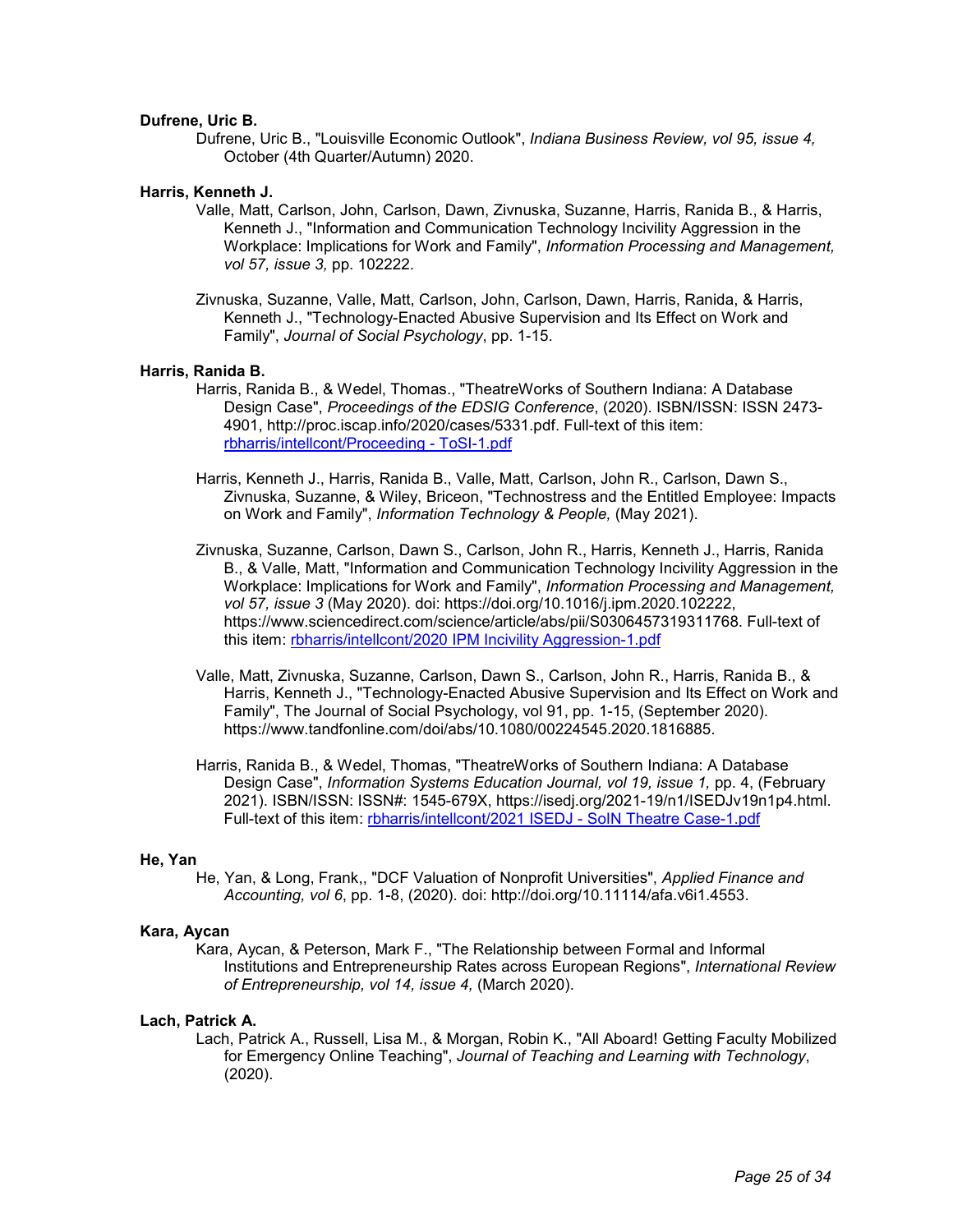- Lach, Patrick A., "Three Pitfalls to Avoid When Building an Emergency Fund", *The Wall Street Journal,* NY, NY, (May 29, 2020). https://blogs.wsj.com/experts/2020/05/29/threepitfalls-to-avoid-when-building-an-emergency-fund/. Full-text of this item: [plach/intellcont/Three Pitfalls to Avoid When Building an Emergency Fund-1.pdf](https://www.digitalmeasures.com/login/indiana/faculty/survey/ui/showFile?file=cGxhY2gvaW50ZWxsY29udC9UaHJlZSBQaXRmYWxscyB0byBBdm9pZCBXaGVuIEJ1aWxkaW5nIGFuIEVtZXJnZW5jeSBGdW5kLTEucGRm&surId=18089702&nodeId=1610518&sdId=103716003&sdSurId=18089702&rptId=20226&ver=2&sgntr=Ktpy4X6CRNY50L7yyqUbHu7aoO4%3D)
- Lach, Patrick A., "When a 529 Plan Is Not the Best College-Savings Option", *The Wall Street Journal*, NY, NY, (February 20, 2020). https://blogs.wsj.com/experts/2020/02/20/when-a-529-plan-is-not-the-best-college-savings-option/. Full-text of this item: [plach/intellcont/When a 529 Plan Is Not the Best College-Savings Option -](https://www.digitalmeasures.com/login/indiana/faculty/survey/ui/showFile?file=cGxhY2gvaW50ZWxsY29udC9XaGVuIGEgNTI5IFBsYW4gSXMgTm90IHRoZSBCZXN0IENvbGxlZ2UtU2F2aW5ncyBPcHRpb24gLSBUaGUgRXhwZXJ0cyAtIFdTSi0xLnBkZg%3D%3D&surId=18089702&nodeId=1610518&sdId=98131428&sdSurId=18089702&rptId=20226&ver=2&sgntr=Rl5zofnQaKNM8Kw%2B09Z7kasjSxg%3D) The Experts - [WSJ-1.pdf](https://www.digitalmeasures.com/login/indiana/faculty/survey/ui/showFile?file=cGxhY2gvaW50ZWxsY29udC9XaGVuIGEgNTI5IFBsYW4gSXMgTm90IHRoZSBCZXN0IENvbGxlZ2UtU2F2aW5ncyBPcHRpb24gLSBUaGUgRXhwZXJ0cyAtIFdTSi0xLnBkZg%3D%3D&surId=18089702&nodeId=1610518&sdId=98131428&sdSurId=18089702&rptId=20226&ver=2&sgntr=Rl5zofnQaKNM8Kw%2B09Z7kasjSxg%3D)

## **Lambert, Alysa**

Lambert, Alysa D., "A Human Resource Selection Experiential Learning Project", *Journal of Human Resource Education, vol 14, issue 2/3,* pp. 14-41, (December 2020). https://journals.troy.edu/index.php/JHRE/index. Full-text of this item: [alylambe/intellcont/2020 JHRE Selection Exercise-1.pdf](https://www.digitalmeasures.com/login/indiana/faculty/survey/ui/showFile?file=YWx5bGFtYmUvaW50ZWxsY29udC8yMDIwIEpIUkUgU2VsZWN0aW9uIEV4ZXJjaXNlLTEucGRm&surId=17691088&nodeId=1610518&sdId=104804887&sdSurId=17691088&rptId=20226&ver=2&sgntr=%2FxNRlc2ss7lUGo%2B3j9p0RY791r0%3D)

#### **Russell, Lisa M.**

Lach, Patrick A., Russell, Lisa M., & Morgan, Robin K., "All Aboard! Getting Faculty Mobilized for Emergency Online Teaching", *Journal of Teaching and Learning with Technology*, (2020).

#### **Schansberg, D. E.**

- Schansberg, D. E., "A Hobbit, A Wardrobe, and a Great War (Loconte)" Book review, *Indiana Policy Review*, pp. 12-15, (Summer 2020).
- Schansberg, D. E., "American Maelstrom: The 1968 Election and the Politics of Division (Cohen)" Book review*, Indiana Policy Review*, pp. 25-28, (Fall 2020)
- Schansberg, D. E., "Profiles in Corruption: Abuse of Power by America's Progressive Elite (Schweizer)" Book review, *Indiana Policy Review*, pp. 43-44, (Summer 2020).
- Schansberg, D. E., "Socialism Sucks: Two Economists Drink Their Way Through the Unfree World (Lawson and Powell)", Book review, *Indiana Policy Review*, pp. 20-21, (Winter 2020).
- Schansberg, D. E., "T.R.M. Howard: Doctor, Entrepreneur, Civil Rights Pioneer (Beito and Beito)" Book review*, Indiana Policy Review*, pp. 21-22, (Winter 2020).
- Schansberg, D. E.,, "The Demon in Democracy: Totalitarian Temptations in Free Societies (Legutko) Book review", *Journal of Interdisciplinary Studies*, pp. 207-209. (2020),
- Schansberg, D. E.,, "Biblical Christianity and Legislating Economic Justice", *The Christian Libertarian Review, vol 3,* pp. 89-111.
- Schansberg, D. E.,, "On Patient Flexibility and Other Determinants of Fluctuations in Emergency Department Visits"", *Midwestern Business and Economic Review, vol 53,* pp. 1-11, (2020)..

## **Srinivasan, Arun K.**

Srinivasan, Arun K., Arano, Kathleen G., & Alse, Janardhanan A., "County Unemployment Dynamics in Indiana during the Great Recession and Beyond", *Journal of Economic Insight, vol 46, issue 2, (*4th Quarter/Autumn 2020).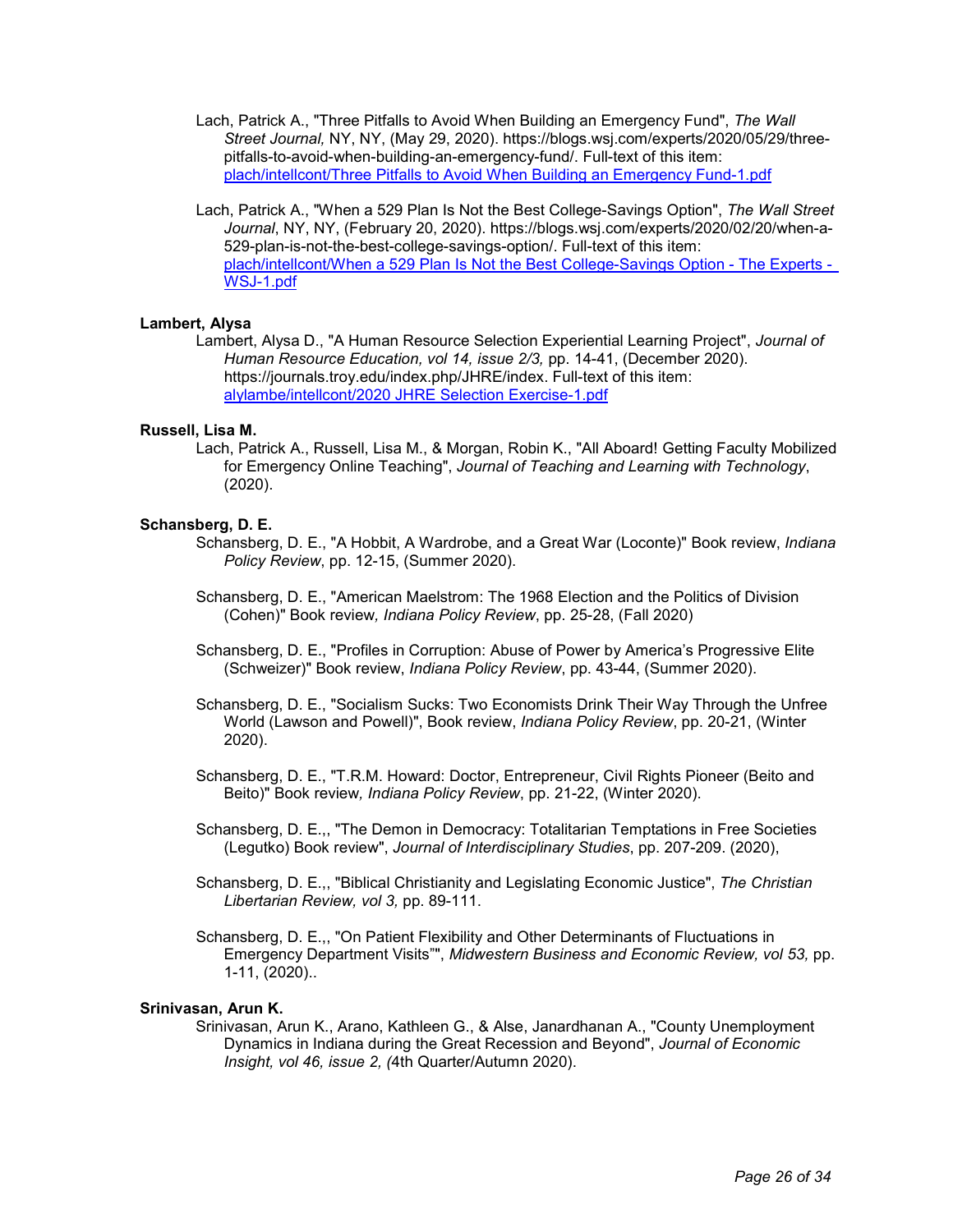## **Thomas, Ashley M.**

Thomas, Ashley M., Newman, Christopher L., Finkelstein, Stacey R., Cho, Yoon N., & Cascio, Allyn, "Consumer Responses to Shopper Solutions in Service Settings", *Journal of Services Marketing*, (1st Quarter/Winter 2020). doi: 10.1108/JSM-08-2019-0287, ISBN/ISSN: 08876045, https://api.elsevier.com/content/abstract/scopus\_id/85085323678.

## **Wieck, Michael R.**

Parsley, Sammie D., & Wieck, Michael R., "Alternative Work Arrangements in Public Accounting: Adapting to the New Normal", *Tennessee CPA Journal, vol 65, issue 6*, pp. 32-34, (November 2020).

https://mydigitalpublication.com/publication/?m=24855&i=681860&p=32.

Parsley, Sammie D., & Wieck, Michael R., "Technology: Leading Virtual Accounting Teams", *The Kentucky CPA Journal, issue 4, 4th Quarter/Autumn* (2020). https://www.kycpa.org/news/journal/Technology42020.

## **School of Education**

## **Albrecht, Donna**

Albrecht, Donna L., "The Journey and the Paradigm Shift from Traditional Parent Involvement to an Alliance for Change", *Theory Into Practice Special Issue: Theorizing Equitable Approaches to Family-School Collaboration, vol 60, issue 1*, pp. 7-17, (2021). doi: 10.1080/00405841.2020.1827897, https://doi.org/10.1080/00405841.2020.1827897. Full-text of this item: [dalbrec/intellcont/TIP-Version of Record -](https://www.digitalmeasures.com/login/indiana/faculty/survey/ui/showFile?file=ZGFsYnJlYy9pbnRlbGxjb250L1RJUC1WZXJzaW9uIG9mIFJlY29yZCAtIFRoZSBKb3VybmV5IGFuZCB0aGUgUGFyYWRpZ20gU2hpZnQgLSBBbGJyZWNodC0xLnBkZg%3D%3D&surId=17918974&nodeId=1610518&sdId=97852216&sdSurId=17918974&rptId=20226&ver=2&sgntr=d4dMTksrxjkX56zc8GKbokhb1qI%3D) The Journey and the [Paradigm Shift -](https://www.digitalmeasures.com/login/indiana/faculty/survey/ui/showFile?file=ZGFsYnJlYy9pbnRlbGxjb250L1RJUC1WZXJzaW9uIG9mIFJlY29yZCAtIFRoZSBKb3VybmV5IGFuZCB0aGUgUGFyYWRpZ20gU2hpZnQgLSBBbGJyZWNodC0xLnBkZg%3D%3D&surId=17918974&nodeId=1610518&sdId=97852216&sdSurId=17918974&rptId=20226&ver=2&sgntr=d4dMTksrxjkX56zc8GKbokhb1qI%3D) Albrecht-1.pdf

## **Asim, Sumreen I.**

- Asim, Sumreen I., Poyo, Susan, Fecich, Samantha, "It's About How to Pivot: Teacher Educators, Teacher Candidates and Twitter.", *Teaching, Technology and Teacher Education during COVID-19: Stories for the field*, pp. 279-287, (2020). https://www.learntechlib.org/p/216903/. Full-text of this item: [sasim/intellcont/2020\\_June\\_JTATE\\_ItsAboutHowToPivot-1.pdf](https://www.digitalmeasures.com/login/indiana/faculty/survey/ui/showFile?file=c2FzaW0vaW50ZWxsY29udC8yMDIwX0p1bmVfSlRBVEVfSXRzQWJvdXRIb3dUb1Bpdm90LTEucGRm&surId=17829051&nodeId=1610518&sdId=105881019&sdSurId=17829051&rptId=20226&ver=2&sgntr=VybbIQS1%2BBlIWEUNAAqvwFhg1Ik%3D)
- Slykhuis, David, Asim, Sumreen I., Ellis, Johua, & Trumble, Jason, "Magnifying Technology: Focusing on the Potential of Educational Technology in Science Methods", *Handbook of Research on Science Teacher Education,* (2020). Full-text of this item: [sasim/intellcont/RSTE -Handbook Outline -08042020-1.docx](https://www.digitalmeasures.com/login/indiana/faculty/survey/ui/showFile?file=c2FzaW0vaW50ZWxsY29udC9SU1RFIC1IYW5kYm9vayBPdXRsaW5lIC0wODA0MjAyMC0xLmRvY3g%3D&surId=17829051&nodeId=1610518&sdId=105881195&sdSurId=17829051&rptId=20226&ver=2&sgntr=AY9Ncnv2WiYz0pZNXK0hvhRfWj4%3D)
- Asim, Sumreen I., "Watch Out! Things are Jumping Off my Screen: Using Augmented Reality in Our Classrooms", *Proceedings of Scholarship of Teaching and Learning (SoTL*), pp. 3- 8, (2020).
- Asim, Sumreen I., Heath, Marie, Krutka, Dan K., Milman, Natalie, & Henderson, Jessica, "How Can We Advance Just Technology Integration?", *Proceedings of SITE Interactive 2020 Online Conference,* pp. 102-105, (2020).
- Asim, Sumreen I., ""Hello! Is Anybody Out There?" Amplifying a Social Media Network within a Science Methods Course during COVID-19", *The Hoosier Science Teacher, vol 43, issue 2,* pp. 1-7, (2020). Full-text of this item: [sasim/intellcont/2020\\_December\\_THST\\_Vol43No2-1.pdf](https://www.digitalmeasures.com/login/indiana/faculty/survey/ui/showFile?file=c2FzaW0vaW50ZWxsY29udC8yMDIwX0RlY2VtYmVyX1RIU1RfVm9sNDNObzItMS5wZGY%3D&surId=17829051&nodeId=1610518&sdId=105881061&sdSurId=17829051&rptId=20226&ver=2&sgntr=tHvDbBJ5oopAuACZAaubph73uoc%3D)

#### **Coker-Kolo, Doyin O.**

Coker-Kolo, Efundoyin O., ""Human Trafficking and Violation of Girls' Rights to Education in Sub-Saharan Africa.", *Human trafficking in Africa: New perspectives, New Paradigm*., (2020).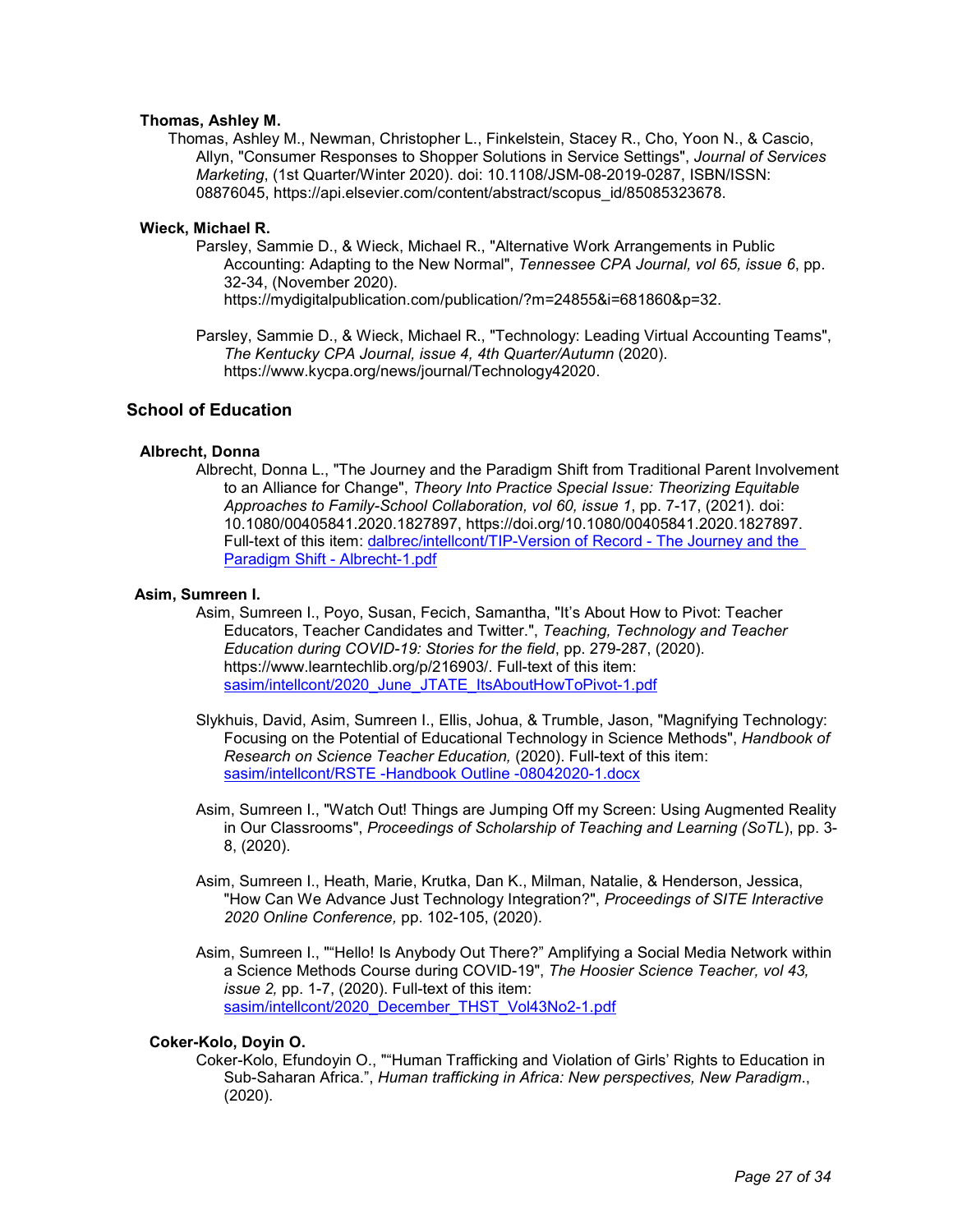Coker-Kolo, Efundoyin O., "Review of Tamsin Bradley, 2020. Global Perspectives on Violence against Women and Girls.", *Journal of African & Asian Studies, vol 19,* pp. 415- 427, (2020). Full-text of this item: [ecokerko/intellcont/Published Book Review-](https://www.digitalmeasures.com/login/indiana/faculty/survey/ui/showFile?file=ZWNva2Vya28vaW50ZWxsY29udC9QdWJsaXNoZWQgQm9vayBSZXZpZXctIEdsb2JhbCBQZXJzcGVjdGl2ZXMgb2YgSHVtYW4gVHJhZmZpY2tpbmcgMjAyMC0xLnBkZg%3D%3D&surId=17691036&nodeId=1610518&sdId=105855106&sdSurId=17691036&rptId=20226&ver=2&sgntr=LjsC4MQN68smKLvPpWMpjGdi%2F6Q%3D) Global [Perspectives of Human Trafficking 2020-1.pdf](https://www.digitalmeasures.com/login/indiana/faculty/survey/ui/showFile?file=ZWNva2Vya28vaW50ZWxsY29udC9QdWJsaXNoZWQgQm9vayBSZXZpZXctIEdsb2JhbCBQZXJzcGVjdGl2ZXMgb2YgSHVtYW4gVHJhZmZpY2tpbmcgMjAyMC0xLnBkZg%3D%3D&surId=17691036&nodeId=1610518&sdId=105855106&sdSurId=17691036&rptId=20226&ver=2&sgntr=LjsC4MQN68smKLvPpWMpjGdi%2F6Q%3D)

## **Hoffman, Lisa**

## **Book Chapter**

- Suh, Emily, Hoffman, Lisa, & Zollman, Alan, "STEM Inclusion Research for English Language Learners (ELLs): Making STEM Accessible to All", *Handbook of Research on STEM Education,* Routledge/Taylor & Francis. (2020).
- Zollman, Alan, Hoffman, Lisa, & Suh, Emily K., "Investigating a STEM Circle Approach with Multilingual Students and Families", *Research Council on Mathematics Learning*, pp. 18- 25, (2020). Full-text of this item: **Ihh/intellcont/STEM Circles Zollman et al. RCML 2020** [revisions \(1\)-1.docx](https://www.digitalmeasures.com/login/indiana/faculty/survey/ui/showFile?file=bGhoL2ludGVsbGNvbnQvU1RFTSBDaXJjbGVzIFpvbGxtYW4gZXQgYWwuIFJDTUwgMjAyMCByZXZpc2lvbnMgKDEpLTEuZG9jeA%3D%3D&surId=17691045&nodeId=1610518&sdId=97329412&sdSurId=17691045&rptId=20226&ver=2&sgntr=li%2F9v18pWV0ZFzmnpsB7SCaJsa4%3D)
- Hoffman, Lisa, Suh, Emily K., & Zollman, Alan, "What STEM Teachers Need to Know and Do to Engage Families of Emergent Multilingual Students (English Language Learners)", *Journal of STEM Teacher Education, vol 56, issue 1,* pp. 1-15, (2021). ISBN/ISSN: ISSN: 2158-6594. Full-text of this item: Ihh/intellcont/Engaging Families of Emergent [Multilingual Students \(ELL\) in STEM-2.pdf](https://www.digitalmeasures.com/login/indiana/faculty/survey/ui/showFile?file=bGhoL2ludGVsbGNvbnQvRW5nYWdpbmcgRmFtaWxpZXMgb2YgRW1lcmdlbnQgTXVsdGlsaW5ndWFsIFN0dWRlbnRzIChFTEwpIGluIFNURU0tMi5wZGY%3D&surId=17691045&nodeId=1610518&sdId=100435306&sdSurId=17691045&rptId=20226&ver=2&sgntr=aT5%2FPMuI6641MK1aqg5h%2BPLIgVE%3D)
- Suh, Emily K., Hoffman, Lisa, Hughes, Melanie E., & Zollman, Alan, "Twelve-foot Basketball Player Task: STEM Circles Score Points and Win Academic Goals with Emergent Multilingual Students", *Middle School Journal, vol 51, issue 3,* pp. 11-18. (2020). doi: https://doi.org/10.1080/00940771.2020.1735872. Full-text of this item: **lhh/intellcont/The** [twelve foot basketball player task STEM circles score points and win academic goals with](https://www.digitalmeasures.com/login/indiana/faculty/survey/ui/showFile?file=bGhoL2ludGVsbGNvbnQvVGhlIHR3ZWx2ZSBmb290IGJhc2tldGJhbGwgcGxheWVyIHRhc2sgU1RFTSBjaXJjbGVzIHNjb3JlIHBvaW50cyBhbmQgd2luIGFjYWRlbWljIGdvYWxzIHdpdGggZW1lcmdlbnQgbXVsdGlsaW5ndWFsIHN0dWRlbnRzLTEucGRm&surId=17691045&nodeId=1610518&sdId=97330231&sdSurId=17691045&rptId=20226&ver=2&sgntr=wW8i8CsZqJjOWrtLuRHGY0yZaZI%3D)  [emergent multilingual students-1.pdf](https://www.digitalmeasures.com/login/indiana/faculty/survey/ui/showFile?file=bGhoL2ludGVsbGNvbnQvVGhlIHR3ZWx2ZSBmb290IGJhc2tldGJhbGwgcGxheWVyIHRhc2sgU1RFTSBjaXJjbGVzIHNjb3JlIHBvaW50cyBhbmQgd2luIGFjYWRlbWljIGdvYWxzIHdpdGggZW1lcmdlbnQgbXVsdGlsaW5ndWFsIHN0dWRlbnRzLTEucGRm&surId=17691045&nodeId=1610518&sdId=97330231&sdSurId=17691045&rptId=20226&ver=2&sgntr=wW8i8CsZqJjOWrtLuRHGY0yZaZI%3D)

## **Hollenbeck, James E.**

Hollenbeck, James E., & Richardson, Toby, "A Case Study of University Seniors' Persistence in Preparation for Medical School", *The Hoosier Science Teacher, vol 43, issue 1, (*2020). Full-text of this item: [jehollen/intellcont/Hollenbeck Richardson Case Study of Medical](https://www.digitalmeasures.com/login/indiana/faculty/survey/ui/showFile?file=amVob2xsZW4vaW50ZWxsY29udC9Ib2xsZW5iZWNrICBSaWNoYXJkc29uIENhc2UgU3R1ZHkgb2YgTWVkaWNhbCBTdHVkZW50cyBhbmQgUHJlcC0xLmRvY3g%3D&surId=17691040&nodeId=1610518&sdId=105671816&sdSurId=17691040&rptId=20226&ver=2&sgntr=IxJ0CE3NL4Z33HOKFanuKjg996s%3D)  [Students and Prep-1.docx](https://www.digitalmeasures.com/login/indiana/faculty/survey/ui/showFile?file=amVob2xsZW4vaW50ZWxsY29udC9Ib2xsZW5iZWNrICBSaWNoYXJkc29uIENhc2UgU3R1ZHkgb2YgTWVkaWNhbCBTdHVkZW50cyBhbmQgUHJlcC0xLmRvY3g%3D&surId=17691040&nodeId=1610518&sdId=105671816&sdSurId=17691040&rptId=20226&ver=2&sgntr=IxJ0CE3NL4Z33HOKFanuKjg996s%3D)

#### **Maher, Steffany**

- Stringer, Byron, Bickmore, Steven T., Maher, Steffany, Shaffer, Shelly, & Rumohr, Gretchen, "*Toe Tag Monologues: Responding to the Voices of Adolescents in Crisis with Young Adult Literature*", DIO Press Inc. (2020).
- Maher, Steffany, "The Maher 14-Day Challenge and Other Motivations and frustrations: Our Family's Story of Education-at-home During the COVID-19 Pandemic", *The Corona Chronicles: Necessary Narratives in Uncertain Times,* 1st Quarter/Winter (2021).
- Maher, Steffany, & Shaffer, Shelly, "My Friend is Gay", *Toe Tag Monologues: Responding to the Voices of Adolescents in Crisis with Young Adult Literature*, DIO Press Inc., (2020).
- Maher, Steffany, "Pimped Out at 12 Years Old", *Toe Tag Monologues: Responding to the Voices of Adolescents in Crisis with Young Adult Literature*, DIO Press Inc., (2020).
- Maher, Steffany C., "Teaching the Taboo through THUG LIFE: Examining Systemic Racism and the Black Lives Matter Movement in Angie Thomas's The Hate U Give", *Teaching the Taboo with Young Adult Literature,* Rowman and Littlefield, Lanham, MD, (2020).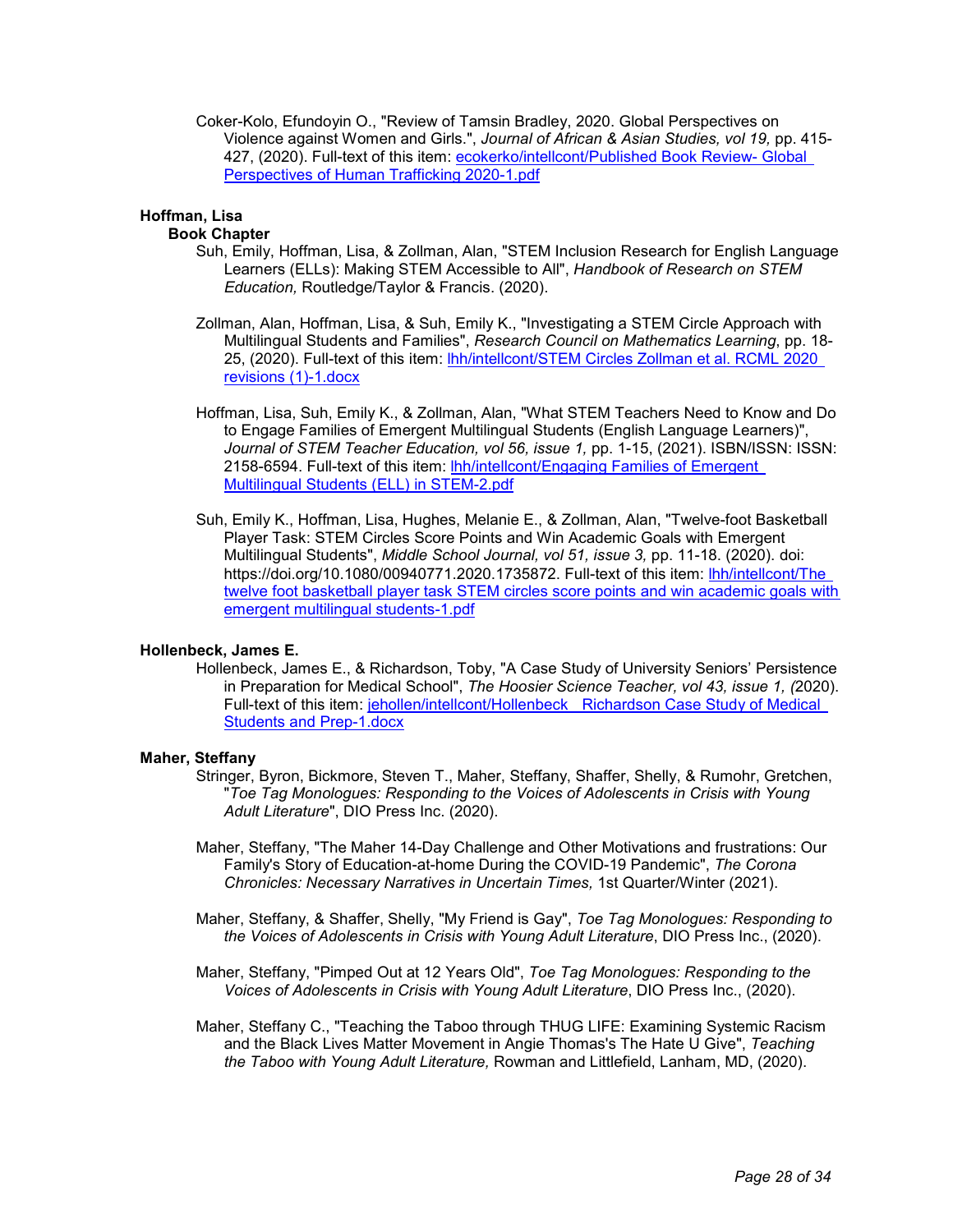- Maher, Steffany, & Bickmore, Steven T., "Depression", *Toe Tag Monologues: Responding to the Voices of Adolescents in Crisis with Young Adult Literature*, DIO Press Inc., (2020).
- Maher, Steffany, & Shaffer, Shelly, "Substance Abuse", *Toe Tag Monologues: Responding to the Voices of Adolescents in Crisis with Young Adult Literature*, DIO Press Inc., (2020).
- Maher, Steffany, & Bickmore, Steven T., "Trauma", *Toe Tag Monologues: Responding to the Voices of Adolescents in Crisis with Young Adult Literature*, DIO Press Inc., (2020).
- Maher, Steffany C., & Zollman, Alan, "Into the Unknown: Supervising Teacher Candidates during the 2020 COVID-19 Pandemic", *Journal of Teaching and Learning with Technology,* (2021).

#### **Zollman, Alan**

- Zollman, Alan, Hoffman, Lisa, & Suh, Emily, "STEM Inclusion Research for English Language Learners (ELLs): Making STEM Accessible to All", *Handbook of Research on STEM Education,* Routledge/Taylor & Francis, London, England, pp. 311-322, (2020).
- Zollman, Alan, Hoffman, Lisa, & Suh, Emily K., "Investigating a STEM Circle Approach with Multilingual Students and Families", *Proceedings of the 47th Annual Meeting of the Research Council on Mathematics Learning*, (2020).
- Maher, Steffany C., & Zollman, Alan, "Into the Unknown: Supervising Teacher Candidates during the 2020 COVID-19 Pandemic", *Journal of Teaching and Learning with Technology,* (2021).
- Hoffman, Lisa, Suh, Emily K., & Zollman, Alan, "What STEM Teachers Need to Know and Do to Engage Families of Emergent Multilingual Students (English Language Learners)", *Journal of STEM Teacher Education, vol 56, issue 1,* pp. 1-15, (2021). ISBN/ISSN: ISSN: 2158-6594.
- Zollman, Alan, Lisa, Hughes, Melanie E., & Suh, Emily, "Twelve-foot Basketball Player Task: STEM Circles Score Points and Win Academic Goals with Emergent Multilingual Students", *Middle School Journal, vol 51, issue 3,* pp. 11-18. (2020). doi: https://doi.org/10.1080/00940771.2020.1735872.

## **School of Natural Sciences**

#### **Attum, Omar A.**

- Attum, Omar A.,, "Green (Chelonia mydas) and Loggerhead (Caretta caretta) Habitat use of the Most Environmentally Extreme Sea Turtle Feeding Ground in the Mediterranean Basin." *Journal of Coastal Conservation, vol 25,* (2021). doi: https://doi.org/10.1007/s11852-020-00793-1.
	- Attum, Omar A., "The Relationship between Roads, Hiking Trails and Domestic Species on the Occupancy of Native Mammals in Urban Parks." *Urban Ecosystems*, (2021). doi: [https://doi.org/10.1007/s11252-021-01100-y.](https://doi.org/10.1007/s11252-021-01100-y)
	- Attum, Omar A., "Size Distribution and Population Structure of Sea Turtles in Lake Bardawil, Egypt". *Herpetological Bulletin, vol 151*, pp. 32-36, (2020),

#### **Connerly, Pam L.**

Connerly, Pam L., "Prioritizing Self-Care – a Facilitated Discussion", *Advances in Biology Laboratory Teaching, vol 41,* (2020). http://www.ableweb.org/volumes/vol-41/?art=89.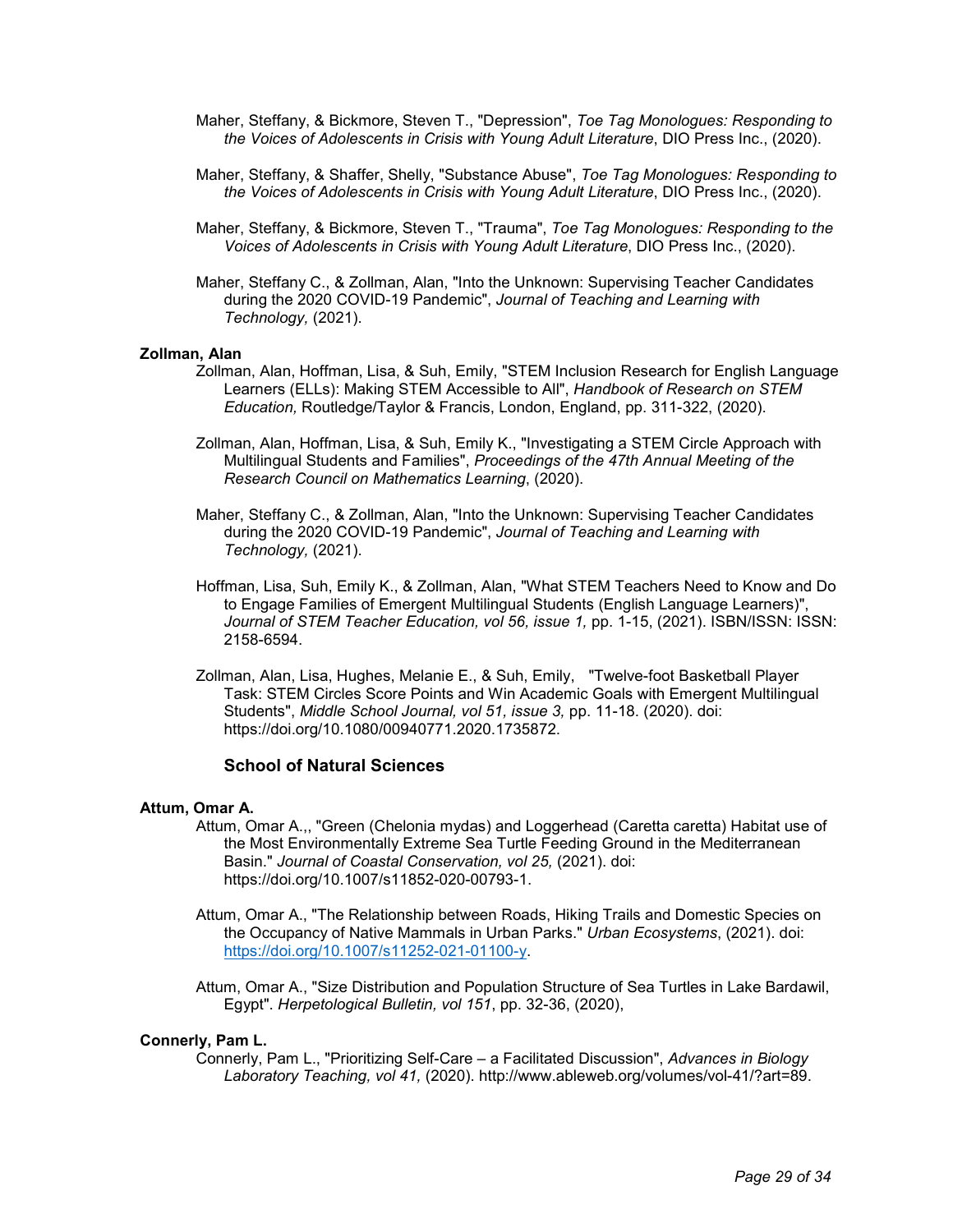## **Grote, Todd D.**

Grote, Todd D., "A Synoptic Climatology of Rain-on-Snow Flooding in the Mid-Atlantic Region Using NCEP/RCAR Re-Analysis", *Physical Geography*, Taylor and Francis, (2020). doi: 10.1080/02723646.2020.1838119, Tull-text of this item: [tdgrote/intellcont/AsynopticclimatologyofrainonsnowfloodinginMidAtlanticregionusingNCE](https://www.digitalmeasures.com/login/indiana/faculty/survey/ui/showFile?file=dGRncm90ZS9pbnRlbGxjb250L0FzeW5vcHRpY2NsaW1hdG9sb2d5b2ZyYWlub25zbm93Zmxvb2Rpbmdpbk1pZEF0bGFudGljcmVnaW9udXNpbmdOQ0VQTkNBUlJlQW5hbHlzaXMtMS5wZGY%3D&surId=17829048&nodeId=1610518&sdId=94513971&sdSurId=17829048&rptId=20226&ver=2&sgntr=tPbM0YfwevaSwbt77RsOIJ9XVbs%3D)

[PNCARReAnalysis-1.pdf](https://www.digitalmeasures.com/login/indiana/faculty/survey/ui/showFile?file=dGRncm90ZS9pbnRlbGxjb250L0FzeW5vcHRpY2NsaW1hdG9sb2d5b2ZyYWlub25zbm93Zmxvb2Rpbmdpbk1pZEF0bGFudGljcmVnaW9udXNpbmdOQ0VQTkNBUlJlQW5hbHlzaXMtMS5wZGY%3D&surId=17829048&nodeId=1610518&sdId=94513971&sdSurId=17829048&rptId=20226&ver=2&sgntr=tPbM0YfwevaSwbt77RsOIJ9XVbs%3D)

https://www.tandfonline.com/doi/full/10.1080/02723646.2020.1838119.

#### **Johnson, Sandy L.**

Johnson, Sandra L., "Exam Questions for a Professional Certification Exam", *Exam Review for the Certified Medical Assistant*, January (1st Quarter/Winter) 2020. aama-ntl.org. Full-text of this item: [sanljohn/intellcont/TFTC Item submissions June 2019-Johnson-](https://www.digitalmeasures.com/login/indiana/faculty/survey/ui/showFile?file=c2FubGpvaG4vaW50ZWxsY29udC9URlRDIEl0ZW0gc3VibWlzc2lvbnMgSnVuZSAyMDE5LUpvaG5zb24tMS5kb2M%3D&surId=17689471&nodeId=1610518&sdId=97895420&sdSurId=17689471&rptId=20226&ver=2&sgntr=MxX16EBJiGWO2dzUaxl%2BzhHIdoI%3D)[1.doc](https://www.digitalmeasures.com/login/indiana/faculty/survey/ui/showFile?file=c2FubGpvaG4vaW50ZWxsY29udC9URlRDIEl0ZW0gc3VibWlzc2lvbnMgSnVuZSAyMDE5LUpvaG5zb24tMS5kb2M%3D&surId=17689471&nodeId=1610518&sdId=97895420&sdSurId=17689471&rptId=20226&ver=2&sgntr=MxX16EBJiGWO2dzUaxl%2BzhHIdoI%3D)

#### **Lang, Chris**

Lang, W. Christopher, "Rationale and Design of the Baylor Infant Twin Study—A Study Assessing Obesity‐related Risk Factors from Infancy", *Obesity Science & Practice,* October (4th Quarter/Autumn) 2020. doi: 10.1002/osp4.463, https://onlinelibrary.wiley.com/doi/10.1002/osp4.463. Full-text of this item: [wclang/intellcont/Rationale and design of the Baylor Infant](https://www.digitalmeasures.com/login/indiana/faculty/survey/ui/showFile?file=d2NsYW5nL2ludGVsbGNvbnQvUmF0aW9uYWxlIGFuZCBkZXNpZ24gb2YgdGhlIEJheWxvciBJbmZhbnQgVHdpbiBTdHVkeS0xLnBkZg%3D%3D&surId=17689477&nodeId=1610518&sdId=105836009&sdSurId=17689477&rptId=20226&ver=2&sgntr=8hPfvyddxFO8MyDC1PzpzhBVhUM%3D) Twin Study-1.pdf

## **Ramachandran, Sridhar**

Iyer, I. N., & Ramachandran, S. (2020). Critical Text Selection for the Elementary Classroom: A Case for Strategically Using the Classroom Library to Open New Spaces for Critical Literacy Engagements. *International Journal of Research in Education and Science, 6(3),* 396-408.

## **Setterdahl, Aaron T.**

Setterdahl, Aaron T., "Emergent Course Curriculum: Adapting to the Novel Coronavirus", *Journal of Teaching and Learning with Technology, vol 10,* (2021). Full-text of this item: [asetterd/intellcont/31382-Article Text-78541-1-15-20201229.1-1.docx](https://www.digitalmeasures.com/login/indiana/faculty/survey/ui/showFile?file=YXNldHRlcmQvaW50ZWxsY29udC8zMTM4Mi1BcnRpY2xlIFRleHQtNzg1NDEtMS0xNS0yMDIwMTIyOS4xLTEuZG9jeA%3D%3D&surId=17689434&nodeId=1610518&sdId=106333299&sdSurId=17689434&rptId=20226&ver=2&sgntr=AO5x7DegOaXw%2B5MhCcWhvPp2I%2F0%3D)

## **School of Nursing**

#### **Hermann, Carla**

Hardin, H K., Bender, A E., Hermann, Carla, & Speck, B J., "An Integrative Review of Adolescent Trust in the Healthcare Provider Relationship.", *Journal of Advanced Nursing*. (2020). doi: 10.1111/jan.14674, ISBN/ISSN: 0309-2402.

## **School of Social Sciences**

#### **Abshire, Jean**

- Abshire, Jean E., "Critical Thinking Chapter & Half of Time Management Chapter", *College Success Guide,* (2020).
- Abshire, Jean, "First Day! Establishing Relevance & Belonging: What You Did Today", *IU's Teaching For Student Success - Teaching Strategies Showcase,* (2020). Full-text of this item: jeabshir/intellcont/2020 - Teaching Pub - [IU Teaching for Student Success-1.docx](https://www.digitalmeasures.com/login/indiana/faculty/survey/ui/showFile?file=amVhYnNoaXIvaW50ZWxsY29udC8yMDIwIC0gVGVhY2hpbmcgUHViIC0gSVUgVGVhY2hpbmcgZm9yIFN0dWRlbnQgU3VjY2Vzcy0xLmRvY3g%3D&surId=17689300&nodeId=1610518&sdId=106104647&sdSurId=17689300&rptId=20226&ver=2&sgntr=vJSMmR6pZGHvgXR6WH2Ex7bBAm4%3D)

#### **Adam, Aimee S.**

Adam, Aimee S., "Beauty is in the Eye of the Beautiful: Enhanced Eyelashes increase Perceived Health and Attractiveness", *Evolutionary Behavioral Sciences*. (2020).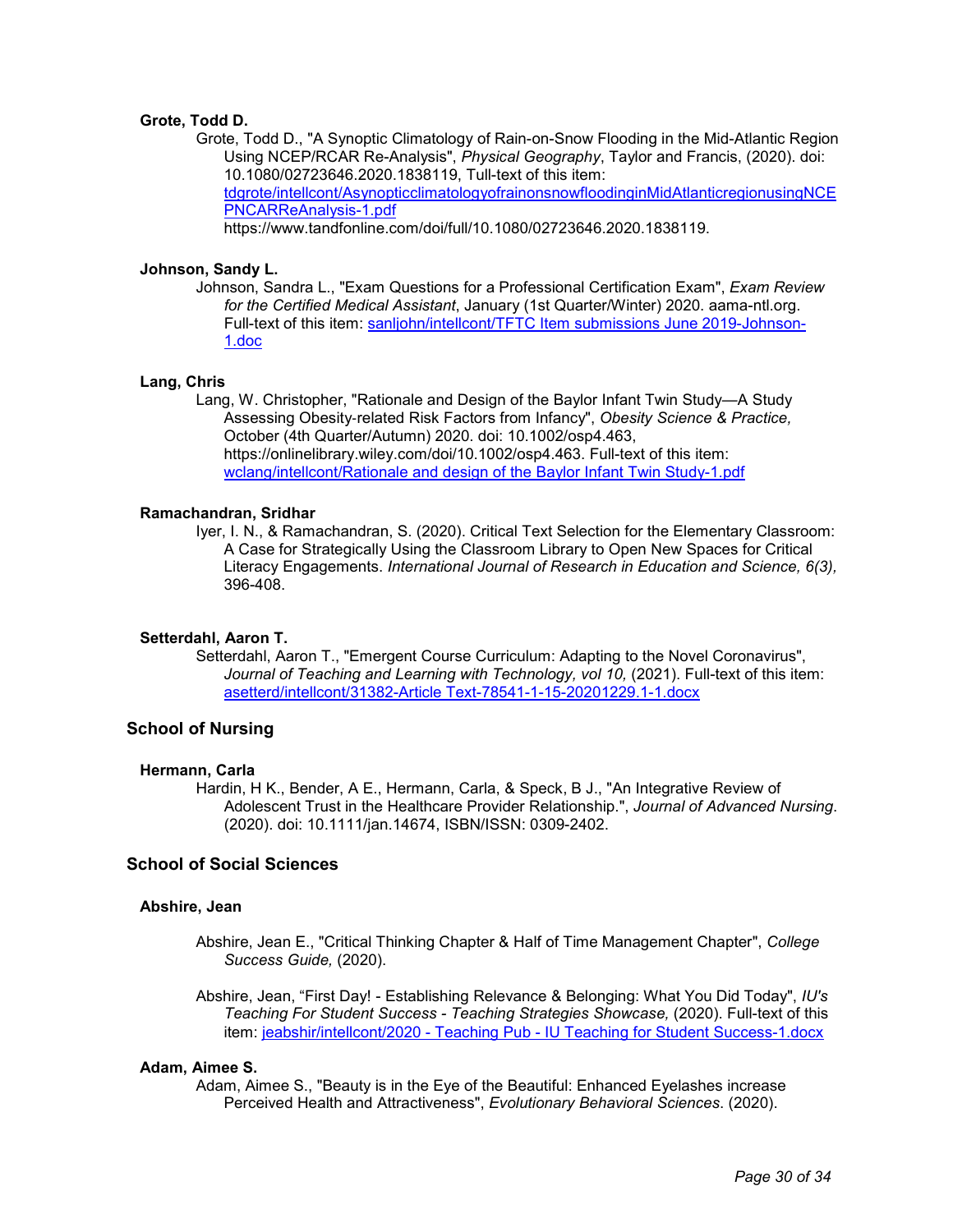https://doi.org/10.1037/ebs0000192. Full-text of this item: [asedison/intellcont/Beauty-](https://www.digitalmeasures.com/login/indiana/faculty/survey/ui/showFile?file=YXNlZGlzb24vaW50ZWxsY29udC9CZWF1dHktMS5wZGY%3D&surId=17998859&nodeId=1610518&sdId=97181582&sdSurId=17998859&rptId=20226&ver=2&sgntr=YeQit%2Fcuonnp%2FsI3aN1%2FYvn5eNA%3D)[1.pdf](https://www.digitalmeasures.com/login/indiana/faculty/survey/ui/showFile?file=YXNlZGlzb24vaW50ZWxsY29udC9CZWF1dHktMS5wZGY%3D&surId=17998859&nodeId=1610518&sdId=97181582&sdSurId=17998859&rptId=20226&ver=2&sgntr=YeQit%2Fcuonnp%2FsI3aN1%2FYvn5eNA%3D)

## **Dauer, Quinn P.**

- Dauer, Quinn P., "Destroying 'This Happy Copy of Eden': Chilean Alfred Helsby's Anti-Vaccination Writings, Smallpox, and Atlantic Networks.", *The Latin Americanist, vol 64, issue 4,* pp. 523-546, (2020).
- Dauer, Quinn P., "State and Societal Responses to Natural Disasters in Latin American Caribbean History", *History Compass, vol 18, issue 2*. (2020). doi: https://doi.org/10.1111/hic3.12605.

Dauer, Quinn P., "The 2010 Haitian and Chilean Earthquakes and Echoes of the Past", *Discurso: Meditations on Latin America*, (2020). https://discursorevista.com/f/the-2010 haitian-and-chilean-earthquakes-and-echoes-of- the-past.

## **Finkel, Deborah G.**

- Raymond, E., Reynolds, Chandra, Dahl Aslan, Anna, Finkel, Deborah G., Eriksson, Malin, Hägg, Sara, & Pedersen, Nancy, "Drivers of Frailty from Adulthood into Old Age: Results from a 27-year Longitudinal Population-Based Study in Sweden", *Journal of Gerontology: Medical Sciences, vol 75,* pp. 1943-1950. (2020).
- Li, X, Ploner, A., Wang, Y., Magnusson, P. K. E., Reynolds, Chandra, G., Pedersen, Nancy, Jylhävä, J., & Hägg, Sara, "Longitudinal Trajectories, Correlations and Mortality Associations of Nine Biological Ages across 20-years Follow-up", *eLife, vol 9, issue e51507*, (2020). doi: 10.7554/eLife.51507.
- Beam, Chris, Turkheimer, Eric, Finkel, Deborah G., Levine, N., Zandi, E., Guterbock, Tom, Giangrande, Evan, & Davis, Deborah, "Midlife Study of the Louisville twins: Connecting Cognitive Development to Biological and Cognitive Aging", *Behavior Genetics, vol 50*, pp. 73-83, (2020).
- Finkel, Deborah G., Ernsth Bravell, Marie, & Pedersen, Nancy, "Role of Motor Function and Lung Function in Pathways to Aging and Decline", pp. 2479-2487, (2020). doi: 10.1007/s40520-020-01494-3.
- Finkel, D., Ernsth Bravell, M., & Pedersen, N. L. (2020). Role of Motor Function and Lung Function in Pathways to Aging and Decline. *Aging Clinical and Experimental Research,*  32, 2479-2487. doi: 10.1007/s40520-020-01494-3.
- Finkel, Deborah G., & Ernsth Bravell, Marie, "Cohort by Education Interactions in Longitudinal Changes in Functional Abilities", *Journal of Aging and Health, vol 32*, pp. 208-215, (2020). doi: 10.1177/0898264318814108.
- Emery, Charles, Finkel, Deborah G., Gatz, Margy,& Dahl Aslan, Anna, "Evidence of Bidirectional Associations between Depressive Symptoms and Body Mass Among Older Adults", *Journals of Gerontology: Psychological Sciences, vol 75*, pp. 1689-1698, (2020).
- Finkel, Deborah G., Sternang, Ola, Jylhava, Juulia, Bai, G, & Pedersen, Nancy, "Functional Biological Age Complements Frailty in Prediction of Entry into Care and Mortality", Published. *Journals of Gerontology: Medical Sciences, vol 74, issue 12*, pp. 1980-1986, (2020). doi: 10.1093/gerona/glz155.
- Finkel, Deborah G., Franz, Carol, Kaare, Christensen, Reynolds, Chandra, & Pedersen, Nancy, "Longitudinal Twin Study of Subjective Health: Differences in Genetic and Environmental Components of Variance across Age and Sex", *Journals of Gerontology:*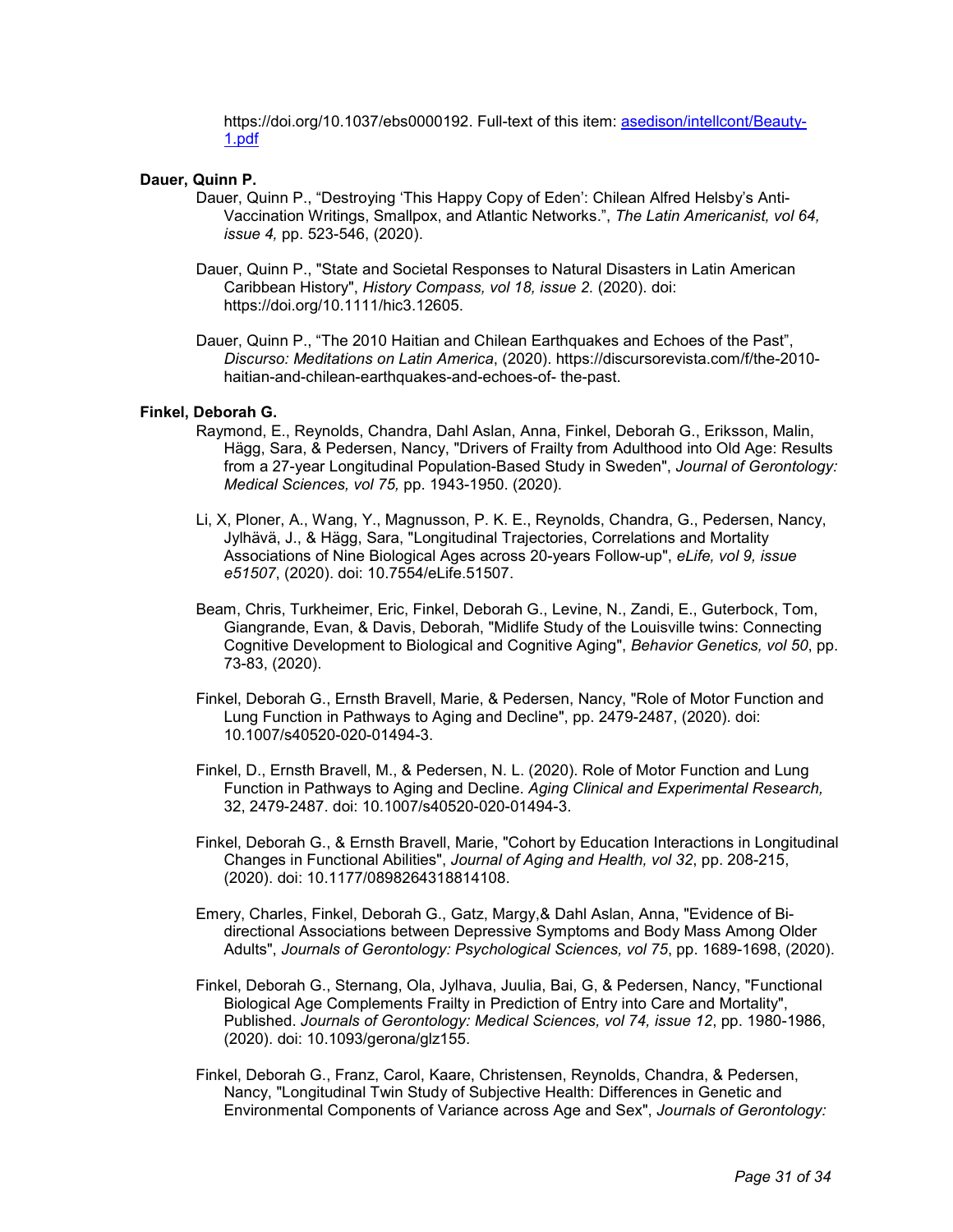*Psychological Sciences, vol 75,* pp. 1-10, (2020). doi: 10.1093/geronb/gby030.

- Lindmark, Ulrika, Johansson, Linda, Ernsth Bravell, Marie, & Finkel, Deborah G., "Oral Health is Essential for Quality of Life in Older Adults: A Swedish National Quality Register Study", *Gerodontology*, (2020).
- Johansson, Linda, Finkel, Deborah G., Lannering, Christina, Dahl Aslan, Anna, Andersson-Gare, A., Hallgren, Jenny, Lindmark, Ulrika, & Ernsth Bravell, Marie, "Using Aggregated Data from Swedish National Quality Registries as Tools to Describe Health Conditions of Older People", *BMC Health Services*. doi: 10.1007/s40520-020-01629-6..
- Johansson, L., Finkel, D., Christina Lannering, Dahl Aslan, A., Andersson-Gäre, B., Hallgren, J., Lindmark, U., & Ernsth Bravell, M. (in press). Using aggregated data from Swedish national quality registries as tools to describe health conditions of older people. *Aging Clinical and Experimental Research.* doi:10.1007/s40520-020-01629-6

#### **Fry, Melissa S.**

Shircliff, Katie, Liu, Melissa, Prestigiacomo, Christiana, Fry, Melissa S., Ladd, Kevin L., Gilbert, Misty K., Ratterman, Mary J., & Cyders, Melissa A., "Initial Findings of the Effects of the COVID-19 Pandemic on Individuals in Recovery from Substance Use Disorder", *IU Southeast--AREC HB 135*, (2020).

#### **Gritter, Elizabeth**

- Gritter, Elizabeth, "Review of Mark Newman's Desegregating Dixie: The Catholic Church in the South and Desegregation, 1945-1992", *Tennessee Historical Quarterly*, *vol LXXVIII, issue 3,* pp. 204-5, (2020). Full-text of this item: [egritter/intellcont/THQ\\_Fall\\_2019\\_PROOF-1.pdf](https://www.digitalmeasures.com/login/indiana/faculty/survey/ui/showFile?file=ZWdyaXR0ZXIvaW50ZWxsY29udC9USFFfRmFsbF8yMDE5X1BST09GLTEucGRm&surId=17689295&nodeId=1610518&sdId=98220213&sdSurId=17689295&rptId=20226&ver=2&sgntr=PtNz80oUqg2JX%2BWmCPRmZtj0RTw%3D)
- Gritter, Elizabeth, "Crime and Masculinity of African Americans in New York from 1890 to 1930", *Journal of the Gilded Age and Progressive Era*, (2020).
- Gritter, Elizabeth, "A Matter of Black and White: The John Gaston Hospital Controversy in Memphis, Tennessee, in 1956", *Tennessee Historical Quarterly*, *vol LXXVIII, issue 3,* pp. 168-193, (2020). Full-text of this item: [egritter/intellcont/THQ\\_Fall\\_2019\\_PROOF-2.pdf](https://www.digitalmeasures.com/login/indiana/faculty/survey/ui/showFile?file=ZWdyaXR0ZXIvaW50ZWxsY29udC9USFFfRmFsbF8yMDE5X1BST09GLTIucGRm&surId=17689295&nodeId=1610518&sdId=86851277&sdSurId=17689295&rptId=20226&ver=2&sgntr=7KCeGmf%2FEk1KbjJzbSWWMl4FpZo%3D)

#### **Kordsmeier, Gregory T.**

Kordsmeier, Gregory T., "Chapter 14: Prioritizing Health & Health Care Inequalities", *Social Problems in Action*, (2021). ISBN/ISSN: 9781544338668.

#### **LaFollette, Kimberly M.**

- LaFollette, Kimberly M., Lambert, Warren, Cotton, Arlene, "Men In Appalachia: Considerations for Counselors", *Appalachian Americans: Issues and Concerns for Counseling and Psychotherapy,* (2020). ISBN/ISSN: 978-1-53616-542-5.
- LaFollette, Kimberly M., "How to Move On", *Natural Living Journal*, *vol 5 (6)*, pp. 4, (2020).
- LaFollette, Kimberly M., "How to Build and Maintain Your Tribe", *Natural Living Journal, vol 5, issue 5,* pp. 13, (2020).
- LaFollette, Kimberly M., "When All Else Fails, Turn to Wonder", *Natural Living Journal, vol 5, issue 4,* pp. 5, (2020).
- LaFollette, Kimberly M., "Supporting Our Emotional Stability with Purpose and Predictability", Natural Living Journal, vol 5, issue 3, pp. 8-9, (2020). https://img1.wsimg.com/blobby/go/e176b7d0-ff6a-4815-b1ee-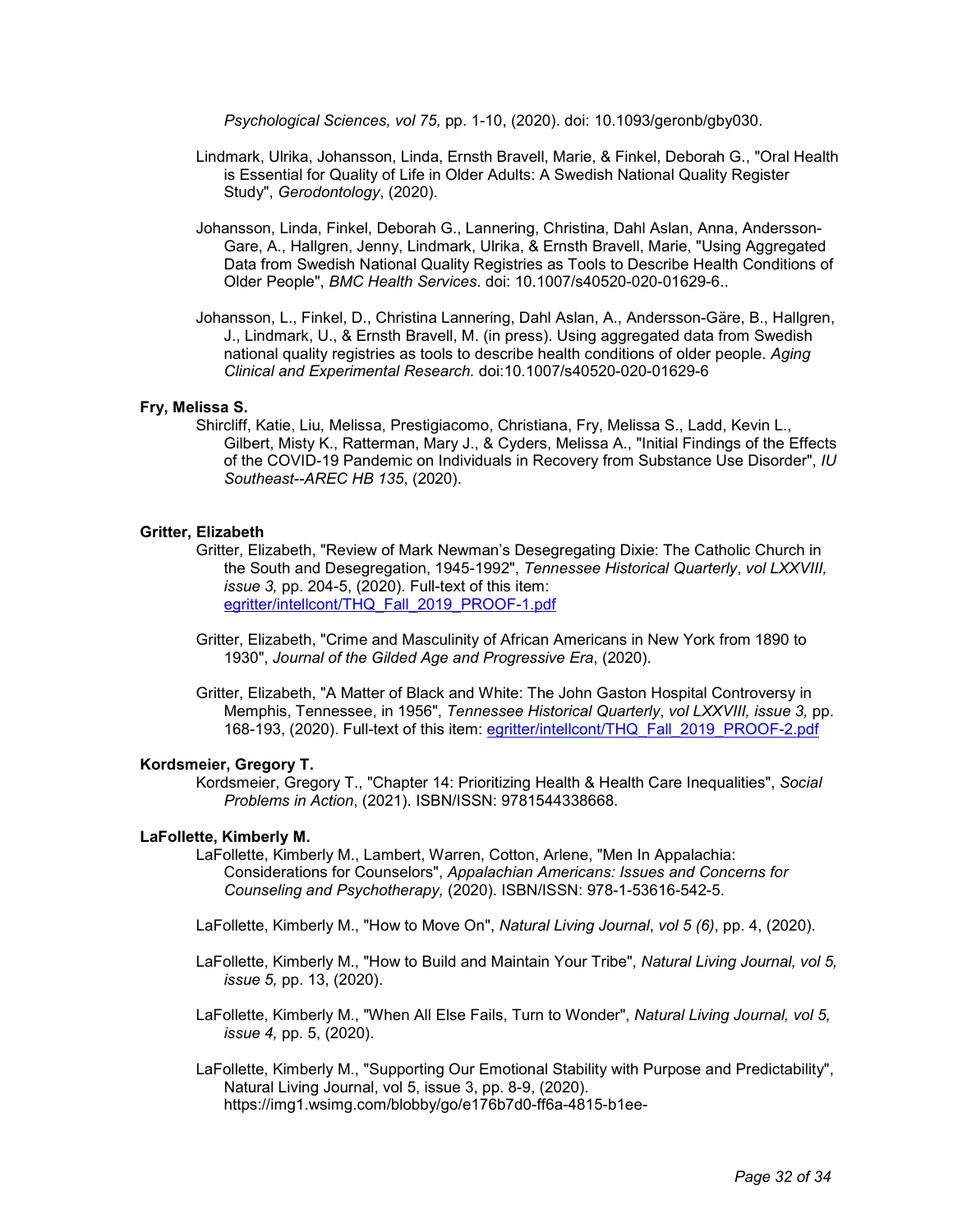2bc0a25a11f7/downloads/Vol%205%20Issue%203%20Natural%20Living%20Journal%2 0June-July.pdf?ver=1590878756560.

- LaFollette, Kimberly M., "Is Inflammation Causing Your Depression?", *Natural Living Journal, vol 5, issue 1*, pp. 7, (2020). https://naturallivingjournal.com/read-the-journal. Full-text of this item: [kms3/intellcont/Natural living Journal final complete Jan-Feb-1.pdf](https://www.digitalmeasures.com/login/indiana/faculty/survey/ui/showFile?file=a21zMy9pbnRlbGxjb250L05hdHVyYWwgbGl2aW5nIEpvdXJuYWwgIGZpbmFsIGNvbXBsZXRlIEphbi1GZWItMS5wZGY%3D&surId=17881742&nodeId=1610518&sdId=98049315&sdSurId=17881742&rptId=20226&ver=2&sgntr=VHn11FKmOaujVE5JnaqfBBPc5Vc%3D)
- LaFollette, Kimberly M., "Dealing With Disappointment: Allow Your Child To Grieve", *Today's Woman Magazine,* pp. 20, (April 2020).

#### **Maksl, Adam**

- Roberts, Jessica, & Maksl, Adam, "Attacks on the Press: A Documentary and Reference Guide", ABC-CLIO, Santa Barbara CA, (2021). ISBN/ISSN: 978-1-4408-7256-3, https://products.abc-clio.com/ABC-CLIOCorporate/product.aspx?pc=A6156C.
- Tully, Melissa, Vraga, Emily, Maksl, Adam, Craft, Stephanie, & Ashley, Seth, "Theorizing News Literacy Behaviors", *Communication Theory, vol 31, issue 1*, pp. 1-21, (2020). doi: 10.1093/ct/qtaa005, https://academic.oup.com/ct/article-abstract/31/1/1/5867271. Fulltext of this item: [amaksl/intellcont/2020 CommTheory -](https://www.digitalmeasures.com/login/indiana/faculty/survey/ui/showFile?file=YW1ha3NsL2ludGVsbGNvbnQvMjAyMCBDb21tVGhlb3J5IC0gVGhlb3JpemluZyBuZXdzIGxpdGVyYWN5IGJlaGF2aW9ycy0xLnBkZg%3D%3D&surId=17689287&nodeId=1610518&sdId=98061569&sdSurId=17689287&rptId=20226&ver=2&sgntr=gp6YHjQGa2sILpeDUDXy%2FW1JiKA%3D) Theorizing news literacy [behaviors-1.pdf](https://www.digitalmeasures.com/login/indiana/faculty/survey/ui/showFile?file=YW1ha3NsL2ludGVsbGNvbnQvMjAyMCBDb21tVGhlb3J5IC0gVGhlb3JpemluZyBuZXdzIGxpdGVyYWN5IGJlaGF2aW9ycy0xLnBkZg%3D%3D&surId=17689287&nodeId=1610518&sdId=98061569&sdSurId=17689287&rptId=20226&ver=2&sgntr=gp6YHjQGa2sILpeDUDXy%2FW1JiKA%3D)

## **Medina, Veronica E.**

Dahlgren, Donna J., & Medina, Veronica E. (Editors), "*College Success Guide* (2020)", d. Fountainhead Press and Top Hat, Southlake, TX.

### **Morgan, Robin K.**

- Lach, Patrick A., Russell, Lisa M., & Morgan, Robin K., "All Aboard! Getting Faculty Mobilized for Emergency Online Teaching", *Journal of Teaching and Learning with Technology, vol 10, issue 1,* pp. 142-152, (2021).
- Morgan, Robin K., "Three New Modules on Diversity, Inclusiveness, and Groups", *Teaching for Student Success,* (2020).

#### **Ortiz, Jennifer M.**

- Ortiz, Jennifer M., "Doxa is Dangerous: How Academic Doxa Inhibits Prison Gang Research.", *International Critical Gang Handbook*, Routledge. (2021). ISBN/ISSN: 9781138616110, https://www.routledge.com/Routledge-International-Handbook-of-Critical-Gang-Studies/Brotherton-Gude/p/book/9781138616110. Full-text of this item: [jmortiz/intellcont/Ortiz J. Doxa is Dangerous\\_How Academic Doxa Inhibits Prison Gang](https://www.digitalmeasures.com/login/indiana/faculty/survey/ui/showFile?file=am1vcnRpei9pbnRlbGxjb250L09ydGl6IEouIERveGEgaXMgRGFuZ2Vyb3VzX0hvdyBBY2FkZW1pYyBEb3hhIEluaGliaXRzIFByaXNvbiBHYW5nIFJlc2VhcmNoIChyZXZpc2VkIHN1Ym1pc3Npb24pLTEuZG9jeA%3D%3D&surId=17829050&nodeId=1610518&sdId=96778607&sdSurId=17829050&rptId=20226&ver=2&sgntr=XwdRWO2zLgEhe2zU9TMJWGSwtJc%3D)  [Research \(revised submission\)-1.docx](https://www.digitalmeasures.com/login/indiana/faculty/survey/ui/showFile?file=am1vcnRpei9pbnRlbGxjb250L09ydGl6IEouIERveGEgaXMgRGFuZ2Vyb3VzX0hvdyBBY2FkZW1pYyBEb3hhIEluaGliaXRzIFByaXNvbiBHYW5nIFJlc2VhcmNoIChyZXZpc2VkIHN1Ym1pc3Npb24pLTEuZG9jeA%3D%3D&surId=17829050&nodeId=1610518&sdId=96778607&sdSurId=17829050&rptId=20226&ver=2&sgntr=XwdRWO2zLgEhe2zU9TMJWGSwtJc%3D)
- Ortiz, Jennifer M., & Jackey, Hayley M., "Educational and Skill-Based Programming", *Routledge Handbook on American Prisons*, Routledge, (2021). ISBN/ISSN: 9780367027667, https://www.routledge.com/Routledge-Handbook-on-American-Prisons/Gould-Brent/p/book/9780367027667. Full-text of this item: [jmortiz/intellcont/9780367027667c16 edited v1 SB\[921\]-1.docx](https://www.digitalmeasures.com/login/indiana/faculty/survey/ui/showFile?file=am1vcnRpei9pbnRlbGxjb250Lzk3ODAzNjcwMjc2NjdjMTYgZWRpdGVkIHYxIFNCWzkyMV0tMS5kb2N4&surId=17829050&nodeId=1610518&sdId=105181940&sdSurId=17829050&rptId=20226&ver=2&sgntr=XI0ZPsBHrlREAaWzWo18z0M0nMg%3D)
- Ortiz, Jennifer M., "Criminal Justice Policy in New Jersey State", *New Jersey Criminal Justice System,* ABC CLIO, (2020). ISBN/ISSN: 978-1-5310-1529-9, https://cappress.com/books/isbn/9781531015299/New-Jerseys-Criminal-Justice-System. Full-text of this item: [jmortiz/intellcont/Revised\\_Chapter 10 Criminal Justice Policy in New Jersey](https://www.digitalmeasures.com/login/indiana/faculty/survey/ui/showFile?file=am1vcnRpei9pbnRlbGxjb250L1JldmlzZWRfQ2hhcHRlciAxMCBDcmltaW5hbCBKdXN0aWNlIFBvbGljeSBpbiBOZXcgSmVyc2V5IFN0YXRlIChKZW5uaWZlciBPcnRpeiktMS5kb2N4&surId=17829050&nodeId=1610518&sdId=96778505&sdSurId=17829050&rptId=20226&ver=2&sgntr=uETPwjypuywnr1ac6thY3Obha6Q%3D)  [State \(Jennifer Ortiz\)-1.docx](https://www.digitalmeasures.com/login/indiana/faculty/survey/ui/showFile?file=am1vcnRpei9pbnRlbGxjb250L1JldmlzZWRfQ2hhcHRlciAxMCBDcmltaW5hbCBKdXN0aWNlIFBvbGljeSBpbiBOZXcgSmVyc2V5IFN0YXRlIChKZW5uaWZlciBPcnRpeiktMS5kb2N4&surId=17829050&nodeId=1610518&sdId=96778505&sdSurId=17829050&rptId=20226&ver=2&sgntr=uETPwjypuywnr1ac6thY3Obha6Q%3D)
- Montalvo, Tomas R., & Ortiz, Jennifer M., "Perpetual Punishment: One Man's Journey Post-Incarceration.", *Prisoner Reentry in the 21st Century: Critical Perspectives of Returning Home*, Routledge, NY, (2020). ISBN/ISSN: 9780815352754,